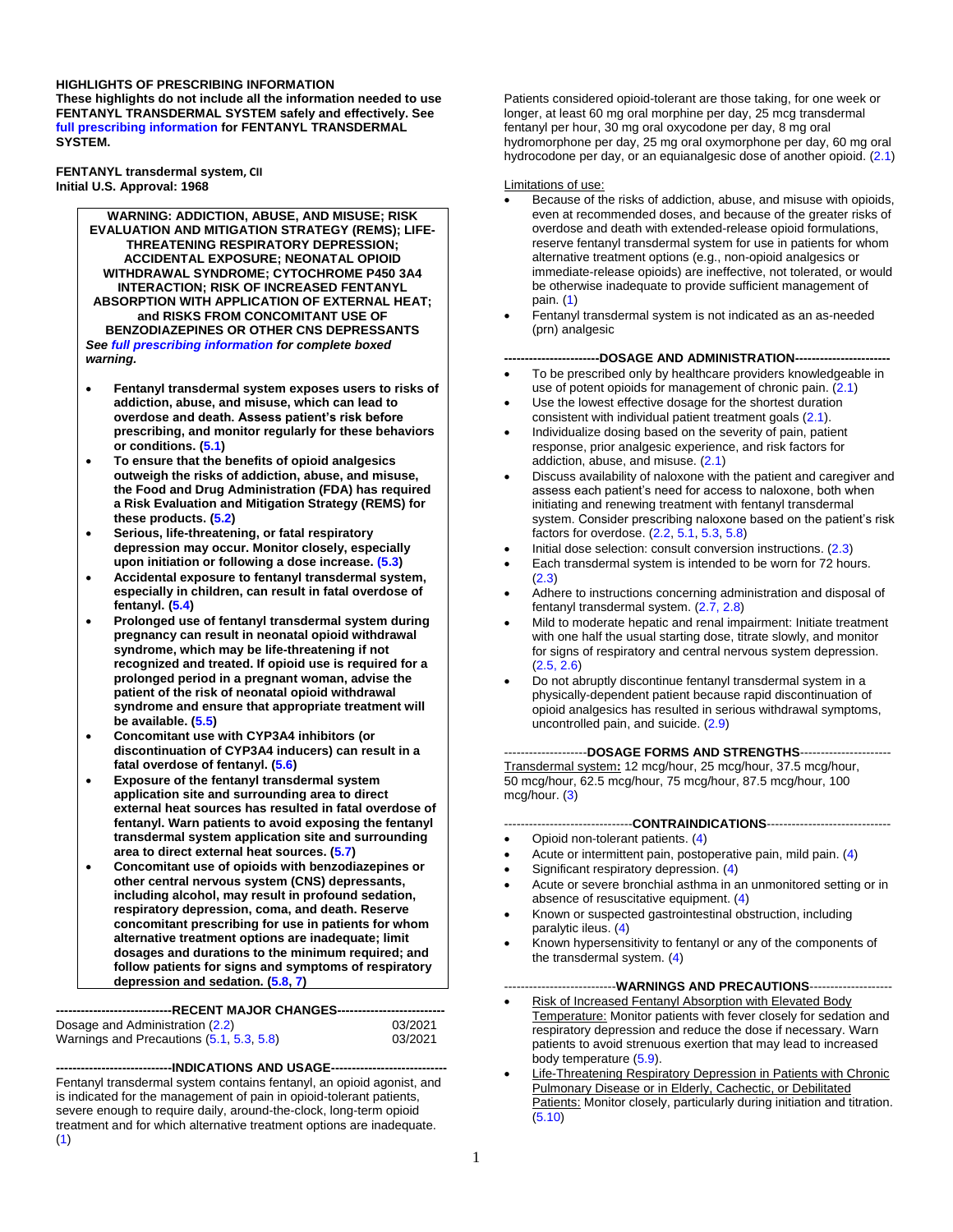- Serotonin Syndrome with Concomitant Use of Serotonergic Drugs: Potentially life-threatening condition could result from concomitant serotonergic drug administration. Discontinue fentanyl transdermal system immediately if serotonin syndrome is suspected. [\(5.11\)](#page-17-0)
- Adrenal Insufficiency: If diagnosed, treat with physiologic replacement of corticosteroids, and wean patient off of the opioid. [\(5.12\)](#page-17-1)
- Severe Hypotension: Monitor during dose initiation and titration. Avoid the use of fentanyl transdermal system in patients with circulatory shock. [\(5.13\)](#page-17-2)
- Risks of Use in Patients with Increased Intracranial Pressure, Brain Tumors, Head Injury or Impaired Consciousness: Monitor for sedation and respiratory depression. Avoid use of fentanyl transdermal system in patients with impaired consciousness or coma. [\(5.14\)](#page-17-3)

------------------------------**ADVERSE REACTIONS**------------------------------ Most common adverse reactions (≥5%) are nausea, vomiting, somnolence, dizziness, insomnia, constipation, hyperhidrosis, fatigue, feeling cold, anorexia, headache, and diarrhea. [\(6.](#page-19-0))

**To report SUSPECTED ADVERSE REACTIONS, call Apotex Corp. at 1-888-333-6127 or FDA at 1-800-FDA-1088 or**  *www.fda.gov/medwatch.*

#### ---------------------------------**DRUG INTERACTIONS**----------------------------

Mixed Agonist/Antagonist and Partial Agonist Opioid Analgesics: Avoid use with fentanyl transdermal system because they may reduce analgesic effect of fentanyl transdermal system or precipitate withdrawal symptoms. [\(5.20,](#page-18-0) [7\)](#page-23-0)

- -----------------------**USE IN SPECIFIC POPULATIONS**-----------------------
- Pregnancy: May cause fetal harm. [\(8.1\)](#page-25-0)
- Lactation: Not recommended. [\(8.2\)](#page-27-0)
- Severe Hepatic and Renal Impairment: Use not recommended. [\(8.6,](#page-28-0) [8.7\)](#page-28-1)

**Se[e 17](#page-39-0) for PATIENT COUNSELING INFORMATION and Medication Guide.**

 **Revised**: **04/2021**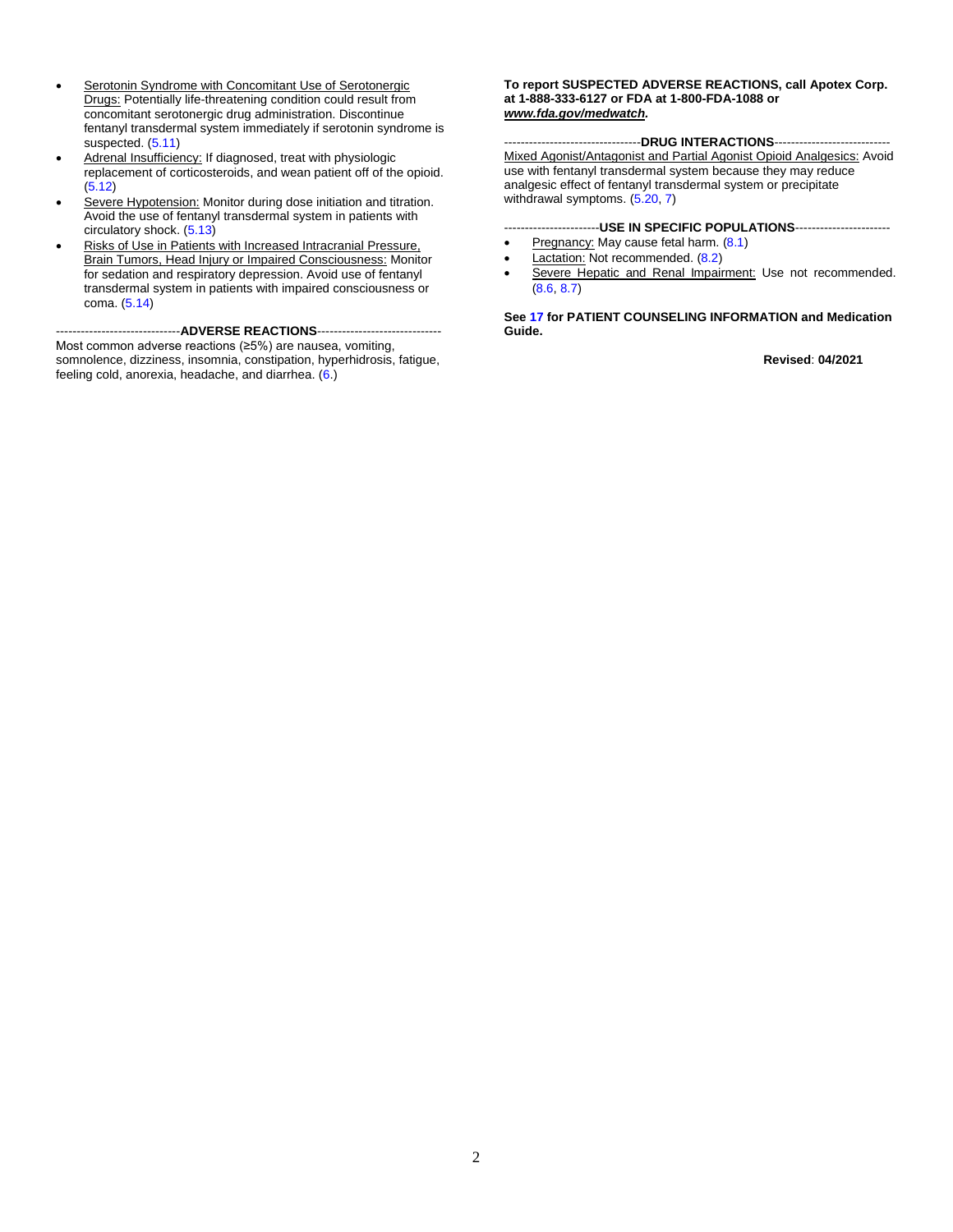#### **FULL PRESCRIBING INFORMATION: CONTENTS\***

**[WARNING: ADDICTION, ABUSE,](#page-3-1) AND MISUSE; RISK [EVALUATION AND MITIGATION STRATEGY \(REMS\);](#page-3-1) LIFE-THREATENING [RESPIRATORY DEPRESSION:](#page-3-1) ACCIDENTAL EXPOSURE; [NEONATAL OPIOID WITHDRAWAL SYNDROME;](#page-3-1)  CYTOCHROME P450 3A4 INTERACTION; [EXPOSURE TO HEAT;](#page-3-1)  and [RISKS FROM CONCOMITANT USE OF BENZODIAZEPINES](#page-3-1)  [OR OTHER CNS DEPRESSANTS](#page-3-1)**

# **1 [INDICATIONS AND USAGE](#page-4-0)**

- **2 [DOSAGE AND ADMINISTRATION](#page-5-0)**
- 2.1 [Important Dosage and Administration Instructions](#page-5-1)<br>2.2 Patient Access to Naloxone for the Emergency
- Patient Access to Naloxone for the Emergency [Treatment of Opioid Overdose](#page-6-0)
- 2.3 Initial Dosage
- 2.4 [Titration and Maintenance of Therapy](#page-8-0)<br>2.5 Dosage Modifications in Patients with
- [Dosage Modifications in Patients with Hepatic](#page-9-1) [Impairment](#page-9-1)
- 2.6 [Dosage Modifications in Patients with Renal](#page-9-0)  [Impairment](#page-9-0)
- 2.7 [Administration of Fentanyl Transdermal System](#page-9-2)<br>2.8 Disposal Instructions
- 2.8 [Disposal Instructions](#page-10-0)<br>2.9 Safe Reduction or Di
- Safe Reduction or Discontinuation of Fentanyl
- [Transdermal System](#page-10-1)

# **3 [DOSAGE FORMS AND STRENGTHS](#page-11-0)**

**4 [CONTRAINDICATIONS](#page-11-1)**

# **5 [WARNINGS AND PRECAUTIONS](#page-12-1)**

- 5.1 [Addiction, Abuse,](#page-12-0) and Misuse<br>5.2 Opioid Analgesic Risk Evaluat 5.2 Opioid Analgesic Risk Evaluation and Mitigation Strategy (REMS)
- 5.3 [Life-Threatening Respiratory Depression](#page-13-1)
- 5.4 [Accidental Exposure](#page-14-0)<br>5.5 Neonatal Opioid With
- 5.5 [Neonatal Opioid Withdrawal Syndrome](#page-14-1)<br>5.6 Risks of Concomitant Use or Discontinu
- Risks of Concomitant Use or Discontinuation of [Cytochrome P450 3A4 Inhibitors and Inducers](#page-15-0)
- 5.7 [Risk of Increased Fentanyl Absorption with](#page-15-1)  [Application of External Heat](#page-15-1)
- 5.8 [Risks from Concomitant Use with](#page-15-2)
- [Benzodiazepines or Other CNS Depressants](#page-15-2) 5.9 [Risk of Increased Fentanyl Absorption with](#page-16-1)
- [Elevated Body Temperature](#page-16-1) 5.10 [Life-Threatening Respiratory Depression in](#page-16-0)  [Patients with Chronic Pulmonary Disease or in](#page-16-0)
- [Elderly, Cachectic, or Debilitated Patients](#page-16-0) 5.11 [Serotonin Syndrome with Concomitant Use of](#page-17-0)  [Serotonergic Drugs](#page-17-0)
- 5.12 [Adrenal Insufficiency](#page-17-1)
- 5.13 [Severe Hypotension](#page-17-2)
- 5.14 Risks of Use in Patients with [Increased Intracranial](#page-17-3) Pressure, Brain Tumors, [Head Injury, or Impaired](#page-17-3)  **[Consciousness](#page-17-3)**
- 5.15 [Cardiac Disease](#page-18-1)<br>5.16 Hepatic Impairme
- **[Hepatic Impairment](#page-18-2)**
- 5.17 [Renal Impairment](#page-18-3)<br>5.18 Risks of Use in Pa Risks of Use in Patients with Gastrointestinal **[Conditions](#page-18-4)**
- 5.19 [Increased Risk of Seizures in Patients with](#page-18-5)  [Seizure Disorders](#page-18-5)
- 5.20 [Withdrawal](#page-18-0)
- 5.21 [Risks of Driving and Operating Machinery](#page-19-1)
- **6 4DVERSE REACTIONS**<br>6.1 Clinical Trial Exper
	- **[Clinical Trial Experience](#page-19-2)**
	- 6.2 [Post-Marketing Experience](#page-23-1)
- **7 [DRUG INTERACTIONS](#page-23-0)**
- **8 [USE IN SPECIFIC POPULATIONS](#page-25-1)**
	- 8.1 [Pregnancy](#page-25-0)
	- 8.2 [Lactation](#page-27-0)<br>8.3 Females
	- 8.3 [Females and Males of Reproductive Potential](#page-27-1)
	- 8.4 [Pediatric Use](#page-27-2)<br>8.5 Geriatric Use
	- 8.5 [Geriatric Use](#page-27-3)<br>8.6 Hepatic Impa
	- [Hepatic Impairment](#page-28-0)
	- 8.7 [Renal Impairment](#page-28-1)
- **9 [DRUG ABUSE AND DEPENDENCE](#page-28-2)**<br>9.1 Controlled Substance
	- **[Controlled Substance](#page-28-3)**
	- 9.2 [Abuse](#page-28-4)
	- 9.3 [Dependence](#page-30-0)
- **10 [OVERDOSAGE](#page-30-1)**
- **11 [DESCRIPTION](#page-31-0)**
- **12 [CLINICAL PHARMACOLOGY](#page-32-0)**
	- 12.1 [Mechanism of Action](#page-32-1)
	- 12.2 [Pharmacodynamics](#page-32-2)
	- 12.3 [Pharmacokinetics](#page-34-0)
- **13 [NON-CLINICAL TOXICOLOGY](#page-38-0)** 13.1 [Carcinogenesis, Mutagenesis, and Impairment of](#page-38-1)  **[Fertility](#page-38-1)**
- **14 [CLINICAL STUDIES](#page-38-2)**
- **16 [HOW SUPPLIED/STORAGE](#page-38-3) AND HANDLING**
- **17 [PATIENT COUNSELING INFORMATION](#page-39-0)**

\*Sections or subsections omitted from the full prescribing information are not listed.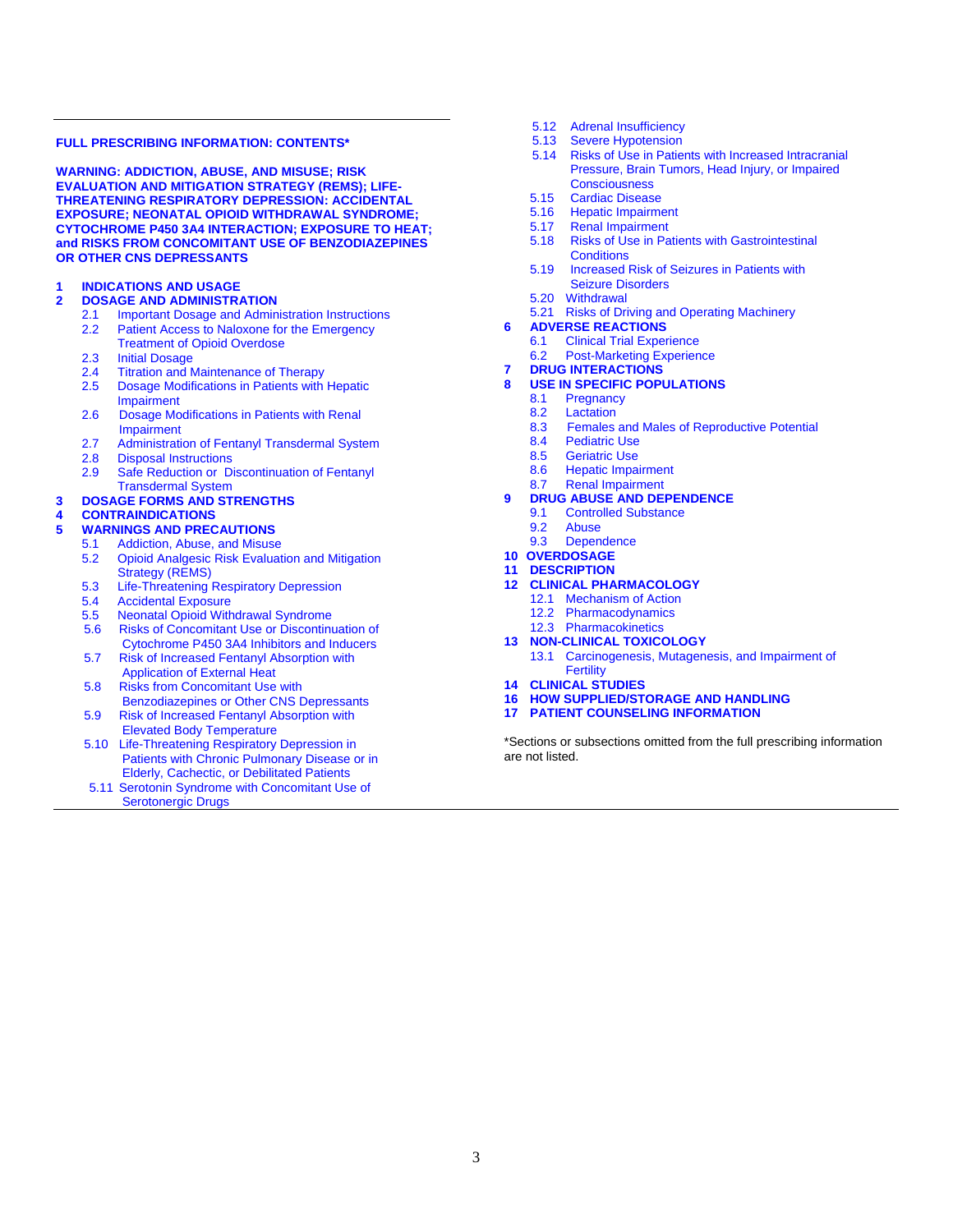# <span id="page-3-0"></span>**FULL PRESCRIBING INFORMATION**

<span id="page-3-1"></span>**WARNING: ADDICTION, ABUSE, AND MISUSE; RISK EVALUATION AND MITIGATION STRATEGY (REMS); LIFE-THREATENING RESPIRATORY DEPRESSION; ACCIDENTAL EXPOSURE; NEONATAL OPIOID WITHDRAWAL SYNDROME; CYTOCHROME P450 3A4 INTERACTION; RISK OF INCREASED FENTANYL ABSORPTION WITH APPLICATION OF EXTERNAL HEAT; and RISKS FROM CONCOMITANT USE WITH BENZODIAZEPINES OR OTHER CNS DEPRESSANTS**

### **Addiction, Abuse, and Misuse**

**Fentanyl transdermal system exposes patients and other users to the risks of opioid addiction, abuse, and misuse, which can lead to overdose and death. Assess each patient's risk prior to prescribing fentanyl transdermal system, and monitor all patients regularly for the development of these behaviors and conditions** *[see Warnings and Precautions [\(5.1\)](#page-12-0)].*

#### **Opioid Analgesic Risk Evaluation and Mitigation Strategy (REMS)**

**To ensure that the benefits of opioid analgesics outweigh the risks of addiction, abuse, and misuse, the Food and Drug Administration (FDA) has required a REMS for these products** *[see Warnings and Precautions [\(5.2\)](#page-13-0)].* **Under the requirements of the REMS, drug companies with approved opioid analgesic products must make REMScompliant education programs available to healthcare providers. Healthcare providers are strongly encouraged to**

- **complete a REMS-compliant education program,**
- **counsel patients and/or their caregivers, with every prescription, on safe use, serious risks, storage, and disposal of these products,**
- **emphasize to patients and their caregivers the importance of reading the Medication Guide every time it is provided by their pharmacist, and**
- **consider other tools to improve patient, household, and community safety.**

# **Life-threatening Respiratory Depression**

**Serious, life-threatening, or fatal respiratory depression may occur with use of fentanyl transdermal system. Monitor for respiratory depression, especially during initiation of fentanyl transdermal system or following a dose increase. Because of the risk of respiratory depression, fentanyl transdermal system is contraindicated for use as an as-needed analgesic, in non-opioid tolerant patients, in acute pain, and in postoperative pain** *[see Contraindications [\(4\)](#page-11-1) and Warnings and Precautions [\(5.3\)](#page-13-1)].*

# **Accidental Exposure**

**Accidental exposure to even one dose of fentanyl transdermal system, especially in children, can result in a fatal overdose of fentanyl. Deaths due to an overdose of fentanyl have occurred when children and adults were accidentally exposed to fentanyl transdermal system. Strict adherence to the recommended handling and disposal instructions is of the utmost importance to prevent accidental exposure** *[see Warnings and Precautions [\(5.4\)](#page-14-0)].*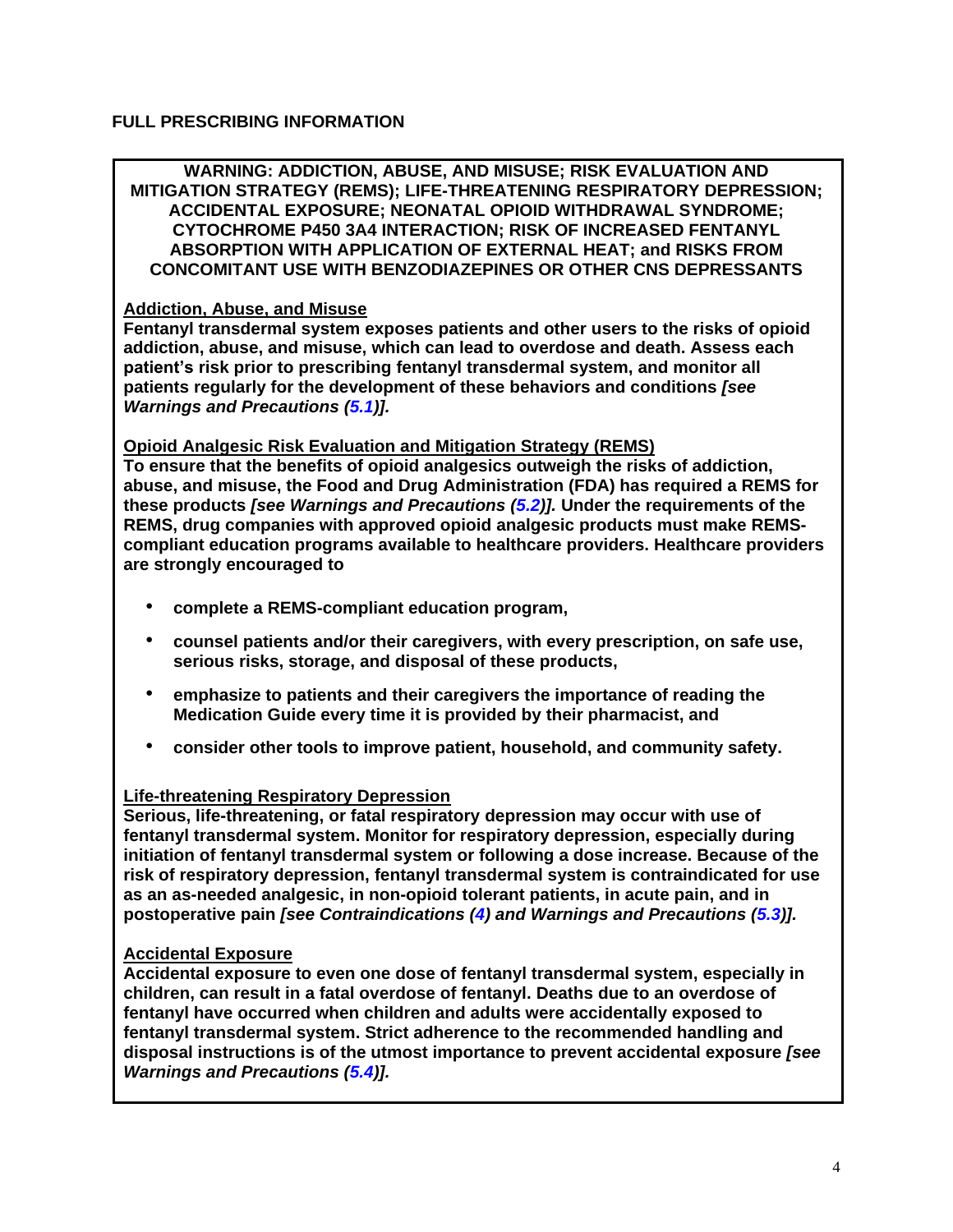# **Neonatal Opioid Withdrawal Syndrome**

**Prolonged use of fentanyl transdermal system during pregnancy can result in neonatal opioid withdrawal syndrome, which may be life-threatening if not recognized and treated, and requires management according to protocols developed by neonatology experts. If opioid use is required for a prolonged period in a pregnant woman, advise the patient of the risk of neonatal opioid withdrawal syndrome and ensure that appropriate treatment will be available** *[see Warnings and Precautions [\(5.5\)](#page-14-1)].*

# **Cytochrome P450 3A4 Interaction**

**The concomitant use of fentanyl transdermal system with all cytochrome P450 3A4 inhibitors may result in an increase in fentanyl plasma concentrations, which could increase or prolong adverse drug effects and may cause potentially fatal respiratory depression. In addition, discontinuation of a concomitantly used cytochrome P450 3A4 inducer may result in an increase in fentanyl plasma concentration. Monitor patients receiving fentanyl transdermal system and any CYP3A4 inhibitor or inducer**  *[see Warnings and Precautions [\(5.6\)](#page-15-0) and Clinical Pharmacology [\(12.3\)](#page-34-0)]***.**

**Risk of Increased Fentanyl Absorption with Application of External Heat Exposure of the fentanyl transdermal system application site and surrounding area to direct external heat sources, such as heating pads or electric blankets, heat or tanning lamps, sunbathing, hot baths, saunas, hot tubs, and heated water beds may increase fentanyl absorption and has resulted in fatal overdose of fentanyl. Warn patients to avoid exposing the application site and surrounding area to direct external heat sources** *[see Warnings and Precautions [\(5.7\)](#page-15-1)]***.**

**Risks from Concomitant Use with Benzodiazepines or Other CNS Depressants Concomitant use of opioids with benzodiazepines or other central nervous system (CNS) depressants, including alcohol, may result in profound sedation, respiratory depression, coma, and death** *[see Warnings and Precautions [\(5.8\)](#page-15-2), Drug Interactions [\(7\)](#page-23-0)]***.**

- **Reserve concomitant prescribing of fentanyl transdermal system and benzodiazepines or other CNS depressants for use in patients for whom alternative treatment options are inadequate.**
- **Limit treatment to the minimum effective dosages and durations.**
- **Follow patients for signs and symptoms of respiratory depression and sedation.**

# <span id="page-4-0"></span>**1 INDICATIONS AND USAGE**

Fentanyl transdermal system is indicated for the management of pain in opioid-tolerant patients, severe enough to require daily, around-the-clock, long-term opioid treatment and for which alternative treatment options are inadequate.

Patients considered opioid-tolerant are those who are taking, for one week or longer, at least 60 mg morphine per day, 25 mcg transdermal fentanyl per hour, 30 mg oral oxycodone per day, 8 mg oral hydromorphone per day, 25 mg oral oxymorphone per day, 60 mg oral hydrocodone per day, or an equianalgesic dose of another opioid.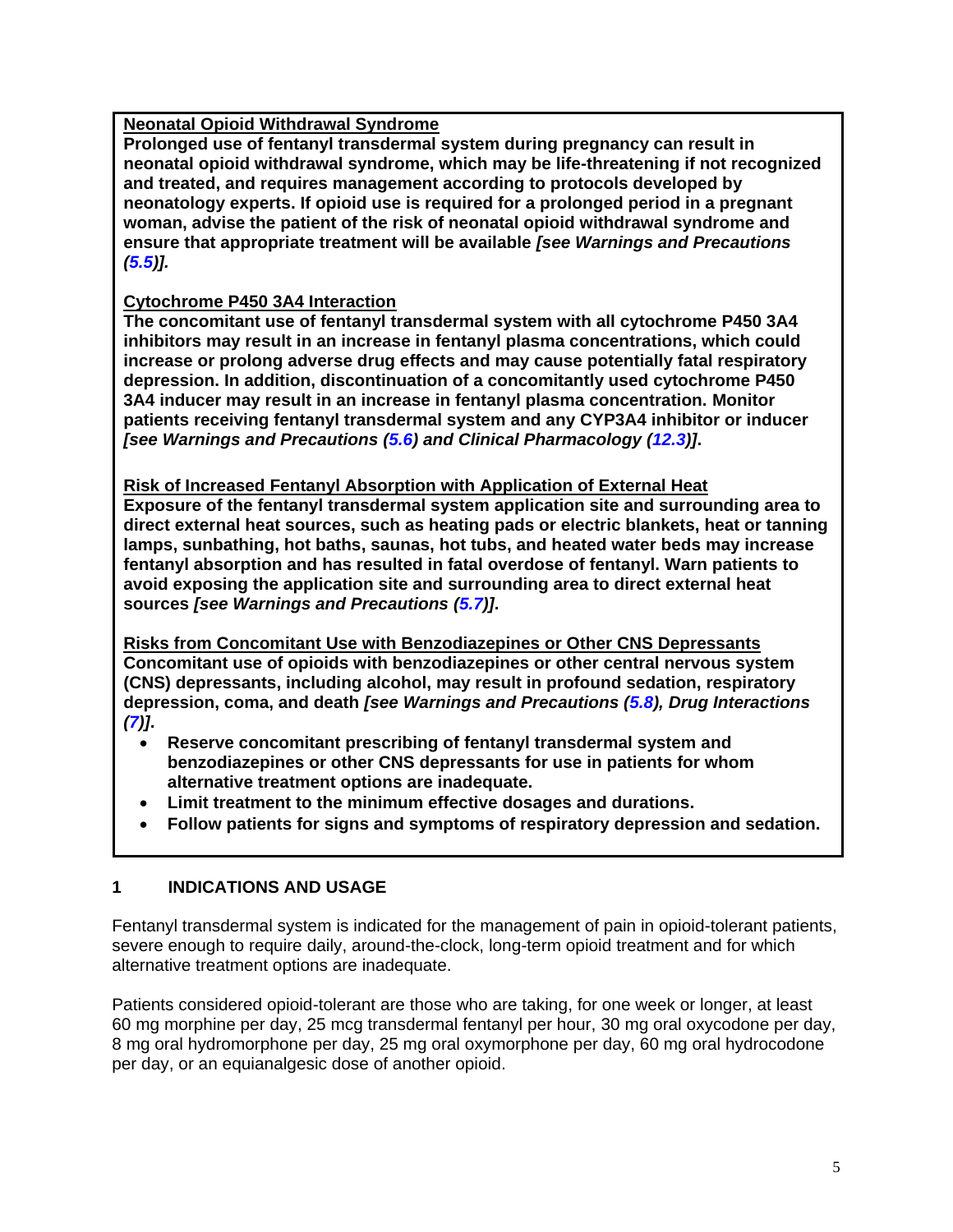# Limitations of Use

- Because of the risks of addiction, abuse, and misuse with opioids, even at recommended doses, and because of the greater risks of overdose and death with extendedrelease/long-acting opioid formulations *[see Warnings and Precautions [\(5.1\)](#page-12-0)]*, reserve fentanyl transdermal system for use in patients for whom alternative treatment options (e.g., non-opioid analgesics or immediate-release opioids) are ineffective, not tolerated, or would be otherwise inadequate to provide sufficient management of pain.
- Fentanyl transdermal system is not indicated as an as-needed (prn) analgesic.

# <span id="page-5-0"></span>**2 DOSAGE AND ADMINISTRATION**

# <span id="page-5-1"></span>**2.1 Important Dosage and Administration Instructions**

Fentanyl transdermal system should be prescribed only by healthcare professionals who are knowledgeable in the use of potent opioids for the management of chronic pain.

Due to the risk of respiratory depression, fentanyl transdermal system is only indicated for use in patients who are already opioid-tolerant. Discontinue or taper all other extended-release opioids when beginning fentanyl transdermal system therapy. As fentanyl transdermal system is only for use in opioid-tolerant patients, do not begin any patient on fentanyl transdermal system as the first opioid *[see Indications and Usage [\(1\)](#page-4-0)].*

- Use the lowest effective dosage for the shortest duration consistent with individual patient treatment goals *[see Warnings and Precautions [\(5\)](#page-12-1)].*
- Initiate the dosing regimen for each patient individually, taking into account the patient's severity of pain, patient response, prior analgesic treatment experience, and risk factors for addiction, abuse, and misuse *[see Warnings and Precautions [\(5.1\)](#page-12-0)]*.
- Monitor patients closely for respiratory depression, especially within the first 24-72 hours of initiating therapy with fentanyl transdermal system when serum concentrations from the initial patch will peak *[see Warnings and Precautions [\(5.3\)](#page-13-1)].*

<span id="page-5-2"></span>*2.***2 Patient Access to Naloxone for the Emergency Treatment of Opioid Overdose** Discuss the availability of naloxone for the emergency treatment of opioid overdose with the patient and caregiver and assess the potential need for access to naloxone, both when initiating and renewing treatment with fentanyl transdermal system *[see Warnings and Precautions [\(5.3\)](#page-13-1), Patient Counseling Information [\(17\)](#page-39-0)].*

Inform patients and caregivers about the various ways to obtain naloxone as permitted by individual state naloxone dispensing and prescribing requirements or guidelines (e.g., by prescription, directly from a pharmacist, or as part of a community-based program).

Consider prescribing naloxone, based on the patient's risk factors for overdose, such as concomitant use of CNS depressants, a history of opioid use disorder, or prior opioid overdose. However, the presence of risk factors for overdose should not prevent the proper management of pain in any given patient *[see Warnings and Precautions [\(5.1,](#page-12-0) [5.3,](#page-13-1) [5.8\)](#page-15-2)].*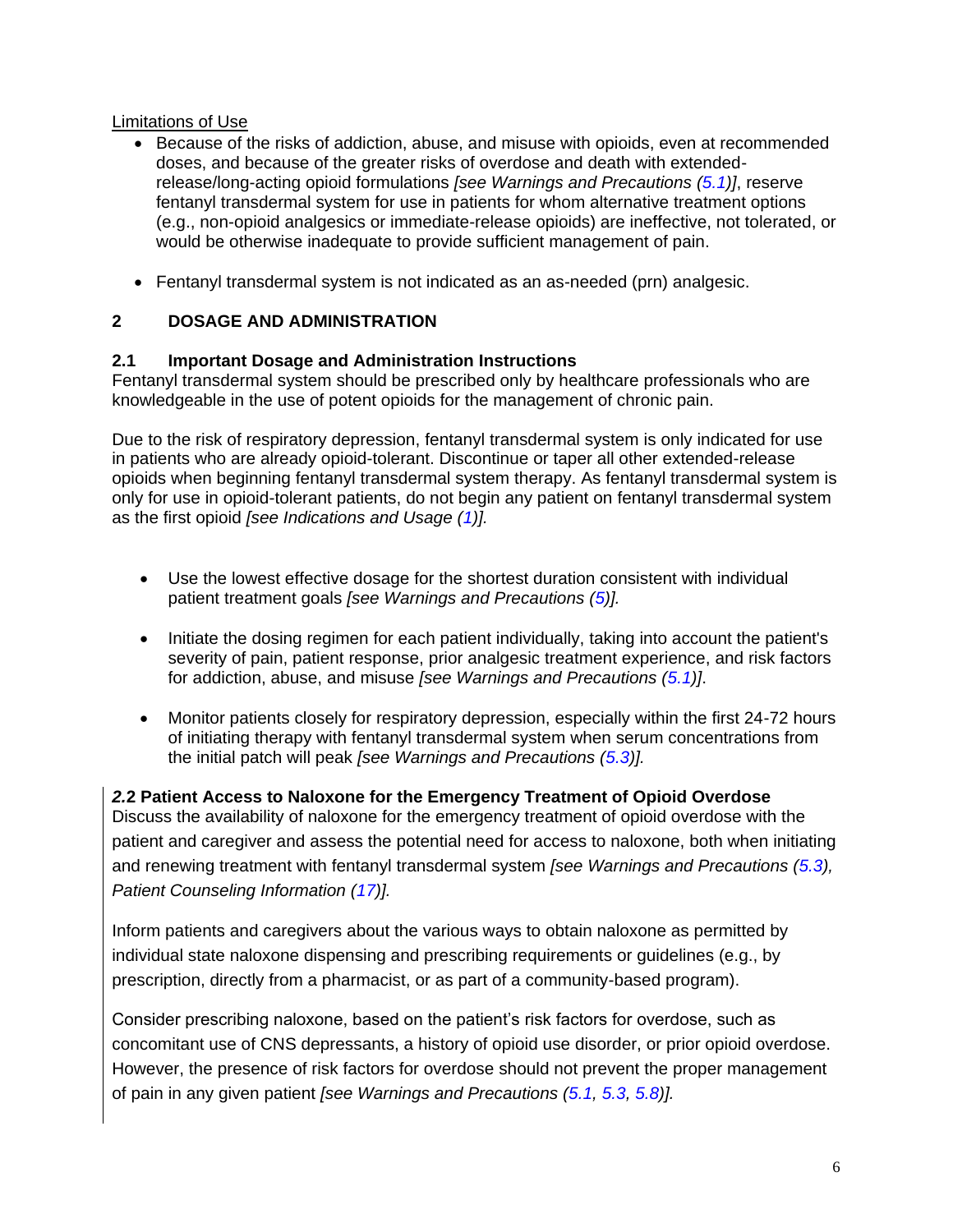Consider prescribing naloxone if the patient has household members (including children) or other close contacts at risk for accidental exposure or overdose.

# <span id="page-6-0"></span>**2.3 Initial Dosage**

Do not initiate treatment with fentanyl transdermal system in opioid nontolerant patients *[see Contraindications [\(4\)](#page-11-1)]*.

The recommended starting dose when converting from other opioids to fentanyl transdermal system is intended to minimize the potential for overdosing patients with the first dose.

Discontinue all other around-the-clock opioid drugs when fentanyl transdermal system therapy is initiated.

While there are useful tables of opioid equivalents readily available, there is substantial interpatient variability in the relative potency of different opioid drugs and products. As such, it is preferable to underestimate a patient's 24-hour fentanyl requirements and provide rescue medication (e.g., immediate-release opioid) than to overestimate the 24-hour fentanyl requirements which could result in adverse reactions. In a fentanyl transdermal system clinical trial, patients were converted from their prior opioid to fentanyl transdermal system using Table 1 as a guide for the initial fentanyl transdermal system dose.

Each fentanyl transdermal system is worn continuously for up to 72 hours *[see Dosage and Administration [\(2.7\)](#page-9-2)]*.

When converting patients from oral or parenteral opioids to fentanyl, use Table 1 (alternatively use Table 2 for adult and pediatric patients taking opioids or doses not listed in Table 1) and consider the following:

- These are **not** tables of equianalgesic doses.
- The conversion doses in these tables are only for the conversion **from** one of the listed oral or parenteral opioid analgesics **to** fentanyl transdermal system.
- The tables **cannot** be used to convert **from** fentanyl **to** another opioid because these conversions will result in an overestimation of the dose of the new opioid (these conversions are conservative) and may result in fatal overdosage.

| Table $1^1$ :<br>Dose Conversion from Other Opioids to Fentanyl Transdermal System |                       |             |             |             |
|------------------------------------------------------------------------------------|-----------------------|-------------|-------------|-------------|
| <b>Current Analgesic</b>                                                           | Daily Dosage (mg/day) |             |             |             |
| Oral morphine                                                                      | 60-134                | 135-224     | 225-314     | 315-404     |
| Intramuscular or Intravenous                                                       | $10 - 22$             | 23-37       | 38-52       | 53-67       |
| morphine                                                                           |                       |             |             |             |
| Oral oxycodone                                                                     | 30-67                 | 67.5-112    | 112.5-157   | 157.5-202   |
| Oral codeine                                                                       | 150-447               |             |             |             |
| Oral hydromorphone                                                                 | $8 - 17$              | 17.1-28     | 28.1-39     | $39.1 - 51$ |
| Intravenous hydromorphone                                                          | $1.5 - 3.4$           | $3.5 - 5.6$ | $5.7 - 7.9$ | $8 - 10$    |
| Intramuscular meperidine                                                           | 75-165                | 166-278     | 279-390     | 391-503     |
| Oral methadone                                                                     | 20-44                 | 45-74       | 75-104      | 105-134     |
|                                                                                    |                       |             |             |             |
| Recommended Fentanyl                                                               | 25 mcg/hour           | 50 mcg/hour | 75 mcg/hour | 100         |
| <b>Transdermal System Dose</b>                                                     |                       |             |             | mcg/hour    |

<sup>1</sup>Table 1 should not be used to convert from fentanyl transdermal system to other therapies because this conversion to fentanyl transdermal system is conservative. Use of Table 1 for conversion to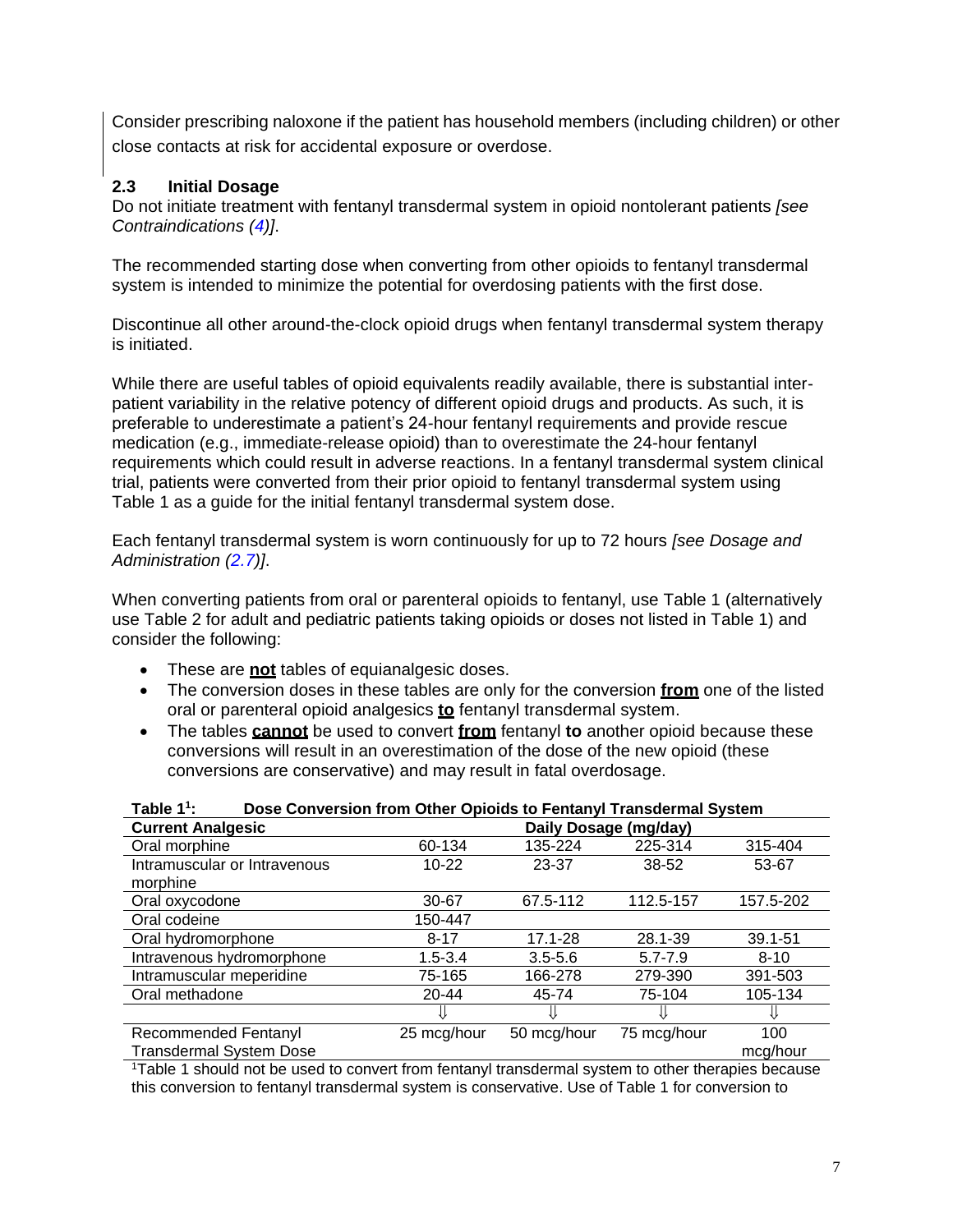#### **Table 1 1 : Dose Conversion from Other Opioids to Fentanyl Transdermal System Current Analgesic Current Analgesic Daily Dosage (mg/day)**

other analgesic therapies can overestimate the dose of the new agent. Overdosage of the new analgesic agent is possible *[see Dosage and Administration [\(2.9\)](#page-10-1)]*.

Alternatively, for adult and pediatric patients taking opioids or doses not listed in Table 1, use the following methodology when converting patients from oral or parenteral opioids to fentanyl:

- 1. Calculate the previous 24-hour analgesic requirement.
- 2. Convert this amount to the equianalgesic oral morphine dose using a reliable reference.
- 3. Refer to Table 2 for the range of 24-hour oral morphine doses that are recommended for conversion to each fentanyl transdermal system dose. Use this table to find the calculated 24-hour morphine dose and the corresponding recommended initial fentanyl transdermal system dose.
- 4. Initiate fentanyl transdermal system treatment using the recommended dose and titrate patients upwards (no more frequently than 3 days after the initial dose and every 6 days thereafter) until analgesic efficacy is attained. A 37.5 mcg/hour dose may also be used. For patients that require more than 100 mcg/hour, several transdermal systems may be used.
- 5. **Do not use Table 2 to convert from fentanyl transdermal system to other therapies**  because this conversion to fentanyl transdermal system is conservative and will overestimate the dose of the new agent.

| Oral 24-hour<br><b>Morphine</b><br>(mg/day) | <b>Fentanyl Transdermal System</b><br><b>Dose</b><br>(mcg/hour) |
|---------------------------------------------|-----------------------------------------------------------------|
| 60-134                                      | 25                                                              |
| 135-224                                     | 50                                                              |
| 225-314                                     | 75                                                              |
| 315-404                                     | 100                                                             |
| 405-494                                     | 125                                                             |
| 495-584                                     | 150                                                             |
| 585-674                                     | 175                                                             |
| 675-764                                     | 200                                                             |
| 765-854                                     | 225                                                             |
| 855-944                                     | 250                                                             |
| 945-1034                                    | 275                                                             |
| 1035-1124                                   | 300                                                             |

#### **Table 2 1 : Recommended Initial Fentanyl Transdermal System Dose based upon Daily Oral Morphine Dose**

**NOTE:** In clinical trials, these ranges of daily oral morphine doses were used as a basis for conversion to fentanyl transdermal system.

<sup>1</sup> Table 2 should not be used to convert from fentanyl transdermal system to other therapies because this conversion to fentanyl transdermal system is conservative. Use of Table 2 for conversion to other analgesic therapies can overestimate the dose of the new agent. Overdosage of the new analgesic agent is possible *[see Dosage and Administration [\(2.9\)](#page-10-1)].*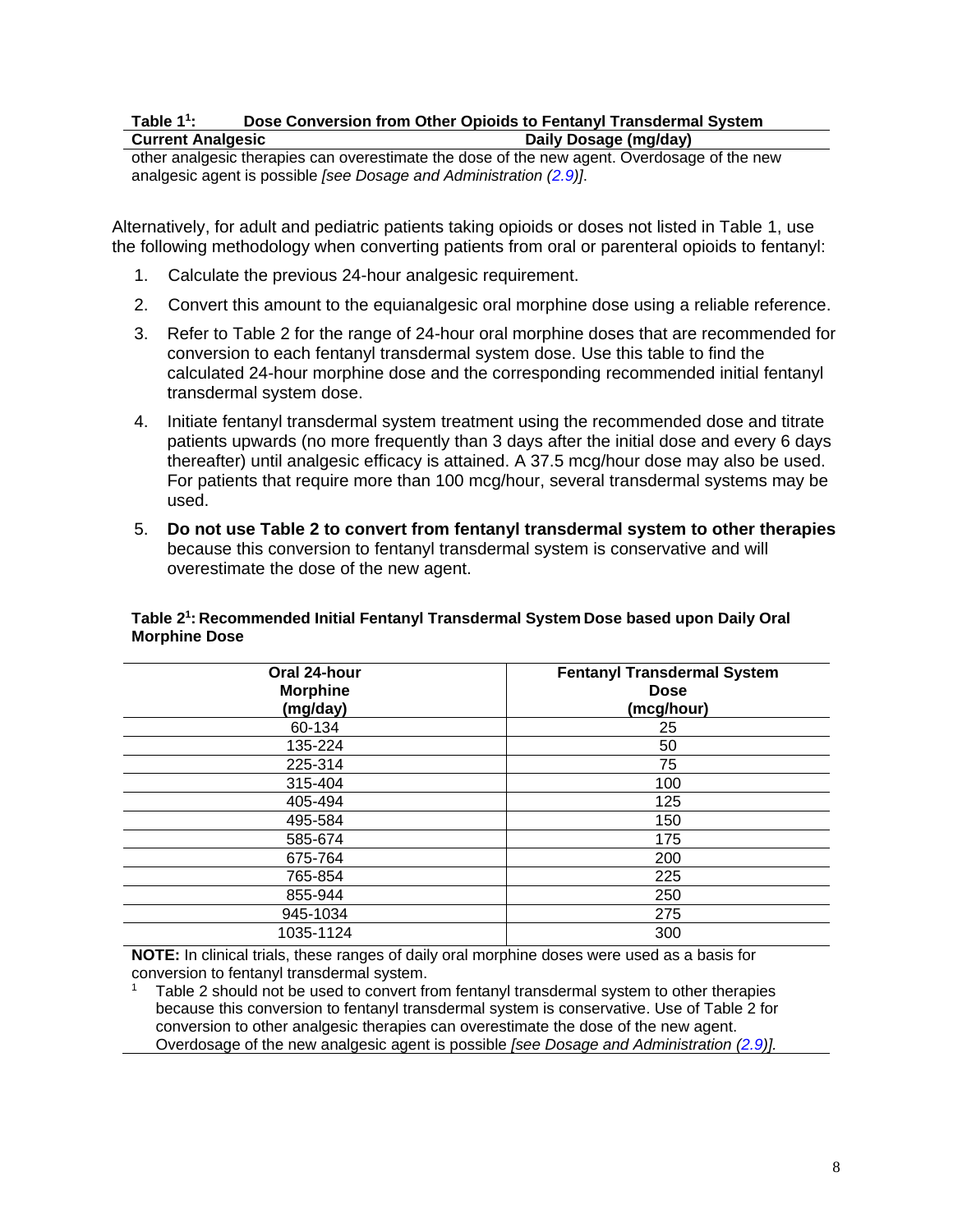An additional intermediate strength 37.5 mcg/hour fentanyl transdermal system is available and may be considered during conversion from prior opioids or dose titration. For example, the 37.5 mcg/hour system could be used before converting or titrating to a 50 mcg/hour system.

The additional 37.5 mcg/hour system was not used in the clinical studies.

For delivery rates in excess of 100 mcg/hour, multiple systems may be used.

# <span id="page-8-0"></span>**2.4 Titration and Maintenance of Therapy**

Individually titrate fentanyl transdermal system to a dose that provides adequate analgesia and minimizes adverse reactions. Continually reevaluate patients receiving fentanyl transdermal system to assess the maintenance of pain control and the relative incidence of adverse reactions, as well as monitoring for the development of addiction, abuse, or misuse *[see Warnings and Precautions [\(5.1\)](#page-12-0)]*. Frequent communication is important among the prescriber, other members of the healthcare team, the patient, and the caregiver/family during periods of changing analgesic requirements, including initial titration. During chronic therapy, periodically reassess the continued need for opioid analgesics.

Patients who experience breakthrough pain may require a dosage adjustment of fentanyl transdermal system, or may need rescue medication with an appropriate dose of an immediaterelease analgesic. If the level of pain increases after dosage stabilization, attempt to identify the source of increased pain before increasing the fentanyl transdermal system dosage.

The dosing interval for fentanyl transdermal system is 72 hours. Do not increase the fentanyl transdermal system dose for the first time until at least 3 days after the initial application. Titrate the dose based on the daily dose of supplemental opioid analgesics required by the patient on the second or third day of the initial application.

It may take up to 6 days for fentanyl levels to reach equilibrium on a new dose *[see Clinical Pharmacology [\(12.3\)](#page-34-0)]*. Therefore, evaluate patients for further titration after no less than two 3 day applications before any further increase in dosage is made.

Base dosage increments on the daily dosage of supplementary opioids, using the ratio of 45 mg/24 hours of oral morphine to a 12 mcg/hour increase in fentanyl transdermal system dose.

If unacceptable opioid-related adverse reactions are observed, consider reducing the dosage. Adjust the dose to obtain an appropriate balance between management of pain and opioidrelated adverse reactions.

A small proportion of adult patients may not achieve adequate analgesia using a 72-hour dosing interval and may require systems to be applied at 48 hours rather than at 72 hours, only if adequate pain control cannot be achieved using a 72-hour regimen. An increase in the fentanyl transdermal system dose should be evaluated before changing dosing intervals in order to maintain patients on a 72-hour regimen.

Dosing intervals less than every 72 hours were not studied in children and adolescents and are not recommended.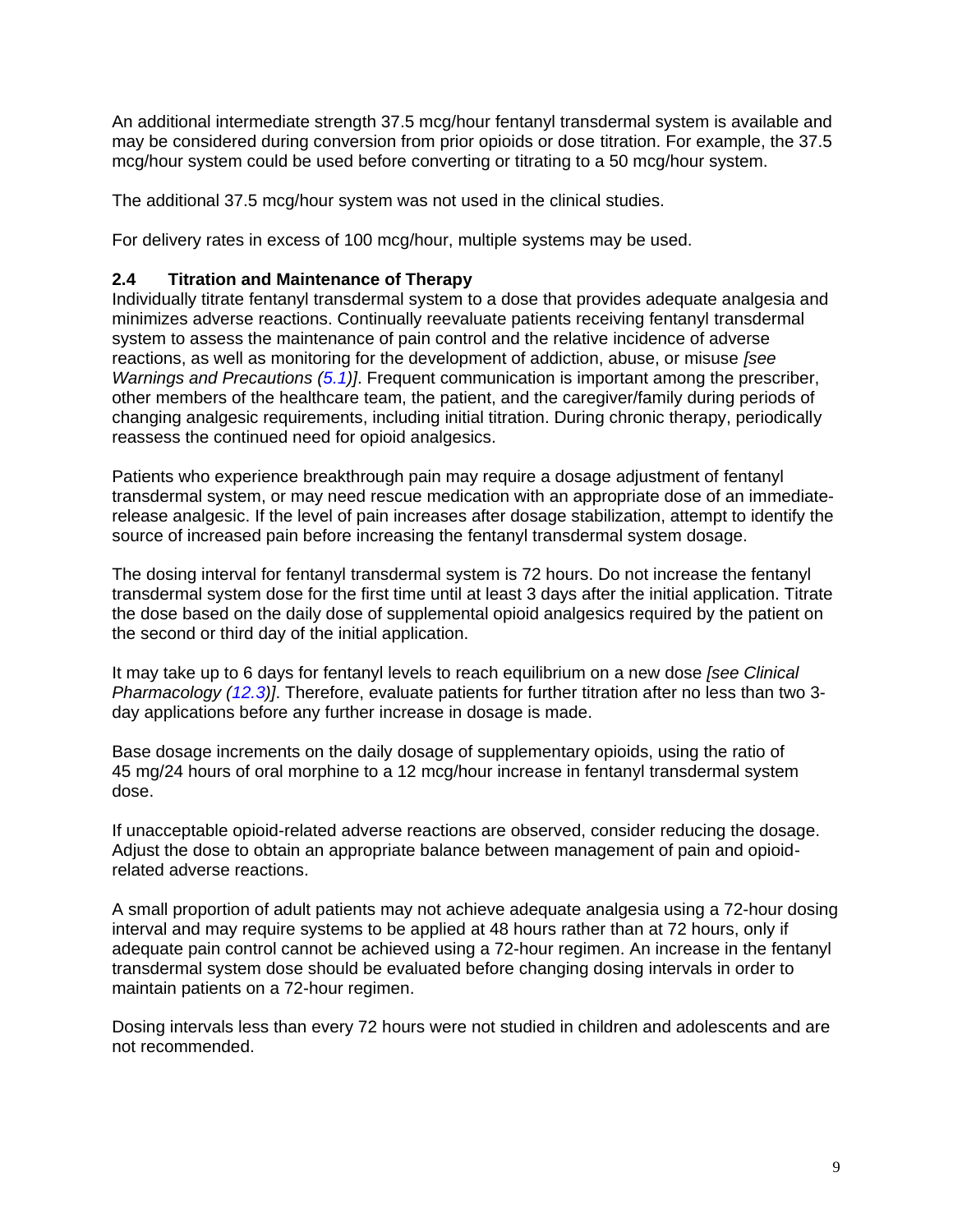# <span id="page-9-1"></span>**2.5 Dosage Modifications in Patients with Hepatic Impairment**

Avoid the use of fentanyl transdermal system in patients with severe hepatic impairment. In patients with mild to moderate hepatic impairment, start with one half of the usual dosage of fentanyl transdermal system. Closely monitor for signs of respiratory and central nervous system depression, including at each dosage increase *[see Warnings and Precautions [\(5.16\)](#page-18-2), Use in Specific Populations [\(8.6\)](#page-28-0) and Clinical Pharmacology [\(12.3\)](#page-34-0)].*

# <span id="page-9-0"></span>**2.6 Dosage Modifications in Patients with Renal Impairment**

Avoid the use of fentanyl transdermal system in patients with severe renal impairment. In patients with mild to moderate renal impairment, start with one half of the usual dosage of fentanyl transdermal system. Closely monitor for signs of respiratory and central nervous system depression, including at each dosage increase *[see Warnings and Precautions [\(5.17\)](#page-18-3), Use in Specific Populations [\(8.7\)](#page-28-1),* and *Clinical Pharmacology [\(12.3\)](#page-34-0)].*

# <span id="page-9-2"></span>**2.7 Administration of Fentanyl Transdermal System**

FENTANYL TRANSDERMAL SYSTEM PATCHES ARE FOR TRANSDERMAL USE ONLY.

Proper handling of fentanyl transdermal system is necessary in order to prevent serious adverse outcomes, including death, associated with accidental secondary exposure to fentanyl transdermal system *[see Warnings and Precautions [\(5.4\)](#page-14-0)].*

Application and Handling Instructions

- Patients should apply fentanyl transdermal system to intact, non-irritated, and non-irradiated skin on a flat surface such as the chest, back, flank, or upper arm. In young children and persons with cognitive impairment, adhesion should be monitored and the upper back is the preferred location to minimize the potential of inappropriate patch removal. Hair at the application site may be clipped (not shaved) prior to system application. If the site of fentanyl transdermal system application must be cleansed prior to application of the patch, do so with clear water. Do not use soaps, oils, lotions, alcohol, or any other agents that might irritate the skin or alter its characteristics. Allow the skin to dry completely prior to patch application.
- Patients should apply fentanyl transdermal system immediately upon removal from the sealed package. The patch must not be altered (e.g., cut) in any way prior to application. Fentanyl transdermal system should not be used if the blister seal is broken or if the patch is cut or damaged.
- The transdermal system is pressed firmly in place with the palm of the hand for 30 seconds, making sure the contact is complete, especially around the edges.
- Each fentanyl transdermal system patch may be worn continuously for 72 hours. The next patch is applied to a different skin site after removal of the previous transdermal system.
- If problems with adhesion of the fentanyl transdermal system patch occur, the edges of the patch may be taped with first aid tape. If problems with adhesion persist, the patch may be overlayed with a transparent adhesive film dressing.
- If the patch falls off before 72 hours, dispose of it by folding in half and flushing down the toilet. A new patch may be applied to a different skin site.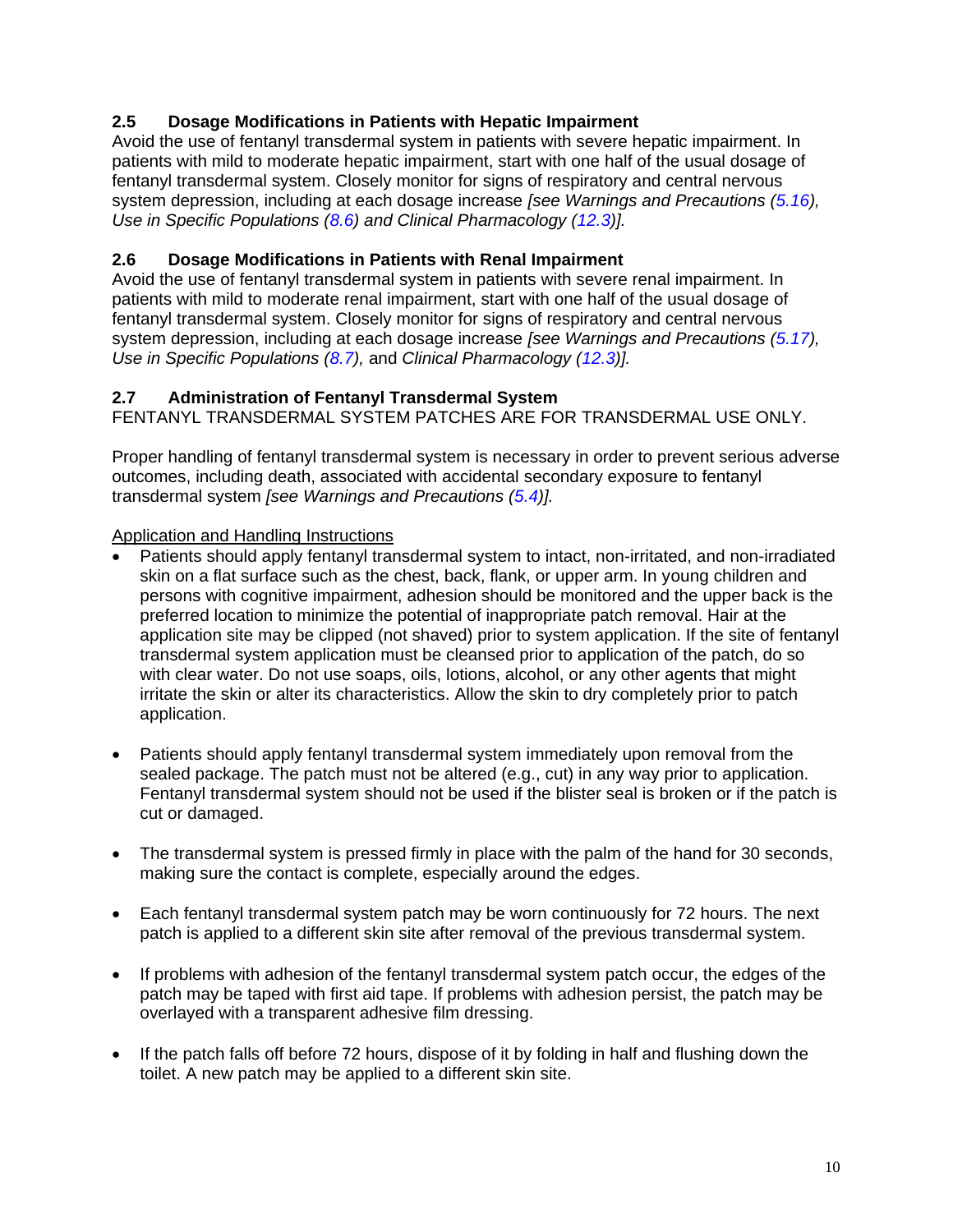- Patients (or caregivers who apply fentanyl transdermal system) should wash their hands immediately with soap and water after applying fentanyl transdermal system.
- Contact with unwashed or unclothed application sites can result in secondary exposure to fentanyl transdermal system and should be avoided. Examples of accidental exposure include transfer of a fentanyl transdermal system patch from an adult's body to a child while hugging, sharing the same bed as the patient, accidental sitting on a patch and possible accidental exposure of a caregiver's skin to the medication in the patch while applying or removing the patch.
- Instruct patients, family members, and caregivers to keep patches in a secure location out of the reach of children and of others for whom fentanyl transdermal system was not prescribed.

# Avoidance of Heat

Instruct patients to avoid exposing the fentanyl transdermal system application site and surrounding area to direct external heat sources, such as heating pads or electric blankets, heat or tanning lamps, sunbathing, hot baths, saunas, hot tubs, and heated water beds, while wearing the system *[see Warnings and Precautions [\(5.7\)](#page-15-1)].*

# <span id="page-10-0"></span>**2.8 Disposal Instructions**

Failure to properly dispose of fentanyl transdermal system has resulted in accidental exposures and deaths, including deaths of children *[see Warnings and Precautions [\(5.4\)](#page-14-0)].*

Instruct patients to dispose of used patches immediately upon removal by folding the adhesive side of the patch to itself, then flushing down the toilet.

Instruct patients to remove unused patches from their pouches, remove the release liners, fold the patches so that the adhesive side of the patch adheres to itself, and to immediately flush the patches down the toilet.

Instruct patients to dispose of any patches remaining from a prescription as soon as they are no longer needed.

# <span id="page-10-1"></span>**2.9 Safe Reduction or Discontinuation of Fentanyl Transdermal System**

Do not abruptly discontinue fentanyl transdermal system in patients who may be physically dependent on opioids. Rapid discontinuation of opioid analgesics in patients who are physically dependent on opioids has resulted in serious withdrawal symptoms, uncontrollable pain, and suicide. Rapid discontinuation has also been associated with attempts to find other sources of opioid analgesics, which may be confused with drug-seeking for abuse. Patients may also attempt to treat their pain or withdrawal symptoms with illicit opioids, such as heroin and other substances.

When a decision has been made to decrease the dose or discontinue therapy in an opioiddependent patient taking fentanyl transdermal system, there are a variety of factors that should be considered, including the dose of fentanyl transdermal system the patient has been taking, the duration of treatment, the type of pain being treated, and the physical and psychological attributes of the patient. It is important to ensure ongoing care of the patient and to agree on an appropriate tapering schedule and follow-up plan so that patient and provider goals and expectations are clear and realistic. When opioid analgesics are being discontinued due to a suspected substance use disorder, evaluate and treat the patient, or refer for evaluation and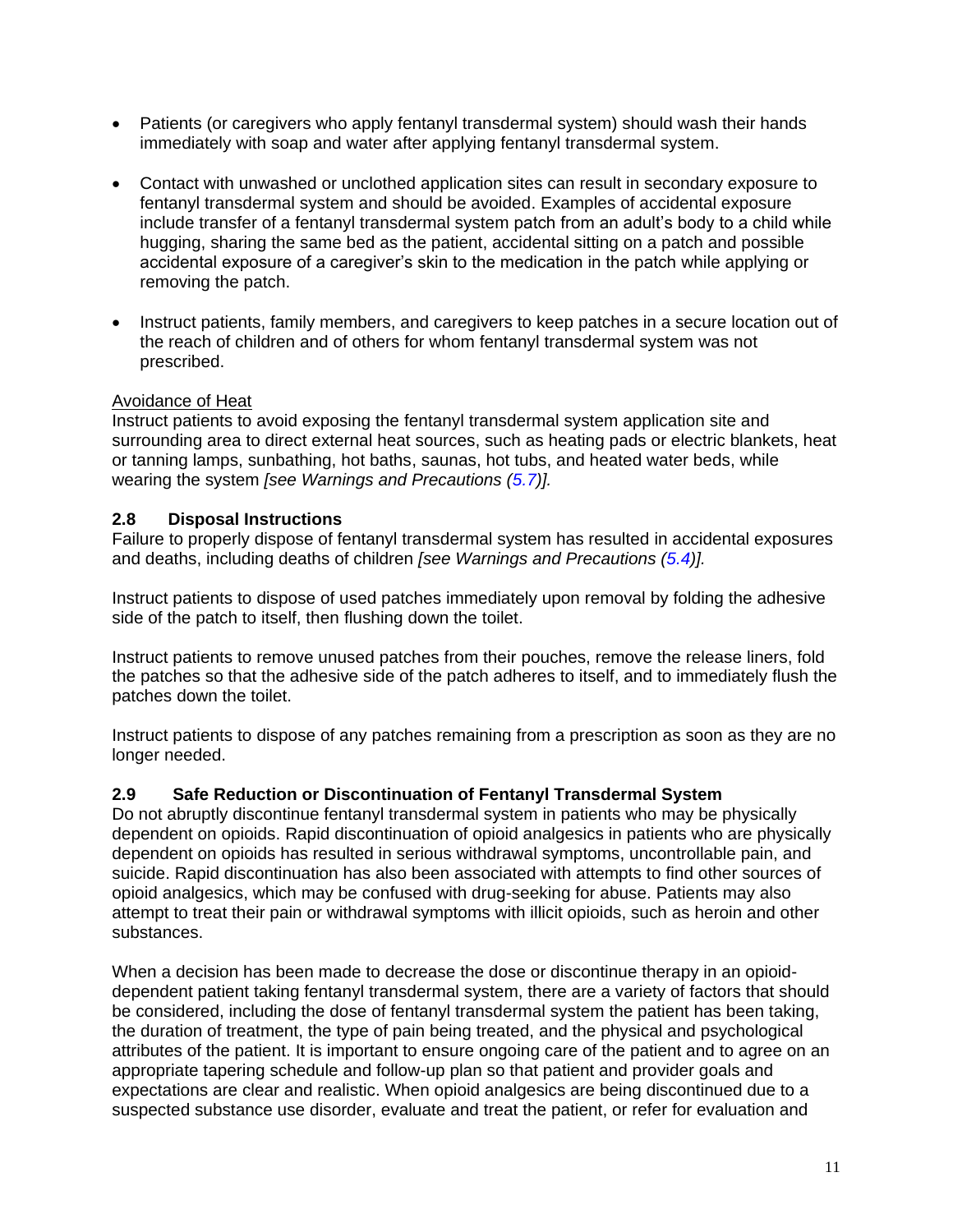treatment of the substance use disorder. Treatment should include evidence-based approaches, such as medication assisted treatment of opioid use disorder. Complex patients with comorbid pain and substance use disorders may benefit from referral to a specialist.

There are no standard opioid tapering schedules that are suitable for all patients. Good clinical practice dictates a patient-specific plan to taper the dose of the opioid gradually. For patients on fentanyl transdermal system who are physically opioid-dependent, initiate the taper by a small enough increment (e.g., no greater than 25% of the total daily dose) to avoid withdrawal symptoms, and proceed with dose-lowering at an interval of every 2 to 4 weeks. Patients who have been taking opioids for briefer periods of time may tolerate a more rapid taper.

It may be necessary to provide the patient with a lower dosage strength to accomplish a successful taper. Reassess the patient frequently to manage pain and withdrawal symptoms, should they emerge. Common withdrawal symptoms include restlessness, lacrimation, rhinorrhea, yawning, perspiration, chills, myalgia, and mydriasis. Other signs and symptoms also may develop, including irritability, anxiety, backache, joint pain, weakness, abdominal cramps, insomnia, nausea, anorexia, vomiting, diarrhea, or increased blood pressure, respiratory rate, or heart rate. If withdrawal symptoms arise, it may be necessary to pause the taper for a period of time or raise the dose of the opioid analgesic to the previous dose, and then proceed with a slower taper. In addition, monitor patients for any changes in mood, emergence of suicidal thoughts, or use of other substances.

When managing patients taking opioid analgesics, particularly those who have been treated for a long duration and/or with high doses for chronic pain, ensure that a multimodal approach to pain management, including mental health support (if needed), is in place prior to initiating an opioid analgesic taper. A multimodal approach to pain management may optimize the treatment of chronic pain, as well as assist with the successful tapering of the opioid analgesic *[see Warnings and Precautions (5.20), Drug Abuse and Dependence (9.3)]*.

# <span id="page-11-0"></span>**3 DOSAGE FORMS AND STRENGTHS**

Transdermal system:

- Fentanyl Transdermal System 12 mcg/hour\* (system size 5.35 cm<sup>2</sup>)
- Fentanyl Transdermal System 25 mcg/hour (system size 10.7  $\text{cm}^2$ )
- Fentanyl Transdermal System 37.5 mcg/hour (system size 16.05 cm<sup>2</sup>)
- Fentanyl Transdermal System 50 mcg/hour (system size 21.4  $cm<sup>2</sup>$ )
- Fentanyl Transdermal System 62.5 mcg/hour (system size 26.75 cm<sup>2</sup>)
- Fentanyl Transdermal System 75 mcg/hour (system size 32.1 cm<sup>2</sup>)
- Fentanyl Transdermal System 87.5 mcg/hour (system size 37.45 cm<sup>2</sup>)
- Fentanyl Transdermal System 100 mcg/hour (system size 42.8 cm<sup>2</sup>)

\* This lowest strength is designated as 12 mcg/hour (however, the actual strength is 12.5 mcg/hour) to distinguish it from a possible 125 mcg/hour dosage that could be prescribed by using multiple transdermal systems.

# <span id="page-11-1"></span>**4 CONTRAINDICATIONS**

Fentanyl transdermal system is contraindicated in:

• patients who are not opioid-tolerant*.*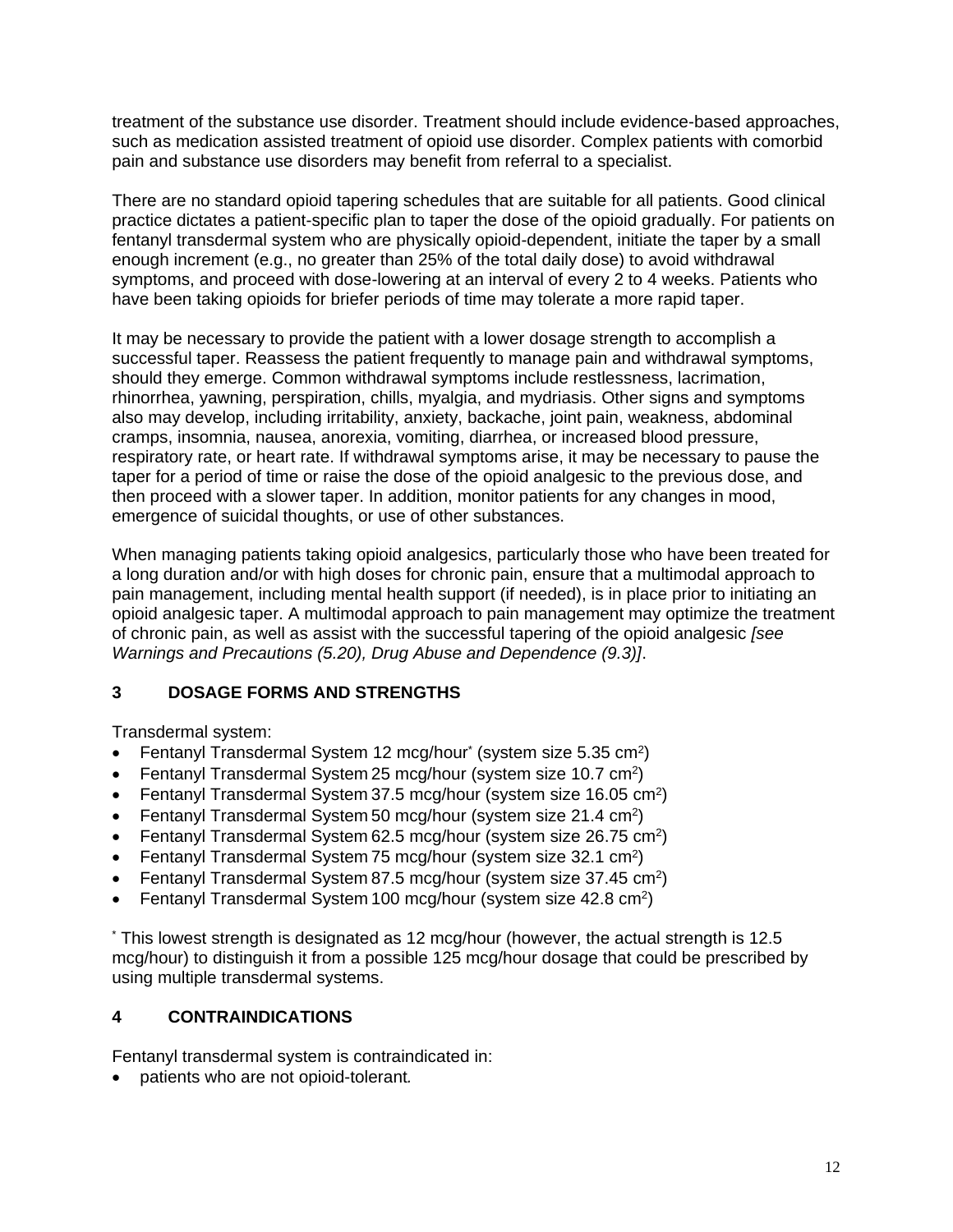- the management of acute or intermittent pain, or in patients who require opioid analgesia for a short period of time*.*
- the management of post-operative pain, including use after out-patient or day surgeries, (e.g., tonsillectomies)*.*
- the management of mild pain.
- patients with significant respiratory depression *[see Warnings and Precautions [\(5.10\)](#page-16-0)].*
- in patients with acute or severe bronchial asthma in an unmonitored setting or in the absence of resuscitative equipment *[see Warnings and Precautions [\(5.10\)](#page-16-0)]*.
- in patients with known or suspected gastrointestinal obstruction, including paralytic ileus *[see Warnings and Precautions [\(5.18\)](#page-18-4)]*.
- in patients with hypersensitivity to fentanyl (e.g., anaphylaxis) or any components of the transdermal system *[see Adverse Reactions [\(6.2\)](#page-23-1)]*.

# <span id="page-12-1"></span>**5 WARNINGS AND PRECAUTIONS**

# <span id="page-12-0"></span>**5.1 Addiction, Abuse, and Misuse**

Fentanyl transdermal system contains fentanyl, an opioid agonist and a Schedule II controlled substance. As an opioid, fentanyl transdermal system exposes users to the risks of addiction, abuse, and misuse. Because modified-release products such as fentanyl transdermal system deliver the opioid over an extended period of time, there is a greater risk for overdose and death due to the larger amount of fentanyl present *[see Drug Abuse and Dependence [\(9\)](#page-28-2)].*

Although the risk of addiction in any individual is unknown, it can occur in patients appropriately prescribed fentanyl transdermal system. Addiction can occur at recommended doses and if the drug is misused or abused.

Assess each patient's risk for opioid addiction, abuse, or misuse prior to prescribing fentanyl transdermal system, and monitor all patients receiving fentanyl transdermal system for the development of these behaviors and conditions. Risks are increased in patients with a personal or family history of substance abuse (including drug or alcohol abuse or addiction) or mental illness (e.g., major depression). The potential for these risks should not, however, prevent the proper management of pain in any given patient. Patients at increased risk may be prescribed opioids such as fentanyl transdermal system, but use in such patients necessitates intensive counseling about the risks and proper use of fentanyl transdermal system along with intensive monitoring for signs of addiction, abuse, and misuse. Consider prescribing naloxone for the emergency treatment of opioid overdose *[see Dosage and Administration [\(2.2\)](#page-5-2), Warnings and Precautions [\(5.3\)](#page-13-1)].*

Abuse or misuse of fentanyl transdermal system by placing it in the mouth, chewing it, swallowing it, or using it in ways other than indicated may cause choking, overdose, and death *[see Overdosage [\(10\)](#page-30-1)].*

Opioids are sought by drug abusers and people with addiction disorders and are subject to criminal diversion. Consider these risks when prescribing or dispensing fentanyl transdermal system. Strategies to reduce these risks include prescribing the drug in the smallest appropriate quantity and advising the patient on the proper disposal of unused drug *[see Patient Counseling Information [\(17\)](#page-39-0)].* Contact local state professional licensing board or state controlled substances authority for information on how to prevent and detect abuse or diversion of this product.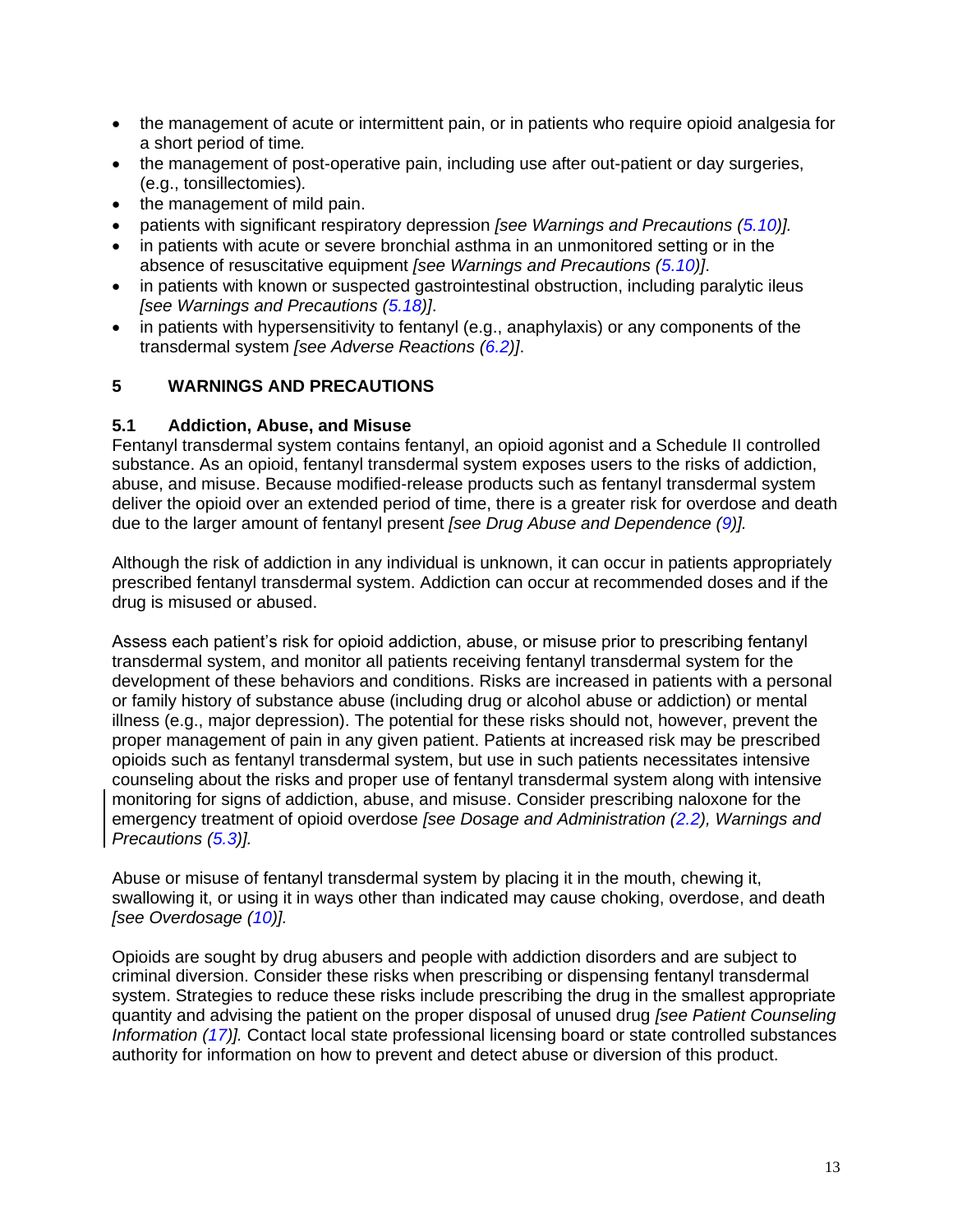# <span id="page-13-0"></span>**5.2 Opioid Analgesic Risk Evaluation and Mitigation Strategy (REMS)**

To ensure that the benefits of opioid analgesics outweigh the risks of addiction, abuse, and misuse, the Food and Drug Administration (FDA) has required a Risk Evaluation and Mitigation Strategy (REMS) for these products. Under the requirements of the REMS, drug companies with approved opioid analgesic products must make REMS-compliant education programs available to healthcare providers. Healthcare providers are strongly encouraged to do all of the following:

• Complete a REMS-compliant education program offered by an accredited provider of continuing education (CE) or another education program that includes all the elements of the FDA Education Blueprint for Health Care Providers Involved in the Management or Support of Patients with Pain.

• Discuss the safe use, serious risks, and proper storage and disposal of opioid analgesics with patients and/or their caregivers every time these medicines are prescribed. The Patient Counseling Guide (PCG) can be obtained at this link: *[www.fda.gov/OpioidAnalgesicREMSPCG.](http://www.fda.gov/OpioidAnalgesicREMSPCG)*

• Emphasize to patients and their caregivers the importance of reading the Medication Guide that they will receive from their pharmacist every time an opioid analgesic is dispensed to them.

• Consider using other tools to improve patient, household, and community safety, such as patient-prescriber agreements that reinforce patient-prescriber responsibilities. To obtain further information on the opioid analgesic REMS and for a list of accredited REMS CME/CE, call 1- 800-503-0784, or log on to [www.opioidanalgesicrems.com.](http://www.opioidanalgesicrems.com/) The FDA Blueprint can be found at *[www.fda.gov/OpioidAnalgesicREMSBlueprint](file://///fla-file-04/groups/Regulatory%20Affairs/RLD%20Labeling/RLD%20updates/Aveva/Fentanyl/RLD%20updates/October%202019%20-%20RLD%20update/www.fda.gov/OpioidAnalgesicREMSBlueprint)*.

# <span id="page-13-1"></span>**5.3 Life-Threatening Respiratory Depression**

Serious, life-threatening, or fatal respiratory depression has been reported with the use of opioids, even when used as recommended. Respiratory depression, if not immediately recognized and treated, may lead to respiratory arrest and death. Management of respiratory depression may include close observation, supportive measures, and use of opioid antagonists, depending on the patient's clinical status *[see Overdosage [\(10\)](#page-30-1)].* Carbon dioxide (CO2) retention from opioid-induced respiratory depression can exacerbate the sedating effects of opioids.

Fentanyl transdermal system is indicated only in opioid tolerant patients because of the risk for respiratory depression and death. While serious, life-threatening, or fatal respiratory depression can occur at any time during the use of fentanyl transdermal system, the risk is greatest during the initiation of therapy or following a dosage increase. Monitor patients closely for respiratory depression within the first 24-72 hours of initiating therapy with and following dosage increases of fentanyl transdermal system.

To reduce the risk of respiratory depression, proper dosing and titration of fentanyl transdermal system are essential *[see Dosage and Administration [\(2\)](#page-5-0)].* Overestimating the fentanyl transdermal system dosage when converting patients from another opioid product can result in fatal overdose with the first dose.

Accidental exposure to fentanyl transdermal system, especially in children, can result in respiratory depression and death due to an overdose of fentanyl.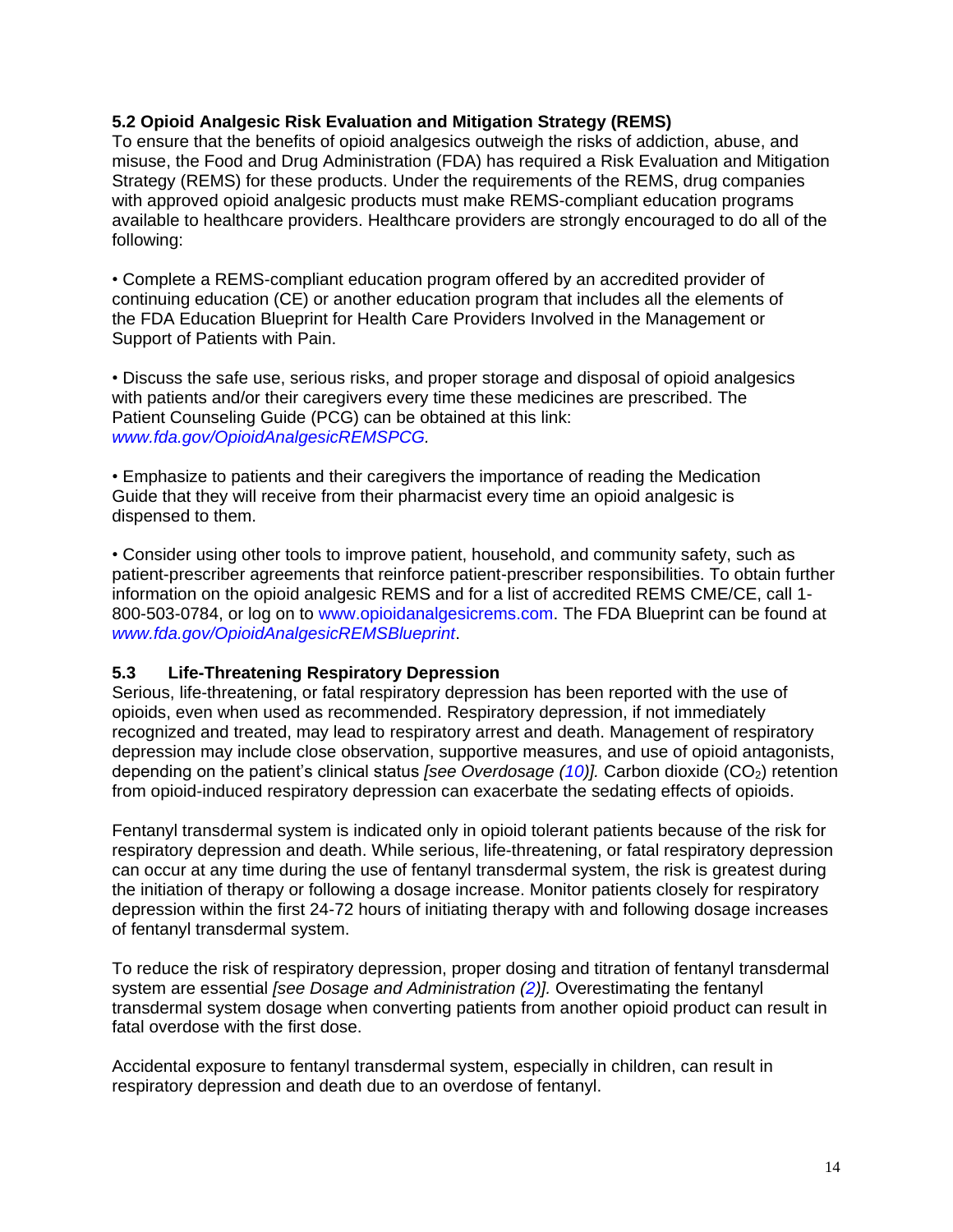Educate patients and caregivers on how to recognize respiratory depression and emphasize the importance of calling 911 or getting emergency medical help right away in the event of a known or suspected overdose *[see Patient Counseling Information [\(17\)](#page-39-0)].*

Opioids can cause sleep-related breathing disorders including central sleep apnea (CSA) and sleep-related hypoxemia. Opioid use increases the risk of CSA in a dose-dependent fashion. In patients who present with CSA, consider decreasing the opioid dosage using best practices for opioid taper *[see Dosage and Administration [\(2.9\)](#page-10-1)]*.

# Patient Access to Naloxone for the Emergency Treatment of Opioid Overdose

Discuss the availability of naloxone for the emergency treatment of opioid overdose with the patient and caregiver and assess the potential need for access to naloxone, both when initiating and renewing treatment with fentanyl transdermal system. Inform patients and caregivers about the various ways to obtain naloxone as permitted by individual state naloxone dispensing and prescribing requirements or guidelines (e.g., by prescription, directly from a pharmacist, or as part of a community-based program). Educate patients and caregivers on how to recognize respiratory depression and emphasize the importance of calling 911 or getting emergency medical help, even if naloxone is administered *[see Patient Counseling Information [\(17\)](#page-39-0)].*

Consider prescribing naloxone, based on the patient's risk factors for overdose, such as concomitant use of CNS depressants, a history of opioid use disorder, or prior opioid overdose. However, the presence of risk factors for overdose should not prevent the proper management of pain in any given patient. Also consider prescribing naloxone if the patient has household members (including children) or other close contacts at risk for accidental exposure or overdose. If naloxone is prescribed, educate patients and caregivers on how to treat with naloxone *[see Warnings and Precautions [\(5.1,](#page-12-0) [5.8\)](#page-15-2), Patient Counseling Information [\(17\)](#page-39-0)].*

# <span id="page-14-0"></span>**5.4 Accidental Exposure**

A considerable amount of active fentanyl remains in fentanyl transdermal system even after use as directed. Death and other serious medical problems have occurred when children and adults were accidentally exposed to fentanyl transdermal system. Accidental or deliberate application or ingestion by a child or adolescent will cause respiratory depression, and has resulted in deaths. Placing fentanyl transdermal system in the mouth, chewing it, swallowing it, or using it in ways other than indicated may cause choking or overdose that could result in death. Improper disposal of fentanyl transdermal system in the trash has resulted in accidental exposures and deaths.

Advise patients about strict adherence to the recommended handling and disposal instructions in order to prevent accidental exposure to fentanyl transdermal system *[see Dosage and Administration [\(2.7\)](#page-9-2), [\(2.8\)](#page-10-0)].* Exposure to fentanyl transdermal system patches discarded in the trash by children have been reported and have resulted in deaths.

# <span id="page-14-1"></span>**5.5 Neonatal Opioid Withdrawal Syndrome**

Prolonged use of fentanyl transdermal system during pregnancy can result in withdrawal in the neonate. Neonatal opioid withdrawal syndrome, unlike opioid withdrawal syndrome in adults, may be life-threatening if not recognized and treated, and requires management according to protocols developed by neonatology experts. Observe newborns for signs of neonatal opioid withdrawal syndrome and manage accordingly. Advise pregnant women of the risk of neonatal opioid withdrawal syndrome and ensure that appropriate treatment will be available *[see Use in Specific Populations [\(8.1\)](#page-25-0), Patient Counseling Information [\(17\)](#page-39-0)].*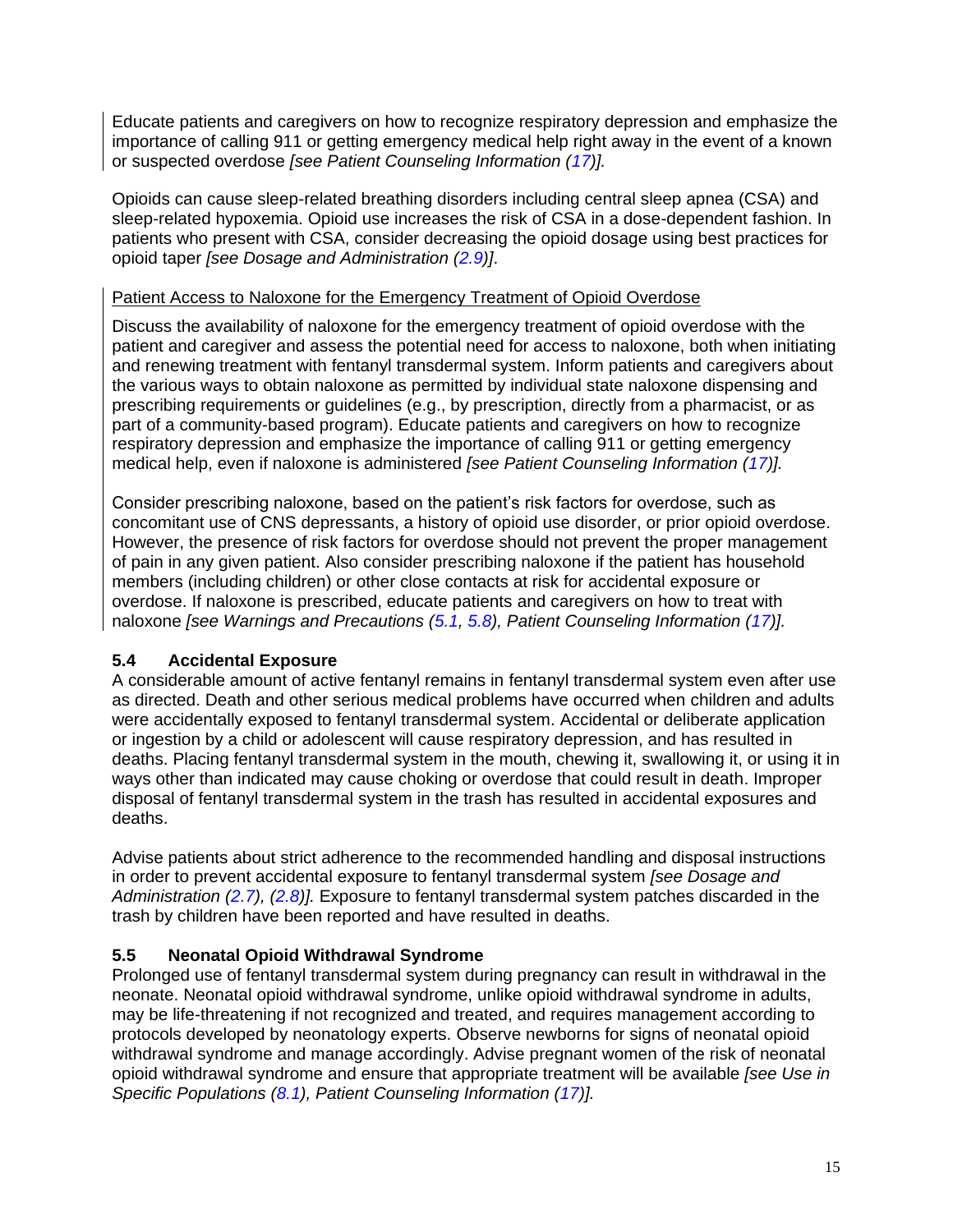# <span id="page-15-0"></span>**5.6 Risks of Concomitant Use or Discontinuation of Cytochrome P450 3A4 Inhibitors and Inducers**

Concomitant use of fentanyl transdermal system with a CYP3A4 inhibitor, such as macrolide antibiotics (e.g., erythromycin), azole-antifungal agents (e.g., ketoconazole), and protease inhibitors (e.g., ritonavir), may increase plasma concentrations of fentanyl and prolong opioid adverse reactions, which may cause potentially fatal respiratory depression *[see Warnings and Precautions [\(5.3\)](#page-13-1)]*, particularly when an inhibitor is added after a stable dose of fentanyl transdermal system is achieved. Similarly, discontinuation of a CYP3A4 inducer, such as rifampin, carbamazepine, and phenytoin, in fentanyl transdermal system -treated patients may increase fentanyl plasma concentrations and prolong opioid adverse reactions. When using fentanyl transdermal system with CYP3A4 inhibitors or discontinuing CYP3A4 inducers in fentanyl transdermal system-treated patients, monitor patients closely at frequent intervals and consider dosage reduction of fentanyl transdermal system until stable drug effects are achieved *[see Dosage and Administration [\(2.4\)](#page-8-0), Drug Interactions [\(7\)](#page-23-0)].*

Concomitant use of Fentanyl transdermal system with CYP3A4 inducers or discontinuation of a CYP3A4 inhibitor could decrease fentanyl transdermal system plasma concentrations, decrease opioid efficacy or, possibly, lead to a withdrawal syndrome in a patient who had developed physical dependence to fentanyl. When using fentanyl transdermal system with CYP3A4 inducers or discontinuing CYP3A4 inhibitors, monitor patients closely at frequent intervals and consider increasing the opioid dosage if needed to maintain adequate analgesia or if symptoms of opioid withdrawal occur *[see Drug Interactions [\(7\)](#page-23-0)]*.

# <span id="page-15-1"></span>**5.7 Risk of Increased Fentanyl Absorption with Application of External Heat**

Exposure to heat may increase fentanyl absorption and there have been reports of overdose and death as a result of exposure to heat. A clinical pharmacology study conducted in healthy adult subjects has shown that the application of heat over the fentanyl transdermal system increased fentanyl exposure *[see Clinical Pharmacology [\(12.3\)](#page-34-0)]*.

Warn patients to avoid exposing the fentanyl transdermal system application site and surrounding area to direct external heat sources *[see Dosage and Administration [\(2.7\)](#page-9-2)]*.

<span id="page-15-2"></span>**5.8 Risks from Concomitant Use with Benzodiazepines or Other CNS Depressants** Profound sedation, respiratory depression, coma, and death may result from the concomitant use of fentanyl transdermal system with benzodiazepines and/or other CNS depressants (e.g., non-benzodiazepine sedatives/hypnotics, anxiolytics, tranquilizers, muscle relaxants, general anesthetics, antipsychotics, other opioids, alcohol). Because of these risks, reserve concomitant prescribing of these drugs for use in patients for whom alternative treatment options are inadequate.

Observational studies have demonstrated that concomitant use of opioid analgesics and benzodiazepines increases the risk of drug-related mortality compared to use of opioid analgesics alone. Because of similar pharmacological properties, it is reasonable to expect similar risk with the concomitant use of other CNS depressant drugs with opioid analgesics *[see Drug Interactions [\(7\)](#page-23-0)]*.

If the decision is made to prescribe a benzodiazepine or other CNS depressant concomitantly with an opioid analgesic, prescribe the lowest effective dosages and minimum durations of concomitant use. In patients already receiving an opioid analgesic, prescribe a lower initial dose of the benzodiazepine or other CNS depressant than indicated in the absence of an opioid, and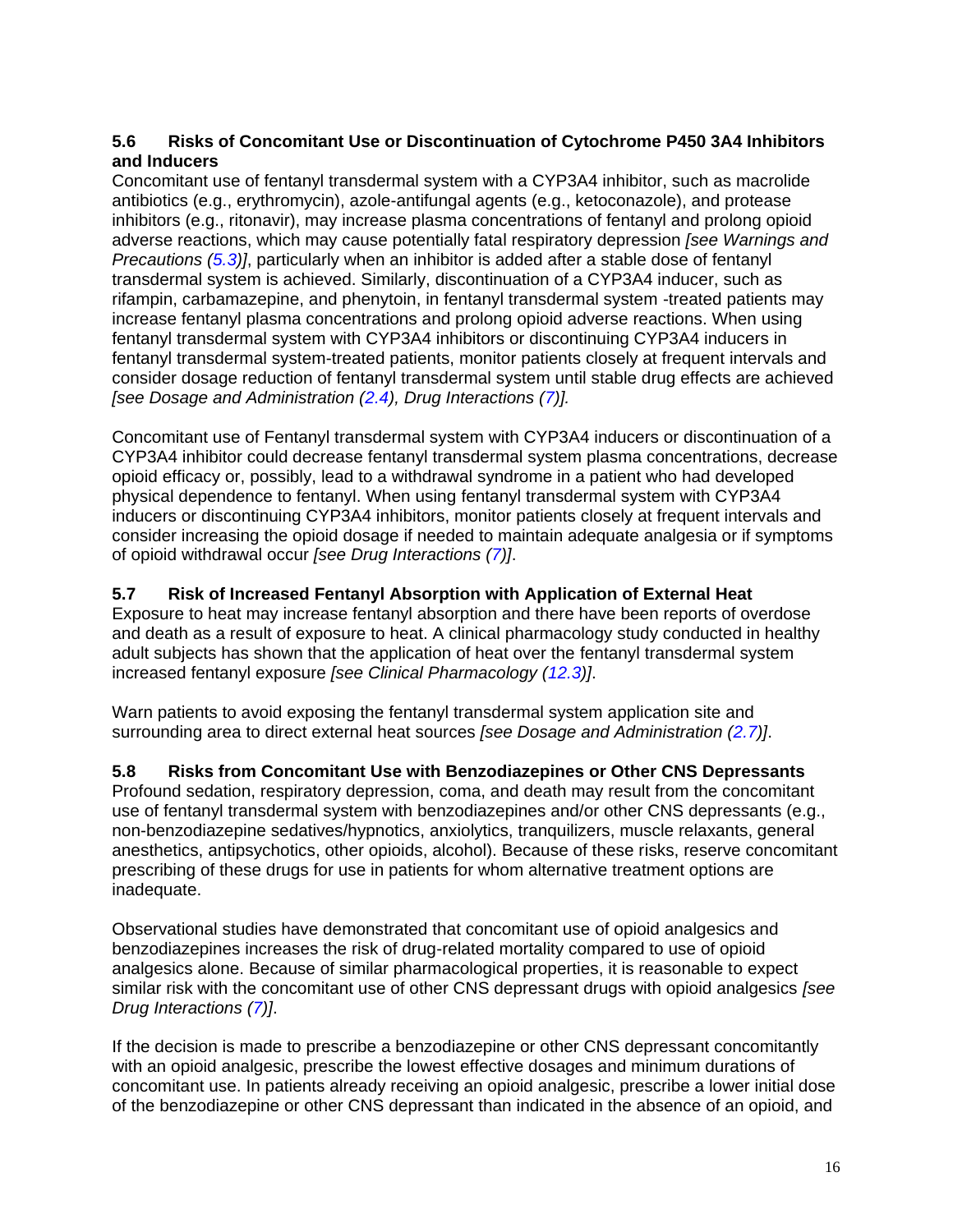titrate based on clinical response. If an opioid analgesic is initiated in a patient already taking a benzodiazepine or other CNS depressant, prescribe a lower initial dose of the opioid analgesic, and titrate based on clinical response. Follow patients closely for signs and symptoms of respiratory depression and sedation.

If concomitant use is warranted, consider prescribing naloxone for the emergency treatment of opioid overdose *[see Dosage and Administration [\(2.2\)](#page-5-2), Warnings and Precautions [\(5.3\)](#page-13-1)]*.

Advise both patients and caregivers about the risks of respiratory depression and sedation when fentanyl transdermal system is used with benzodiazepines or other CNS depressants (including alcohol and illicit drugs). Advise patients not to drive or operate heavy machinery until the effects of concomitant use of the benzodiazepine or other CNS depressant have been determined. Screen patients for risk of substance use disorders, including opioid abuse and misuse, and warn them of the risk for overdose and death associated with the use of additional CNS depressants including alcohol and illicit drugs *[see Drug Interactions [\(7\)](#page-23-0), Patient Counseling Information [\(17\)](#page-39-0)].*

# <span id="page-16-1"></span>**5.9 Risk of Increased Fentanyl Absorption with Elevated Body Temperature**

Based on a pharmacokinetic model, serum fentanyl concentrations could theoretically increase by approximately one-third for patients with a body temperature of 40°C (104°F) due to temperature-dependent increases in fentanyl released from the system and increased skin permeability. Monitor patients wearing fentanyl transdermal systems who develop fever closely for sedation and respiratory depression and reduce the fentanyl transdermal system dose, if necessary. Warn patients to avoid strenuous exertion that leads to increased core body temperature while wearing fentanyl transdermal system to avoid the risk of potential overdose and death.

#### <span id="page-16-0"></span>**5.10 Life-Threatening Respiratory Depression in Patients with Chronic Pulmonary Disease or in Elderly, Cachectic, or Debilitated Patients**

The use of fentanyl transdermal system in patients with acute or severe bronchial asthma in an unmonitored setting or in the absence of resuscitative equipment is contraindicated.

# Patients with Chronic Pulmonary Disease

Fentanyl transdermal system-treated patients with significant chronic obstructive pulmonary disease or cor pulmonale, and those with a substantially decreased respiratory reserve, hypoxia, hypercapnia, or pre-existing respiratory depression are at increased risk of decreased respiratory drive including apnea, even at recommended dosages of fentanyl transdermal system *[see Warnings and Precautions [\(5.3\)](#page-13-1)]*.

# Elderly, Cachectic, or Debilitated Patients

Life-threatening respiratory depression is more likely to occur in elderly, cachectic, or debilitated patients because they may have altered pharmacokinetics or altered clearance compared to younger, healthier patients *[see Warnings and Precautions [\(5.3\)](#page-13-1)]*.

Monitor such patients closely, particularly when initiating and titrating fentanyl transdermal system and when fentanyl transdermal system is given concomitantly with other drugs that depress respiration *[see Warnings and Precautions [\(5.3\)](#page-13-1)]*. Alternatively, consider the use of non-opioid analgesics in these patients.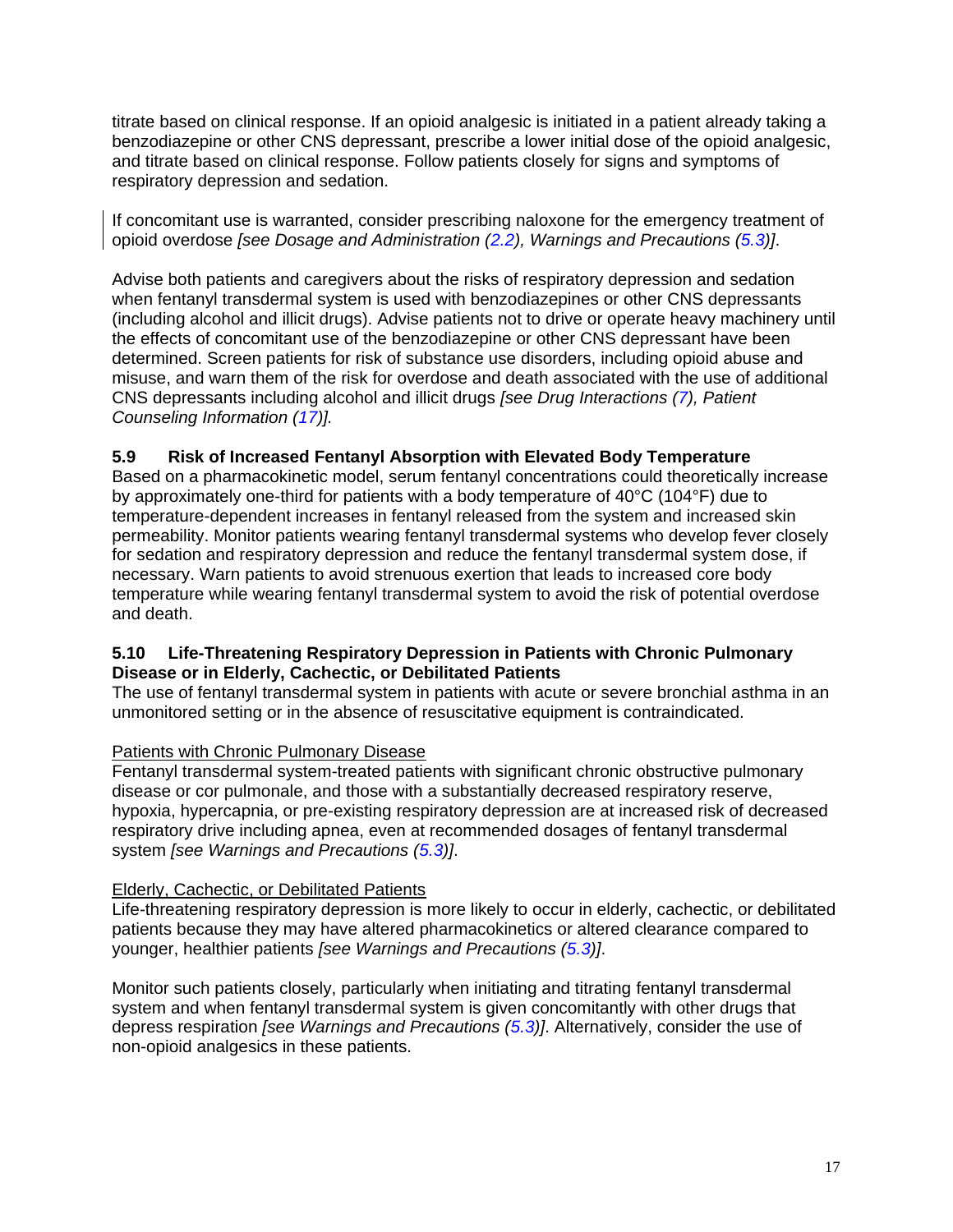# <span id="page-17-0"></span>**5.11 Serotonin Syndrome with Concomitant Use of Serotonergic Drugs**

Cases of serotonin syndrome, a potentially life-threatening condition, have been reported during concomitant use of fentanyl transdermal system with serotonergic drugs. Serotonergic drugs include selective serotonin reuptake inhibitors (SSRIs), serotonin and norepinephrine reuptake inhibitors (SNRIs), tricyclic antidepressants (TCAs), triptans, 5-HT3 receptor antagonists, drugs that affect the serotonergic neurotransmitter system (e.g., mirtazapine, trazodone, tramadol), certain muscle relaxants (i.e., cyclobenzaprine, metaxalone), and drugs that impair metabolism of serotonin (including MAO inhibitors, both those intended to treat psychiatric disorders and also others, such as linezolid and intravenous methylene blue) *[see Drug Interactions [\(7\)](#page-23-0)]*. This may occur within the recommended dosage range. Serotonin syndrome symptoms may include mental status changes (e.g., agitation, hallucinations, coma), autonomic instability (e.g., tachycardia, labile blood pressure, hyperthermia), neuromuscular aberrations (e.g., hyperreflexia, incoordination, rigidity), and/or gastrointestinal symptoms (e.g., nausea, vomiting, diarrhea). The onset of symptoms generally occurs within several hours to a few days of concomitant use, but may occur later than that. Discontinue fentanyl transdermal system immediately if serotonin syndrome is suspected.

# <span id="page-17-1"></span>**5.12 Adrenal Insufficiency**

Cases of adrenal insufficiency have been reported with opioid use, more often following greater than one month of use. Presentation of adrenal insufficiency may include non-specific symptoms and signs including nausea, vomiting, anorexia, fatigue, weakness, dizziness, and low blood pressure. If adrenal insufficiency is suspected, confirm the diagnosis with diagnostic testing as soon as possible. If adrenal insufficiency is diagnosed, treat with physiologic replacement doses of corticosteroids. Wean the patient off of the opioid to allow adrenal function to recover and continue corticosteroid treatment until adrenal function recovers. Other opioids may be tried as some cases reported use of a different opioid without recurrence of adrenal insufficiency. The information available does not identify any particular opioids as being more likely to be associated with adrenal insufficiency.

# <span id="page-17-2"></span>**5.13 Severe Hypotension**

Fentanyl transdermal system may cause severe hypotension including orthostatic hypotension and syncope in ambulatory patients. There is an increased risk in patients whose ability to maintain blood pressure has already been compromised by a reduced blood volume or concurrent administration of certain CNS depressant drugs (e.g., phenothiazines or general anesthetics) *[see Drug Interactions [\(7\)](#page-23-0)].* Monitor these patients for signs of hypotension after initiating or titrating the dosage of fentanyl transdermal system. In patients with circulatory shock, fentanyl transdermal system may cause vasodilation that can further reduce cardiac output and blood pressure. Avoid the use of fentanyl transdermal system in patients with circulatory shock.

# <span id="page-17-3"></span>**5.14 Risks of Use in Patients with Increased Intracranial Pressure, Brain Tumors, Head Injury, or Impaired Consciousness**

In patients who may be susceptible to the intracranial effects of  $CO<sub>2</sub>$  retention (e.g., those with evidence of increased intracranial pressure or brain tumors), fentanyl transdermal system may reduce respiratory drive, and the resultant  $CO<sub>2</sub>$  retention can further increase intracranial pressure. Monitor such patients for signs of sedation and respiratory depression, particularly when initiating therapy with fentanyl transdermal system.

Opioids may also obscure the clinical course in a patient with a head injury. Avoid the use of fentanyl transdermal system in patients with impaired consciousness or coma.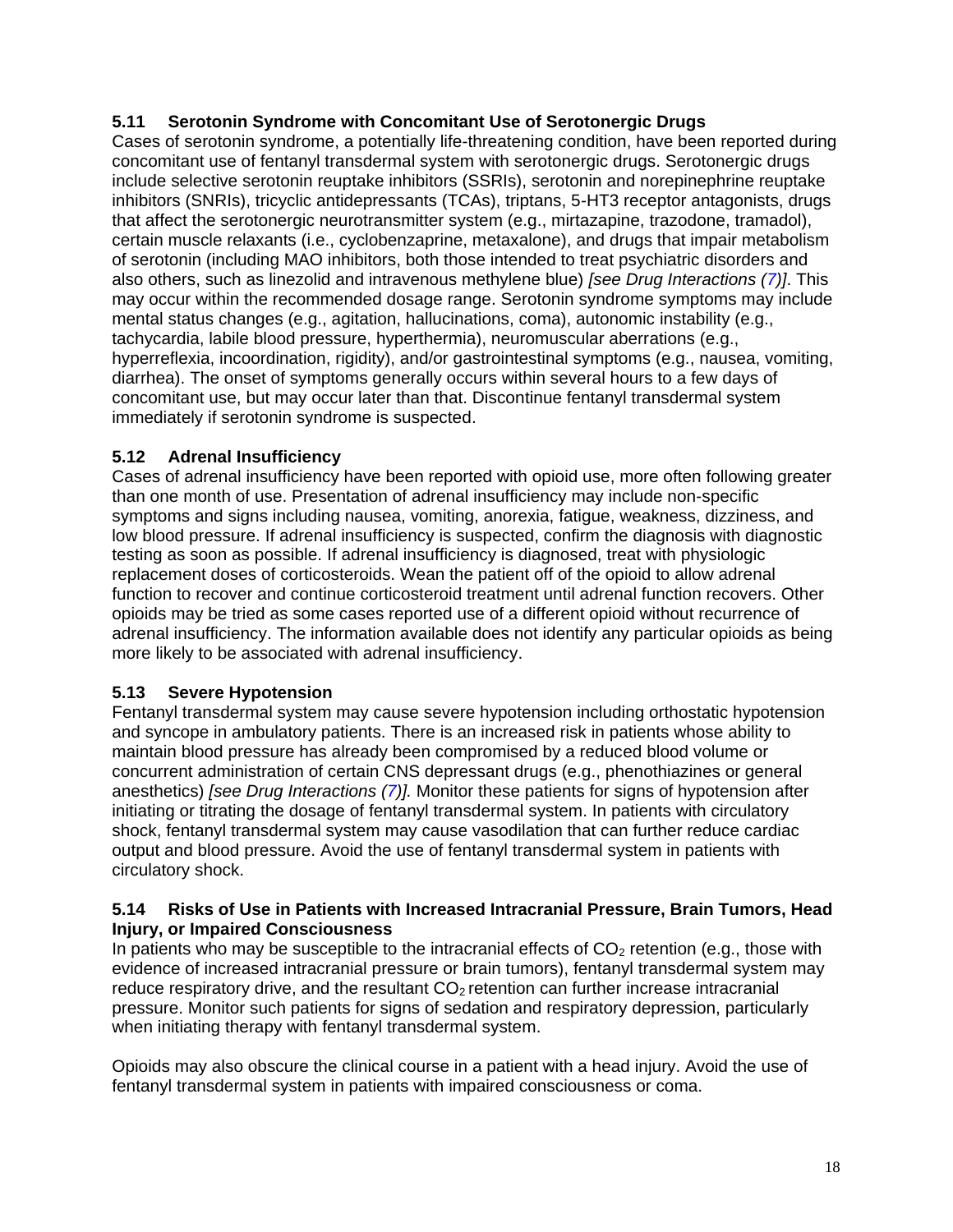# <span id="page-18-1"></span>**5.15 Cardiac Disease**

Fentanyl transdermal system may produce bradycardia. Monitor patients with bradyarrhythmias closely for changes in heart rate, particularly when initiating therapy with fentanyl transdermal system.

# <span id="page-18-2"></span>**5.16 Hepatic Impairment**

A clinical pharmacology study with fentanyl transdermal system in patients with cirrhosis has shown that systemic fentanyl exposure increased in these patients. Because of the long half-life of fentanyl when administered as fentanyl transdermal system and hepatic metabolism of fentanyl, avoid use of fentanyl transdermal system in patients with severe hepatic impairment. Insufficient information exists to make precise dosing recommendations regarding the use of fentanyl transdermal system in patients with impaired hepatic function. Therefore, to avoid starting patients with mild to moderate hepatic impairment on too high of a dose, start with one half of the usual dosage of fentanyl transdermal system. Closely monitor for signs of sedation and respiratory depression, including at each dosage increase *[see Dosage and Administration [\(2.5\)](#page-9-1), Use in Specific Populations [\(8.6\)](#page-28-0) and Clinical Pharmacology [\(12.3\)](#page-34-0)].*

# <span id="page-18-3"></span>**5.17 Renal Impairment**

A clinical pharmacology study with intravenous fentanyl in patients undergoing kidney transplantation has shown that patients with high blood urea nitrogen level had low fentanyl clearance. Because of the long half-life of fentanyl when administered as fentanyl transdermal system, avoid the use of fentanyl transdermal system in patients with severe renal impairment. Insufficient information exists to make precise dosing recommendations regarding the use of fentanyl transdermal system in patients with impaired renal function. Therefore, to avoid starting patients with mild to moderate renal impairment on too high of a dose, start with one half of the usual dosage of fentanyl transdermal system. Closely monitor for signs of sedation and respiratory depression, including at each dosage increase *[see Dosage and Administration [\(2.6\)](#page-9-0), Use in Specific Populations [\(8.7\)](#page-28-1) and Clinical Pharmacology [\(12.3\)](#page-34-0)].*

# <span id="page-18-4"></span>**5.18 Risks of Use in Patients with Gastrointestinal Conditions**

Fentanyl transdermal system is contraindicated in patients with known or suspected gastrointestinal obstruction, including paralytic ileus.

The fentanyl in fentanyl transdermal system may cause spasm of the sphincter of Oddi. Opioids may cause increases in serum amylase. Monitor patients with biliary tract disease, including acute pancreatitis for worsening symptoms.

# <span id="page-18-5"></span>**5.19 Increased Risk of Seizures in Patients with Seizure Disorders**

The fentanyl in fentanyl transdermal system may increase the frequency of seizures in patients with seizure disorders, and may increase the risk of seizures occurring in other clinical settings associated with seizures. Monitor patients with a history of seizure disorders for worsened seizure control during fentanyl transdermal system therapy.

# <span id="page-18-0"></span>**5.20 Withdrawal**

Do not abruptly discontinue fentanyl transdermal system in a patient physically dependent on opioids. When discontinuing fentanyl transdermal system in a physically dependent patient, gradually taper the dosage. Rapid tapering of fentanyl transdermal system in a patient physically dependent on opioids may lead to a withdrawal syndrome and return of pain *[see Dosage and Administration [\(2.9\)](#page-10-1), Drug Abuse and Dependence [\(9.3\)](#page-30-0)].*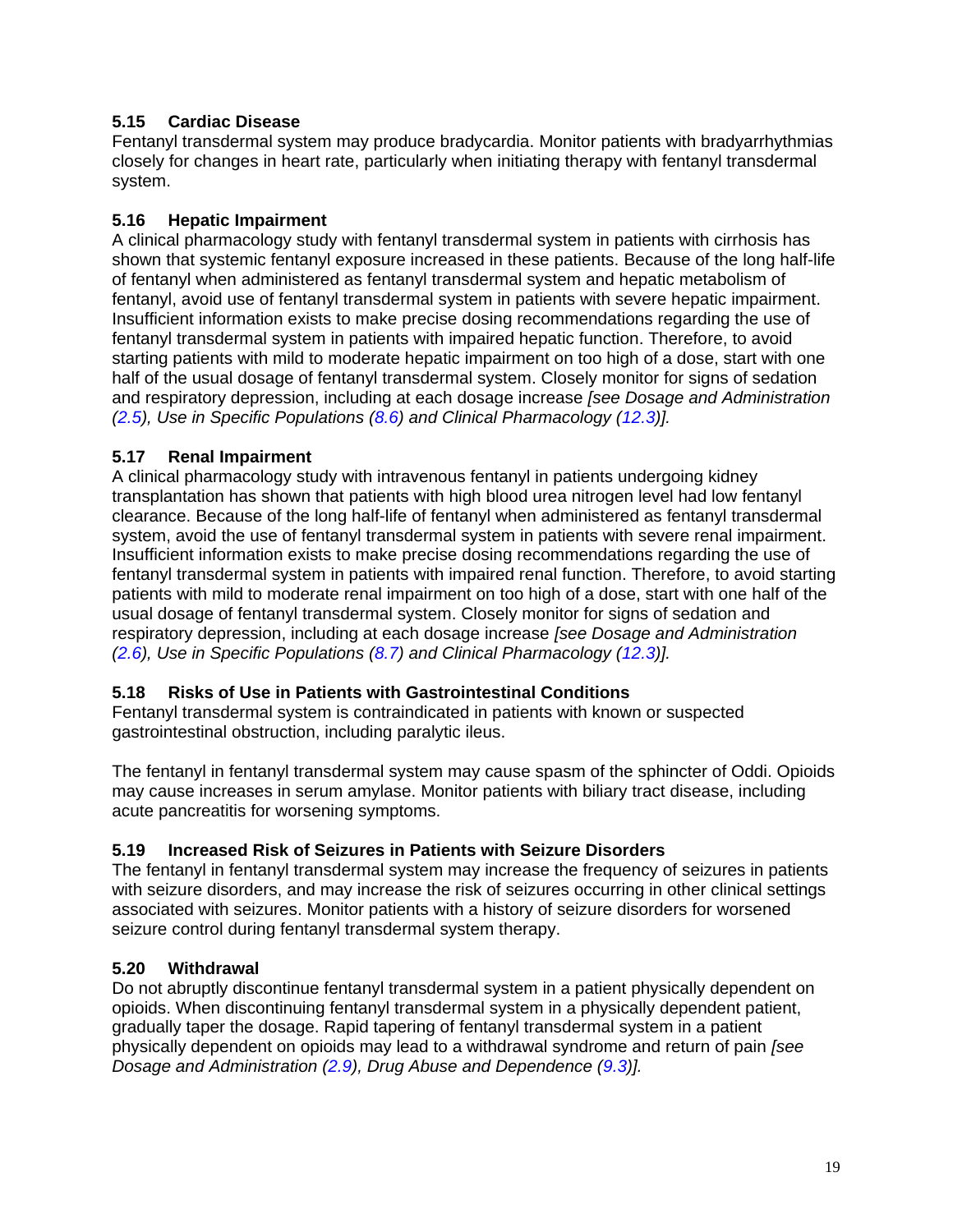Additionally, avoid the use of mixed agonist/antagonist (e.g., pentazocine, nalbuphine, and butorphanol) or partial agonist (e.g., buprenorphine) analgesics in patients who are receiving a full opioid agonist analgesic, including fentanyl transdermal system. In these patients, mixed agonist/antagonist and partial agonist analgesics may reduce the analgesic effect and/or may precipitate withdrawal symptoms *[see Drug Interactions [\(7\)](#page-23-0)]*.

# <span id="page-19-1"></span>**5.21 Risks of Driving and Operating Machinery**

Fentanyl transdermal system may impair the mental or physical abilities required for the performance of potentially dangerous activities, such as driving a car or operating machinery. Warn patients not to drive or operate dangerous machinery unless they are tolerant to the effects of the fentanyl transdermal system and know how they will react to the medication *[see Patient Counseling Information [\(17\)](#page-39-0)].*

# <span id="page-19-0"></span>**6 ADVERSE REACTIONS**

The following serious adverse reactions are discussed elsewhere in the labeling:

- Addiction, Abuse, and Misuse *[see Warnings and Precautions [\(5.1\)](#page-12-0)]*
- Life-Threatening Respiratory Depression *[see Warnings and Precautions [\(5.3\)](#page-13-1)]*
- Accidental Exposure *[see Warnings and Precautions [\(5.4\)](#page-14-0)]*
- Neonatal Opioid Withdrawal Syndrome *[see Warnings and Precautions [\(5.5\)](#page-14-1)]*
- Interactions with Benzodiazepines or Other Central Nervous System Depressants *[see Warnings and Precautions [\(5.8\)](#page-15-2)]*
- Serotonin Syndrome *[see Warnings and Precautions [\(5.11\)](#page-17-0)]*
- Adrenal Insufficiency *[see Warnings and Precautions [\(5.12\)](#page-17-1)]*
- Severe Hypotension *[see Warnings and Precautions [\(5.13\)](#page-17-2)]*
- Gastrointestinal Adverse Reactions *[see Warnings and Precautions [\(5.18\)](#page-18-4)]*
- Seizures *[see Warnings and Precautions [\(5.19\)](#page-18-5)]*
- Withdrawal *[see Warnings and Precautions [\(5.20\)](#page-18-0)]*

# <span id="page-19-2"></span>**6.1 Clinical Trial Experience**

Because clinical trials are conducted under widely varying conditions, adverse reaction rates observed in the clinical trials of a drug cannot be directly compared to rates in the clinical trials of another drug and may not reflect the rates observed in clinical practice.

The safety of fentanyl transdermal system was evaluated in 216 patients who took at least one dose of fentanyl transdermal system in a multicenter, double-blind, randomized, placebocontrolled clinical trial of fentanyl transdermal system. This trial examined patients over 40 years of age with severe pain induced by osteoarthritis of the hip or knee and who were in need of and waiting for joint replacement.

The most common adverse reactions (≥5%) in a double-blind, randomized, placebo-controlled clinical trial in patients with severe pain were nausea, vomiting, somnolence, dizziness, insomnia, constipation, hyperhidrosis, fatigue, feeling cold, and anorexia. Other common adverse reactions (≥5%) reported in clinical trials in patients with chronic malignant or nonmalignant pain were headache and diarrhea. Adverse reactions reported for ≥1% of fentanyl transdermal system-treated patients and with an incidence greater than placebo-treated patients are shown in Table 3.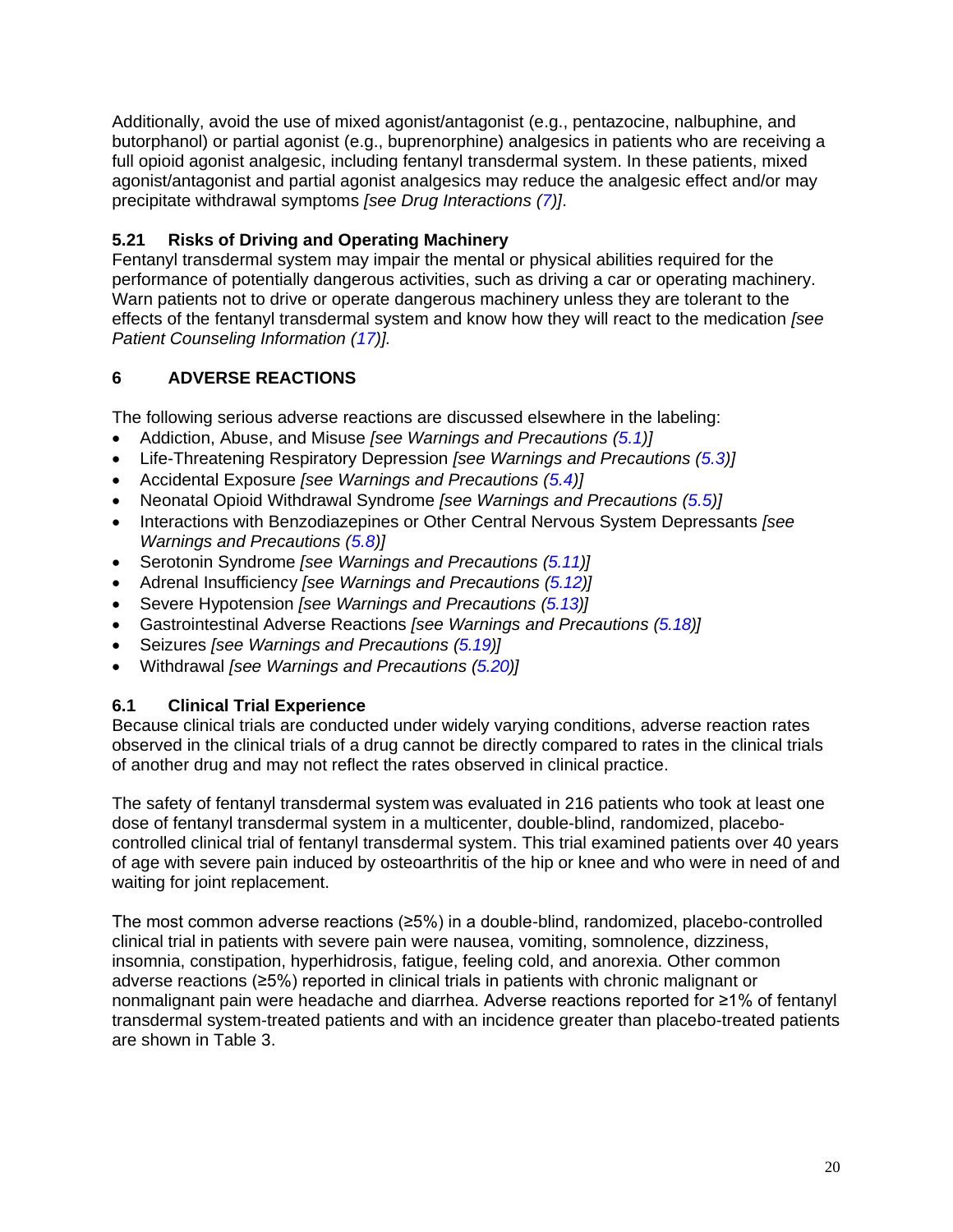The most common adverse reactions that were associated with discontinuation in patients with pain (causing discontinuation in ≥1% of patients) were depression, dizziness, somnolence, headache, nausea, vomiting, constipation, hyperhidrosis, and fatigue.

| <b>RESPONSE OF REAL PROPERTY IN SERVICE IN A SERVICE OF A SERVICE IN A SERVICE IN A SERVICE IN A SERVICE IN A SERVICE I</b> | Fentanyl                                    |                     |
|-----------------------------------------------------------------------------------------------------------------------------|---------------------------------------------|---------------------|
| <b>System/Organ Class</b><br><b>Adverse Reaction</b>                                                                        | <b>Transdermal</b><br><b>System</b><br>$\%$ | <b>Placebo</b><br>% |
|                                                                                                                             | $(N=216)$                                   | $(N=200)$           |
| <b>Cardiac disorders</b>                                                                                                    |                                             |                     |
| Palpitations                                                                                                                | 4                                           | 1                   |
| Ear and labyrinth disorders                                                                                                 |                                             |                     |
| Vertigo                                                                                                                     | $\overline{2}$                              | 1                   |
| <b>Gastrointestinal disorders</b>                                                                                           |                                             |                     |
| Nausea                                                                                                                      | 41                                          | 17                  |
| Vomiting                                                                                                                    | 26                                          | 3                   |
| Constipation                                                                                                                | 9                                           | 1                   |
| Abdominal pain upper                                                                                                        | $\mathbf{3}$                                | $\overline{2}$      |
| Dry mouth                                                                                                                   | $\overline{2}$                              | $\overline{0}$      |
| <b>General disorders and administration site</b>                                                                            |                                             |                     |
| conditions                                                                                                                  |                                             |                     |
| Fatigue                                                                                                                     | 6                                           | 3                   |
| Feeling cold                                                                                                                | 6                                           | $\overline{2}$      |
| Malaise                                                                                                                     | 4                                           | 1                   |
| Asthenia                                                                                                                    | $\overline{2}$                              | 0                   |
| Edema peripheral                                                                                                            | 1                                           | 1                   |
| <b>Metabolism and nutrition disorders</b>                                                                                   |                                             |                     |
| Anorexia                                                                                                                    | 5                                           | $\overline{0}$      |
| <b>Musculoskeletal and connective tissue</b>                                                                                |                                             |                     |
| disorders                                                                                                                   |                                             |                     |
| Muscle spasms                                                                                                               | 4                                           | $\overline{2}$      |
| <b>Nervous system disorders</b>                                                                                             |                                             |                     |
| Somnolence                                                                                                                  | 19                                          | 3                   |
| <b>Dizziness</b>                                                                                                            | 10                                          | 4                   |
| <b>Psychiatric disorders</b>                                                                                                |                                             |                     |
| Insomnia                                                                                                                    | 10                                          | 7                   |
| Depression                                                                                                                  | 1                                           | 0                   |
| Skin and subcutaneous tissue disorders                                                                                      |                                             |                     |
| Hyperhidrosis                                                                                                               | 6                                           | 1                   |
| Pruritus                                                                                                                    | 3                                           | $\overline{c}$      |
| Rash                                                                                                                        | $\overline{2}$                              | 1                   |

#### **Table 3: Adverse Reactions Reported by ≥1% of Fentanyl Transdermal System-treated Patients and With an Incidence Greater Than Placebo-treated Patients in 1 Double-Blind, Placebo-Controlled Clinical Trial of Fentanyl Transdermal System**

Adverse reactions not reported in Table 3 that were reported by ≥1% of fentanyl transdermal system-treated adult and pediatric patients (N=1854) in 11 controlled and uncontrolled clinical trials of fentanyl transdermal system used for the treatment of chronic malignant or nonmalignant pain are shown in Table 4.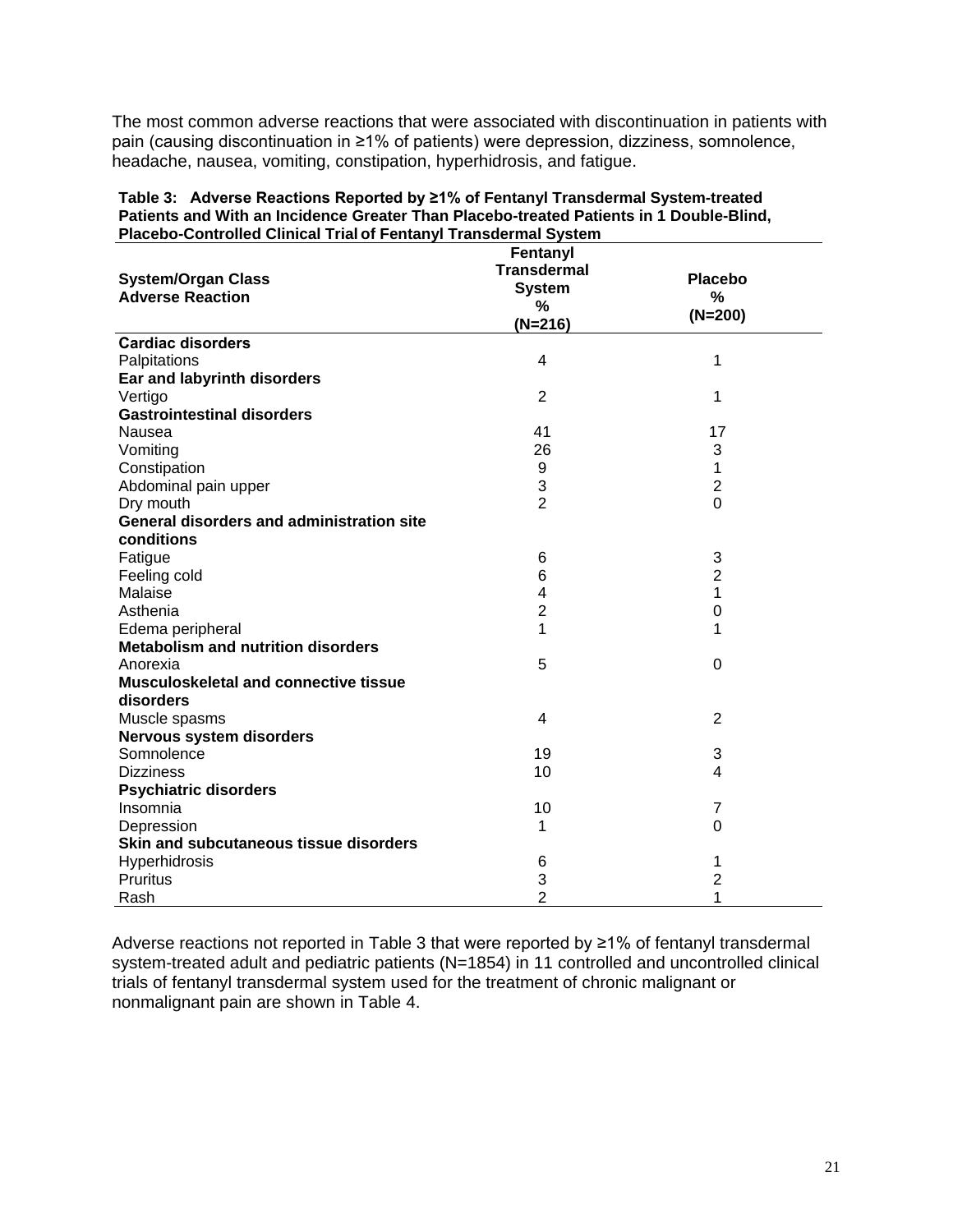| <b>System/Organ Class</b><br><b>Adverse Reaction</b> | Fentanyl<br><b>Transdermal</b><br><b>System</b><br>%<br>(N=1854) |
|------------------------------------------------------|------------------------------------------------------------------|
| <b>Gastrointestinal disorders</b>                    |                                                                  |
| Diarrhea                                             | 10                                                               |
| Abdominal pain                                       | 3                                                                |
| Immune system disorders                              |                                                                  |
| Hypersensitivity                                     | 1                                                                |
| Nervous system disorders                             |                                                                  |
| Headache                                             | 12                                                               |
| Tremor                                               | 3                                                                |
| Paresthesia                                          | $\overline{2}$                                                   |
| <b>Psychiatric disorders</b>                         |                                                                  |
| Anxiety                                              | 3                                                                |
| Confusional state                                    | 2                                                                |
| <b>Hallucination</b>                                 |                                                                  |
| <b>Renal and urinary disorders</b>                   |                                                                  |
| Urinary retention                                    | 1                                                                |
| Skin and subcutaneous tissue disorders               |                                                                  |
| Erythema                                             |                                                                  |

**Table 4: Adverse Reactions Reported by ≥1% of Fentanyl Transdermal System-treated Patients in 11 Clinical Trials of Fentanyl Transdermal System**

The following adverse reactions occurred in adult and pediatric patients with an overall frequency of <1% and are listed in descending frequency within each System/Organ Class:

Cardiac disorders: cyanosis

Eye disorders: miosis

Gastrointestinal disorders: subileus

General disorders and administration site conditions: application site reaction, influenza-like illness, application site hypersensitivity, drug withdrawal syndrome, application site dermatitis

Musculoskeletal and connective tissue disorders: muscle twitching

Nervous system disorders: hypoesthesia

Psychiatric disorders: disorientation, euphoric mood

Reproductive system and breast disorders: erectile dysfunction, sexual dysfunction

Respiratory, thoracic and mediastinal disorders: respiratory depression

Skin and subcutaneous tissue disorders: eczema, dermatitis allergic, dermatitis contact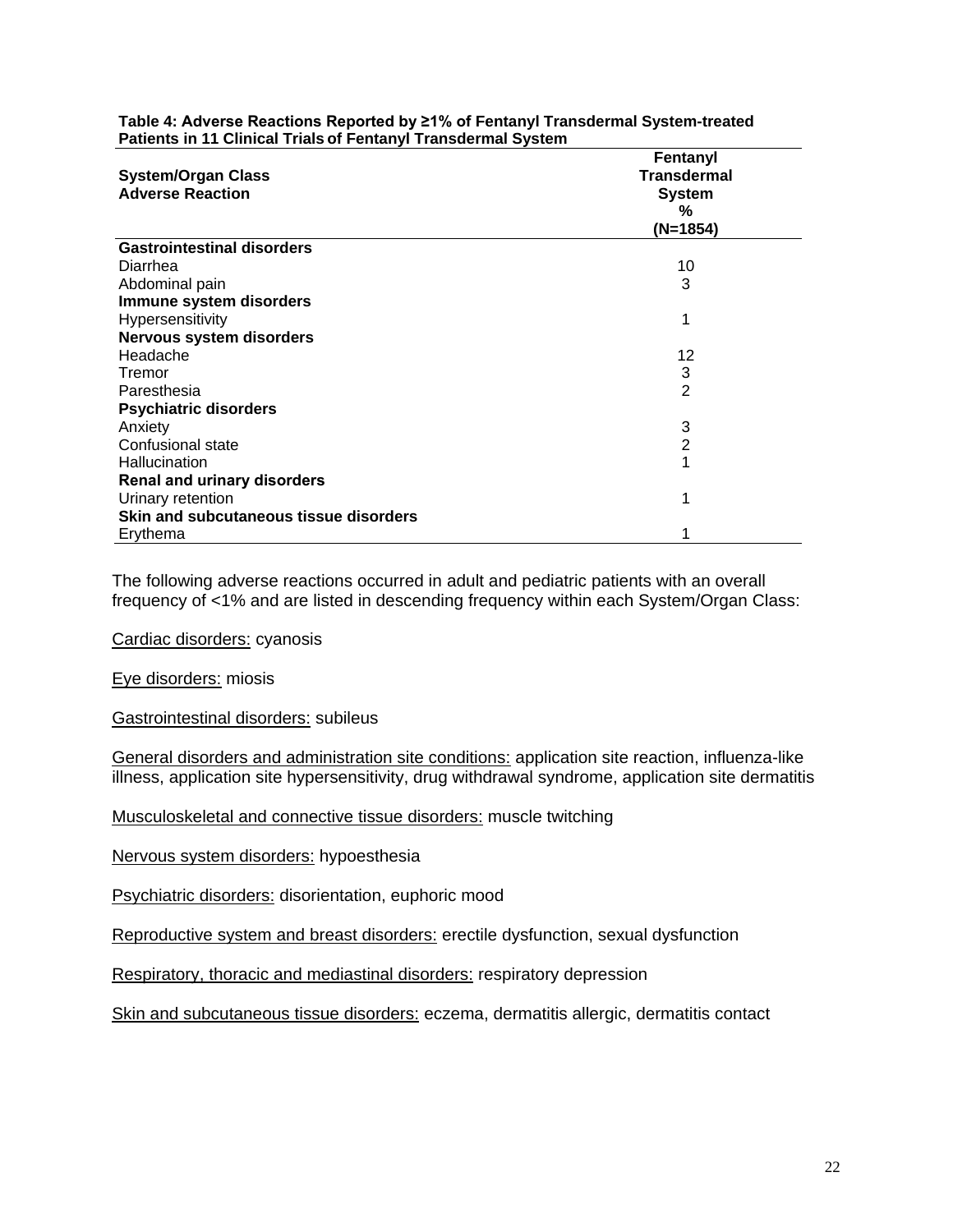# *Pediatrics*

The safety of fentanyl transdermal system was evaluated in three open-label trials in 289 pediatric patients with chronic pain, 2 years of age through 18 years of age. Adverse reactions reported by ≥1% of fentanyl transdermal system-treated pediatric patients are shown in Table 5.

|                                                      | Fentanyl                |
|------------------------------------------------------|-------------------------|
| <b>System/Organ Class</b>                            | <b>Transdermal</b>      |
| <b>Adverse Reaction</b>                              | <b>System</b>           |
|                                                      | %                       |
|                                                      | $(N=289)$               |
| <b>Gastrointestinal disorders</b>                    |                         |
| Vomiting                                             | 34                      |
| Nausea                                               | 24                      |
| Constipation                                         | 13                      |
| Diarrhea                                             | 13                      |
| Abdominal pain                                       | 9                       |
| Abdominal pain upper                                 | $\overline{\mathbf{4}}$ |
| Dry mouth                                            | $\overline{2}$          |
| General disorders and administration site conditions |                         |
| Edema peripheral                                     | 5                       |
| Fatigue                                              | $\overline{2}$          |
| Application site reaction                            | 1                       |
| Asthenia                                             | 1                       |
| Immune system disorders                              |                         |
| Hypersensitivity                                     | 3                       |
| <b>Metabolism and nutrition disorders</b>            |                         |
| Anorexia                                             | 4                       |
| Musculoskeletal and connective tissue disorders      |                         |
| Muscle spasms                                        | 2                       |
| Nervous system disorders                             |                         |
| Headache                                             | 16                      |
| Somnolence                                           | 5                       |
| <b>Dizziness</b>                                     | $\overline{2}$          |
| Tremor                                               | $\overline{2}$          |
| Hypoesthesia                                         | 1                       |
| <b>Psychiatric disorders</b>                         |                         |
| Insomnia                                             | 6                       |
| Anxiety                                              | $\overline{\mathbf{4}}$ |
| Depression                                           | $\overline{c}$          |
| Hallucination                                        | $\overline{2}$          |
| <b>Renal and urinary disorders</b>                   |                         |
| Urinary retention                                    | 3                       |
| Respiratory, thoracic and mediastinal disorders      |                         |
| Respiratory depression                               | 1                       |
| Skin and subcutaneous tissue disorders               |                         |
| Pruritus                                             | 13                      |
| Rash                                                 | 6                       |
| Hyperhidrosis                                        | 3                       |
| Erythema                                             | 3                       |

#### **Table 5: Adverse Reactions Reported by ≥1% of Fentanyl Transdermal System-treated Pediatric Patients in 3 Clinical Trials of Fentanyl Transdermal System**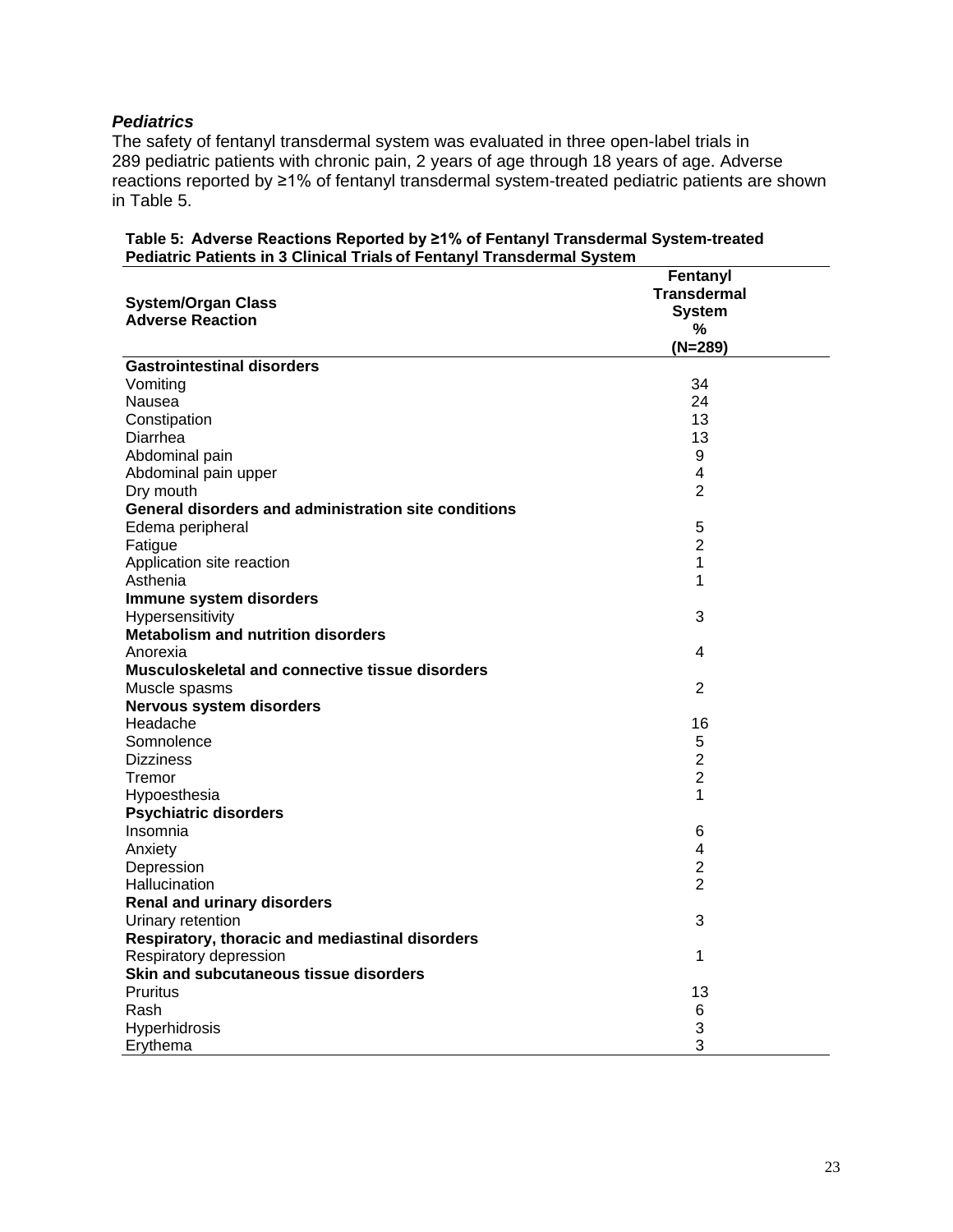# <span id="page-23-1"></span>**6.2 Post-Marketing Experience**

The following adverse reactions have been identified during post-approval use of fentanyl transdermal system. Because these reactions are reported voluntarily from a population of uncertain size, it is not always possible to reliably estimate their frequency or establish a causal relationship to drug exposure.

Cardiac Disorders: tachycardia, bradycardia

Eye Disorders: vision blurred

Gastrointestinal Disorders: ileus, dyspepsia

General Disorders and Administration Site Conditions: pyrexia, application site erosion and

application site ulcer

Investigations: weight decreased

Nervous System Disorders: convulsions (including clonic convulsions and grand mal

convulsion), amnesia, depressed level of consciousness, loss of consciousness

Psychiatric Disorders: agitation

Respiratory, Thoracic, and Mediastinal Disorders: respiratory distress, apnea, bradypnea,

hypoventilation, dyspnea

Vascular Disorders: hypotension, hypertension

Serotonin syndrome: Cases of serotonin syndrome, a potentially life-threatening condition, have been reported during concomitant use of opioids with serotonergic drugs.

Adrenal insufficiency: Cases of adrenal insufficiency have been reported with opioid use, more often following greater than one month of use.

Anaphylaxis: Anaphylaxis, including anaphylactic shock, has been reported with ingredients contained in fentanyl transdermal system.

Androgen deficiency: Cases of androgen deficiency have occurred with chronic use of opioids *[see Clinical Pharmacology [\(12.2\)](#page-32-2)].*

# <span id="page-23-0"></span>**7 DRUG INTERACTIONS**

Table 6 includes clinically significant drug interactions with fentanyl transdermal system.

# **Table 6: Clinically Significant Drug Interactions with Fentanyl Transdermal System**

| Inhibitors of CYP3A4 |                                                                                                                                                                                                                                                                                                                                      |
|----------------------|--------------------------------------------------------------------------------------------------------------------------------------------------------------------------------------------------------------------------------------------------------------------------------------------------------------------------------------|
| Clinical Impact:     | The concomitant use of fentanyl transdermal system and CYP3A4 inhibitors can increase<br>the plasma concentration of fentanyl, resulting in increased or prolonged opioid effects<br>particularly when an inhibitor is added after a stable dose of fentanyl transdermal system is<br>achieved [see Warnings and Precautions (5.6)]. |
|                      | After stopping a CYP3A4 inhibitor, as the effects of the inhibitor decline, the fentanyl<br>transdermal system plasma concentration will decrease [see Clinical Pharmacology<br>$(12.3)$ , resulting in decreased opioid efficacy or a withdrawal syndrome in patients who                                                           |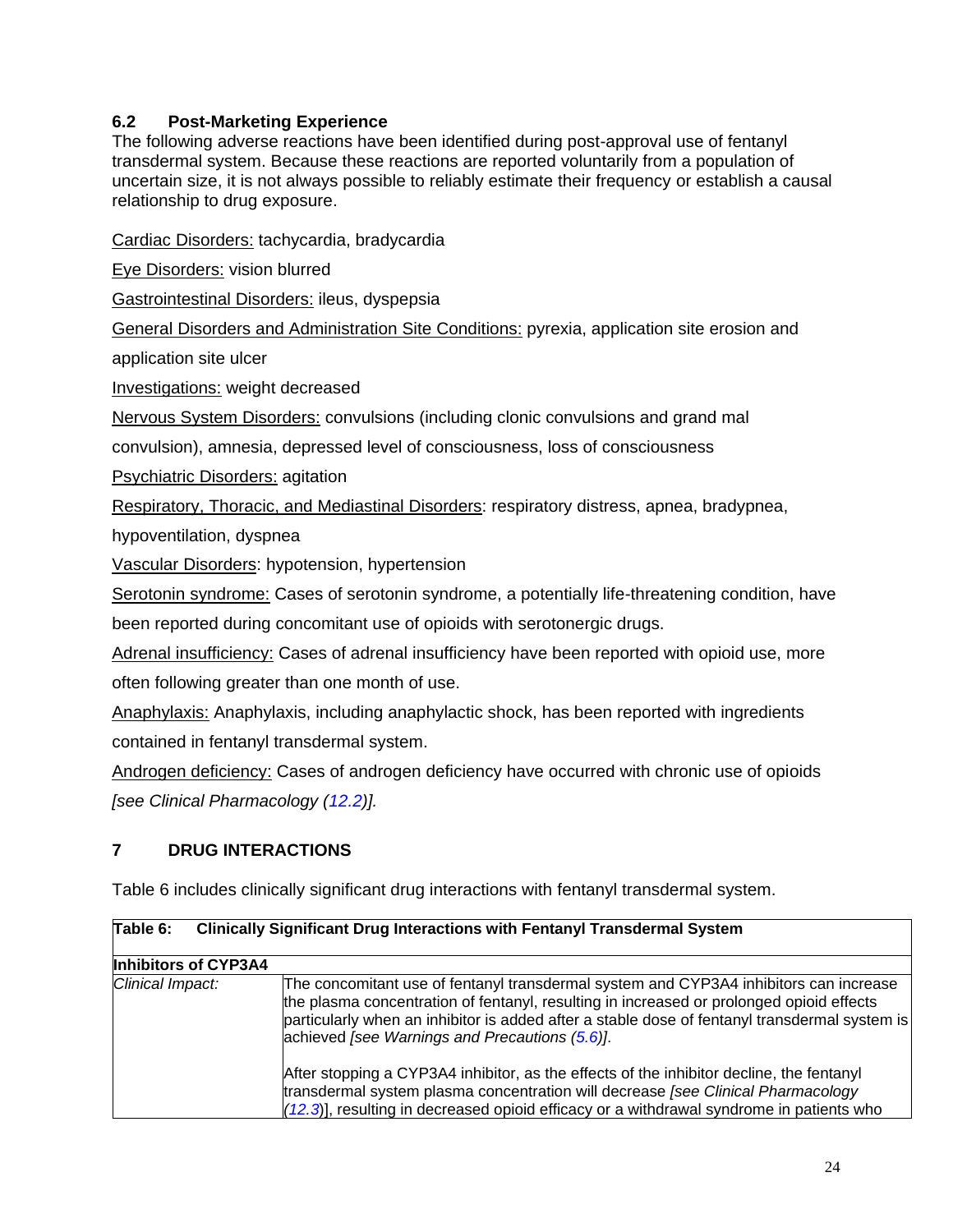|                                             | had developed physical dependence to fentanyl.                                                |
|---------------------------------------------|-----------------------------------------------------------------------------------------------|
| Intervention:                               | If concomitant use is necessary, consider dosage reduction of fentanyl transdermal system     |
|                                             | until stable drug effects are achieved. Monitor patients for respiratory depression and       |
|                                             | sedation at frequent intervals.                                                               |
|                                             |                                                                                               |
|                                             | If a CYP3A4 inhibitor is discontinued, consider increasing the fentanyl transdermal system    |
|                                             | dosage until stable drug effects are achieved. Monitor for signs of opioid withdrawal.        |
| Examples                                    | Macrolide antibiotics (e.g., erythromycin), azole-antifungal agents (e.g. ketoconazole),      |
|                                             | protease inhibitors (e.g., ritonavir), grapefruit juice                                       |
| <b>CYP3A4 Inducers</b>                      |                                                                                               |
| Clinical Impact:                            | The concomitant use of fentanyl transdermal system and CYP3A4 inducers can decrease           |
|                                             | the plasma concentration of fentanyl [see Clinical Pharmacology (12.3)], resulting in         |
|                                             | decreased efficacy or onset of a withdrawal syndrome in patients who have developed           |
|                                             | physical dependence to fentanyl [see Warnings and Precautions (5.6)].                         |
|                                             |                                                                                               |
|                                             | After stopping a CYP3A4 inducer, as the effects of the inducer decline, the fentanyl plasma   |
|                                             | concentration will increase [see Clinical Pharmacology (12.3)], which could increase or       |
|                                             | prolong both the therapeutic effects and adverse reactions, and may cause serious             |
|                                             | respiratory depression.                                                                       |
| Intervention:                               | If concomitant use is necessary, consider increasing the fentanyl transdermal system          |
|                                             | dosage until stable drug effects are achieved. Monitor for signs of opioid withdrawal. If a   |
|                                             | CYP3A4 inducer is discontinued, consider fentanyl transdermal system dosage reduction         |
|                                             | and monitor for signs of respiratory depression.                                              |
| Examples:                                   | Rifampin, carbamazepine, phenytoin                                                            |
|                                             | Benzodiazepines and Other Central Nervous System (CNS) Depressants                            |
| Clinical Impact:                            | Due to additive pharmacologic effect, the concomitant use of benzodiazepines or other         |
|                                             | CNS depressants, including alcohol, can increase the risk of hypotension, respiratory         |
|                                             | depression, profound sedation, coma, and death.                                               |
| Intervention:                               | Reserve concomitant prescribing of these drugs for use in patients for whom alternative       |
|                                             | treatment options are inadequate. Limit dosages and durations to the minimum required.        |
|                                             | Follow patients closely for signs of respiratory depression and sedation [see Warnings and    |
|                                             | Precautions (5.8)]. If concomitant use is warranted, consider prescribing naloxone for the    |
|                                             | emergency treatment of opioid overdose [see Dosage and Administration (2.2), Warnings         |
|                                             | and Precautions (5.1, 5.3, 5.8)].                                                             |
| Examples:                                   | Benzodiazepines and other sedatives/hypnotics, anxiolytics, tranquilizers, muscle             |
|                                             | relaxants, general anesthetics, antipsychotics, other opioids, alcohol.                       |
| <b>Serotonergic Drugs</b>                   |                                                                                               |
| Clinical Impact:                            | The concomitant use of opioids with other drugs that affect the serotonergic                  |
|                                             | neurotransmitter system has resulted in serotonin syndrome [see Warnings and                  |
|                                             | Precautions (5.11)].                                                                          |
| Intervention:                               | If concomitant use is warranted, carefully observe the patient, particularly during treatment |
|                                             | initiation and dose adjustment. Discontinue fentanyl transdermal system if serotonin          |
|                                             | syndrome is suspected.                                                                        |
| Examples:                                   | Selective serotonin reuptake inhibitors (SSRIs), serotonin and norepinephrine reuptake        |
|                                             | inhibitors (SNRIs), tricyclic antidepressants (TCAs), triptans, 5-HT3 receptor antagonists,   |
|                                             | drugs that affect the serotonin neurotransmitter system (e.g., mirtazapine, trazodone,        |
|                                             | tramadol), certain muscle relaxants (i.e., cyclobenzaprine, metaxalone), monoamine            |
|                                             | oxidase (MAO) inhibitors (those intended to treat psychiatric disorders and also others,      |
|                                             | such as linezolid and intravenous methylene blue).                                            |
| <b>Monoamine Oxidase Inhibitors (MAOIs)</b> |                                                                                               |
| Clinical Impact:                            | MAOI interactions with opioids may manifest as serotonin syndrome [see Warnings and           |
|                                             |                                                                                               |
|                                             | Precautions (5.11)] or opioid toxicity (e.g., respiratory depression, coma).                  |
| Intervention:                               | The use of fentanyl transdermal system is not recommended for patients taking MAOIs or        |
|                                             | within 14 days of stopping such treatment.                                                    |
| Examples:                                   | phenelzine, tranylcypromine, linezolid                                                        |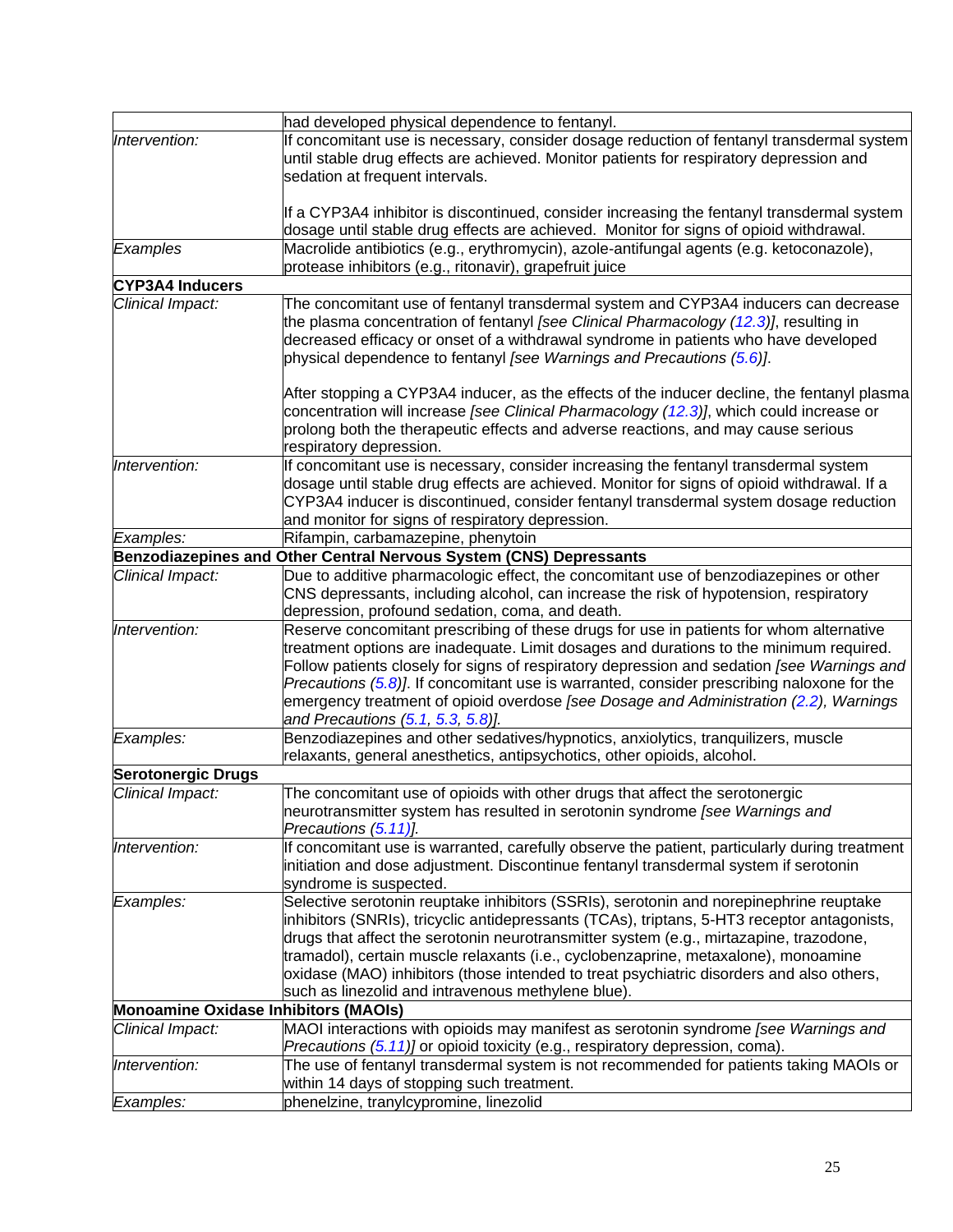|                              | Mixed Agonist/Antagonist and Partial Agonist Opioid Analgesics                                                                                                                                                                                                                                                                                                                                                                                                                       |
|------------------------------|--------------------------------------------------------------------------------------------------------------------------------------------------------------------------------------------------------------------------------------------------------------------------------------------------------------------------------------------------------------------------------------------------------------------------------------------------------------------------------------|
| Clinical Impact:             | May reduce the analgesic effect of fentanyl transdermal system and/or precipitate                                                                                                                                                                                                                                                                                                                                                                                                    |
|                              | withdrawal symptoms.                                                                                                                                                                                                                                                                                                                                                                                                                                                                 |
| Intervention:                | Avoid concomitant use.                                                                                                                                                                                                                                                                                                                                                                                                                                                               |
| Examples:                    | butorphanol, nalbuphine, pentazocine, buprenorphine                                                                                                                                                                                                                                                                                                                                                                                                                                  |
| <b>Muscle Relaxants</b>      |                                                                                                                                                                                                                                                                                                                                                                                                                                                                                      |
| Clinical Impact:             | Fentanyl transdermal system may enhance the neuromuscular blocking action of skeletal<br>muscle relaxants and produce an increased degree of respiratory depression.                                                                                                                                                                                                                                                                                                                 |
| Intervention:                | Monitor patients for signs of respiratory depression that may be greater than otherwise<br>expected and decrease the dosage of fentanyl transdermal system and/or the muscle<br>relaxant as necessary. Due to the risk of respiratory depression with concomitant use of<br>skeletal muscle relaxants and opioids, consider prescribing naloxone for the emergency<br>treatment of opioid overdose [see Dosage and Administration (2.2), Warnings and<br>Precautions $(5.3, 5.8)$ ]. |
| <b>Diuretics</b>             |                                                                                                                                                                                                                                                                                                                                                                                                                                                                                      |
| Clinical Impact:             | Opioids can reduce the efficacy of diuretics by inducing the release of antidiuretic<br>hormone.                                                                                                                                                                                                                                                                                                                                                                                     |
| Intervention:                | Monitor patients for signs of diminished diuresis and/or effects on blood pressure and<br>increase the dosage of the diuretic as needed.                                                                                                                                                                                                                                                                                                                                             |
| <b>Anticholinergic Drugs</b> |                                                                                                                                                                                                                                                                                                                                                                                                                                                                                      |
| Clinical Impact:             | The concomitant use of anticholinergic drugs may increase risk of urinary retention and/or<br>severe constipation, which may lead to paralytic ileus.                                                                                                                                                                                                                                                                                                                                |
| Intervention:                | Monitor patients for signs of urinary retention or reduced gastric motility when fentanyl<br>transdermal system is used concomitantly with anticholinergic drugs.                                                                                                                                                                                                                                                                                                                    |

# <span id="page-25-1"></span>**8 USE IN SPECIFIC POPULATIONS**

# <span id="page-25-0"></span>**8.1 Pregnancy**

# Risk Summary

Prolonged use of opioid analgesics during pregnancy may cause neonatal opioid withdrawal syndrome *[see Warnings and Precautions [\(5.5\)](#page-14-1)]*. Available data with fentanyl transdermal system in pregnant women are insufficient to inform a drug-associated risk for major birth defects and miscarriage.

In animal reproduction studies, fentanyl administration to pregnant rats during organogenesis was embryocidal at doses within the range of the human recommended dosing. When administered during gestation through lactation fentanyl administration to pregnant rats resulted in reduced pup survival and developmental delays at doses within the range of the human recommended dosing. No evidence of malformations were noted in animal studies completed to date [*see Data*].

The estimated background risk of major birth defects and miscarriage for the indicated population is unknown. All pregnancies have a background risk of birth defect, loss, or other adverse outcomes. In the U.S. general population, the estimated background risk of major birth defects and miscarriage in clinically recognized pregnancies is 2-4% and 15-20%, respectively.

# Clinical Considerations

# *Fetal/Neonatal Adverse Reactions*

Prolonged use of opioid analgesics during pregnancy for medical or nonmedical purposes can result in physical dependence in the neonate and neonatal opioid withdrawal syndrome shortly after birth. Neonatal opioid withdrawal syndrome presents as irritability, hyperactivity and abnormal sleep pattern, high pitched cry, tremor, vomiting, diarrhea, and failure to gain weight.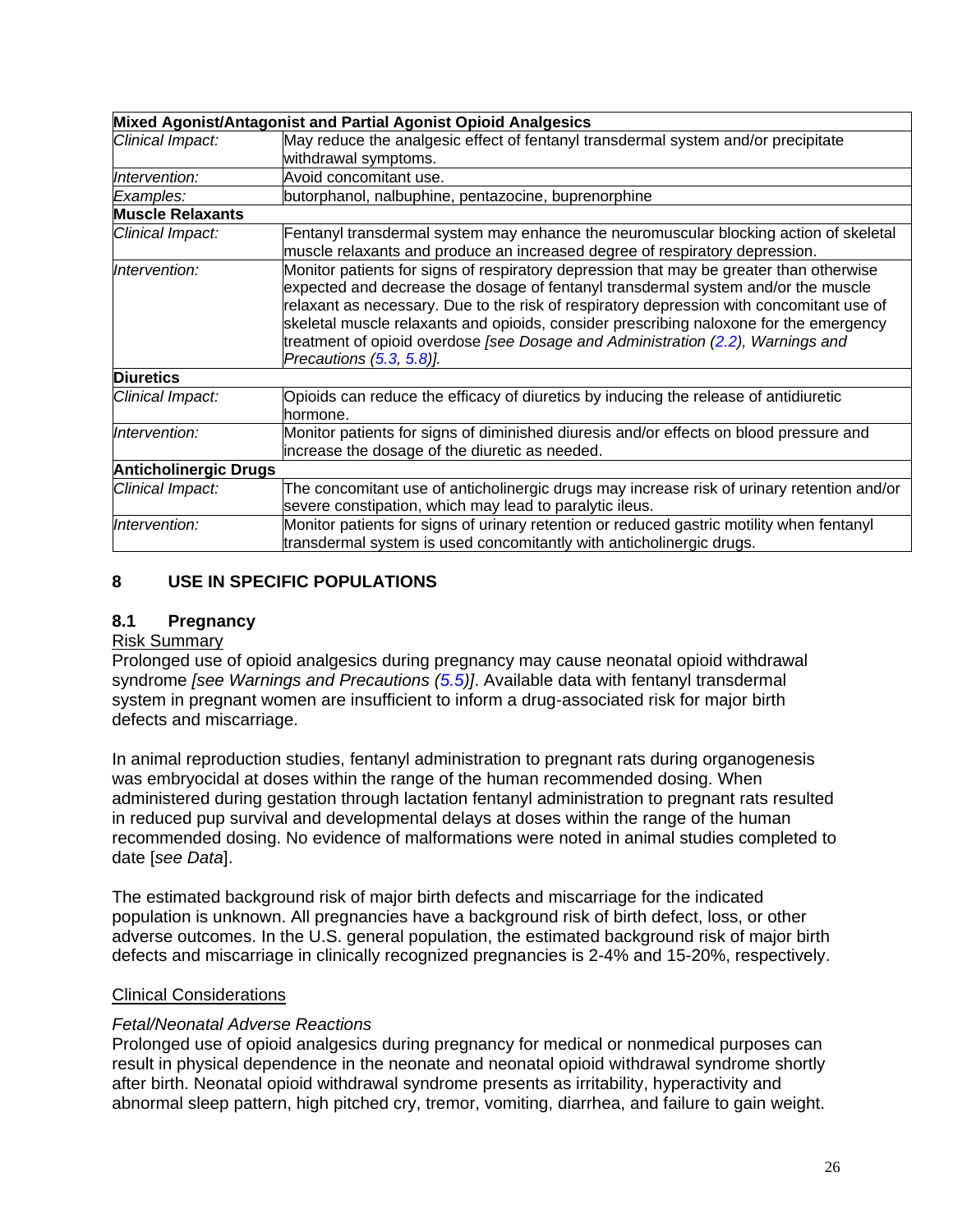The onset, duration, and severity of neonatal opioid withdrawal syndrome vary based on the specific opioid used, duration of use, timing and amount of last maternal use, and rate of elimination of the drug by the newborn. Observe newborns for symptoms of neonatal opioid withdrawal syndrome and manage accordingly *[see Warnings and Precautions [\(5.5\)](#page-14-1)]*.

### *Labor or Delivery*

Opioids cross the placenta and may produce respiratory depression and psycho-physiologic effects in neonates. An opioid antagonist, such as naloxone, must be available for reversal of opioid-induced respiratory depression in the neonate. Fentanyl transdermal system is not recommended for use in pregnant women during or immediately prior to labor, when use of shorter-acting analgesics or other analgesic techniques are more appropriate. Opioid analgesics, including fentanyl transdermal system, can prolong labor through actions that temporarily reduce the strength, duration, and frequency of uterine contractions. However, this effect is not consistent and may be offset by an increased rate of cervical dilatation, which tends to shorten labor. Monitor neonates exposed to opioid analgesics during labor for signs of excess sedation and respiratory depression.

# Data

#### *Human Data*

There are no adequate and well-controlled studies in pregnant women. Fentanyl transdermal system should be used during pregnancy only if the potential benefit justifies the potential risk to the fetus.

Chronic maternal treatment with fentanyl during pregnancy has been associated with transient respiratory depression, behavioral changes, or seizures characteristic of neonatal abstinence syndrome in newborn infants. Symptoms of neonatal respiratory or neurological depression were no more frequent than expected in most studies of infants born to women treated acutely during labor with intravenous or epidural fentanyl. Transient neonatal muscular rigidity has been observed in infants whose mothers were treated with intravenous fentanyl.

#### *Animal Data*

No evidence of malformations or adverse effects on the fetus was reported in a published study in which pregnant rats were administered fentanyl continuously via subcutaneously implanted osmotic minipumps at doses of 10, 100, or 500 mcg/kg/day starting 2-weeks prior to breeding and throughout pregnancy. The high dose was approximately 2 times the daily human dose administered by a 100 mcg/h patch on a mg/m<sup>2</sup> basis).

In contrast, the intravenous administration of fentanyl (0, 0.01, or 0.03 mg/kg) to pregnant rats from Gestation Day 6 to 18 suggested evidence of embryo-toxicity and a slight increase in mean delivery time in the 0.03 mg/kg/day group (0.1 times the human dose administered by a 100 mcg/h patch on a mg/m<sup>2</sup> basis). There was no clear evidence of teratogenicity noted.

Pregnant female New Zealand White rabbits were treated with fentanyl (0, 0.025, 0.1, 0.4 mg/kg) via intravenous infusion from day 6 to day 18 of pregnancy. Fentanyl produced a slight decrease in the body weight of the live fetuses at the high dose, which may be attributed to maternal toxicity. Under the conditions of the assay, there was no evidence for fentanyl induced adverse effects on embryo-fetal development at doses up to 0.4 mg/kg (approximately 3 times the daily human dose administered by a 100 mcg/hour patch on a mg/m<sup>2</sup> basis).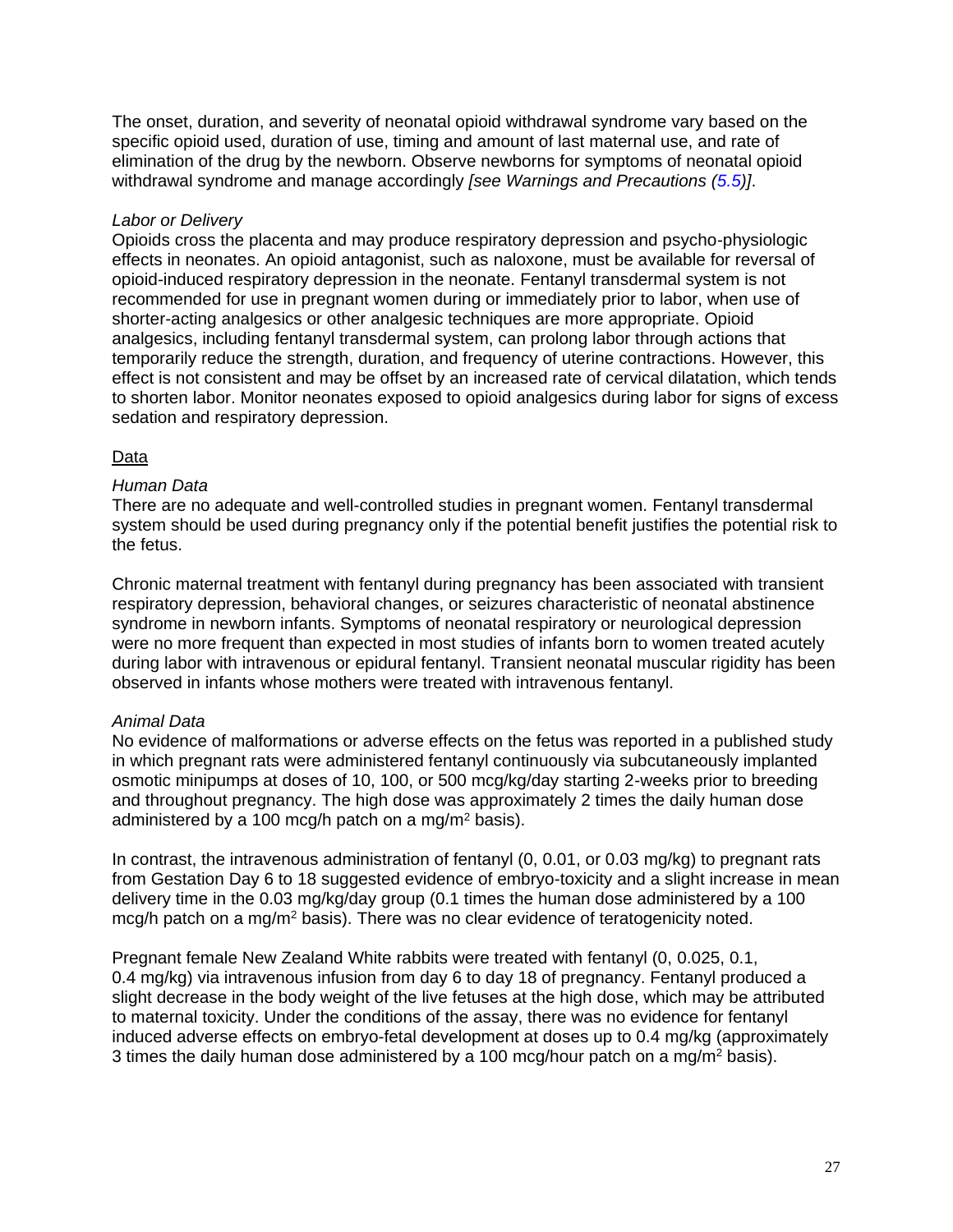The potential effects of fentanyl on prenatal and postnatal development were examined in the rat model. Female Wistar rats were treated with 0, 0.025, 0.1, or 0.4 mg/kg/day fentanyl via intravenous infusion from Day 6 of pregnancy through 3 weeks of lactation. Fentanyl treatment (0.4 mg/kg/day) significantly decreased body weight in male and female pups and also decreased survival in pups at Day 4. Both the mid-dose and high-dose of fentanyl animals demonstrated alterations in some physical landmarks of development (delayed incisor eruption and eye opening) and transient behavioral development (decreased locomotor activity at Day 28 which recovered by Day 50). The mid-dose and the high-dose are 0.4 and 1.6 times the daily human dose administered by a 100 mcg/hour patch on a mg/m<sup>2</sup> basis.

# <span id="page-27-0"></span>**8.2 Lactation**

# Risk Summary

Fentanyl is excreted in human milk; therefore, fentanyl transdermal system is not recommended for use in nursing women because of the possibility of effects in their infants.

Because of the potential for serious adverse reactions, including excess sedation and respiratory depression in a breastfed infant, advise patients that breastfeeding is not recommended during treatment with fentanyl transdermal system.

# Clinical Considerations

Monitor infants exposed to fentanyl transdermal system through breast milk for excess sedation and respiratory depression. Withdrawal symptoms can occur in breastfed infants when maternal administration of an opioid analgesic is stopped, or when breast-feeding is stopped.

# <span id="page-27-1"></span>**8.3 Females and Males of Reproductive Potential**

#### Infertility

Due to effects of androgen deficiency, chronic use of opioids may cause reduced fertility in females and males of reproductive potential. It is not known whether these effects on fertility are reversible [*see Adverse Reactions [\(6.2\)](#page-23-1), Clinical Pharmacology [\(12.2\)](#page-32-2), Nonclinical Toxicology [\(13.1\)](#page-38-1)].*

# <span id="page-27-2"></span>**8.4 Pediatric Use**

The safety of fentanyl transdermal system was evaluated in three open-label trials in 289 pediatric patients with chronic pain, 2 years of age through 18 years of age. Starting doses of 25 mcg/h and higher were used by 181 patients who had been on prior daily opioid doses of at least 45 mg/day of oral morphine or an equianalgesic dose of another opioid. Initiation of fentanyl transdermal system therapy in pediatric patients taking less than 60 mg/day of oral morphine or an equianalgesic dose of another opioid has not been evaluated in controlled clinical trials.

The safety and effectiveness of fentanyl transdermal system in children under 2 years of age have not been established.

To guard against excessive exposure to fentanyl transdermal system by young children, advise caregivers to strictly adhere to recommended fentanyl transdermal system application and disposal instructions *[see Dosage and Administration [\(2.7\)](#page-9-2), [\(2.8\)](#page-10-0) and Warnings and Precautions [\(5.4\)](#page-14-0)]*.

# <span id="page-27-3"></span>**8.5 Geriatric Use**

Clinical studies of fentanyl transdermal system did not include sufficient numbers of subjects aged 65 and over to determine whether they respond differently from younger subjects. Other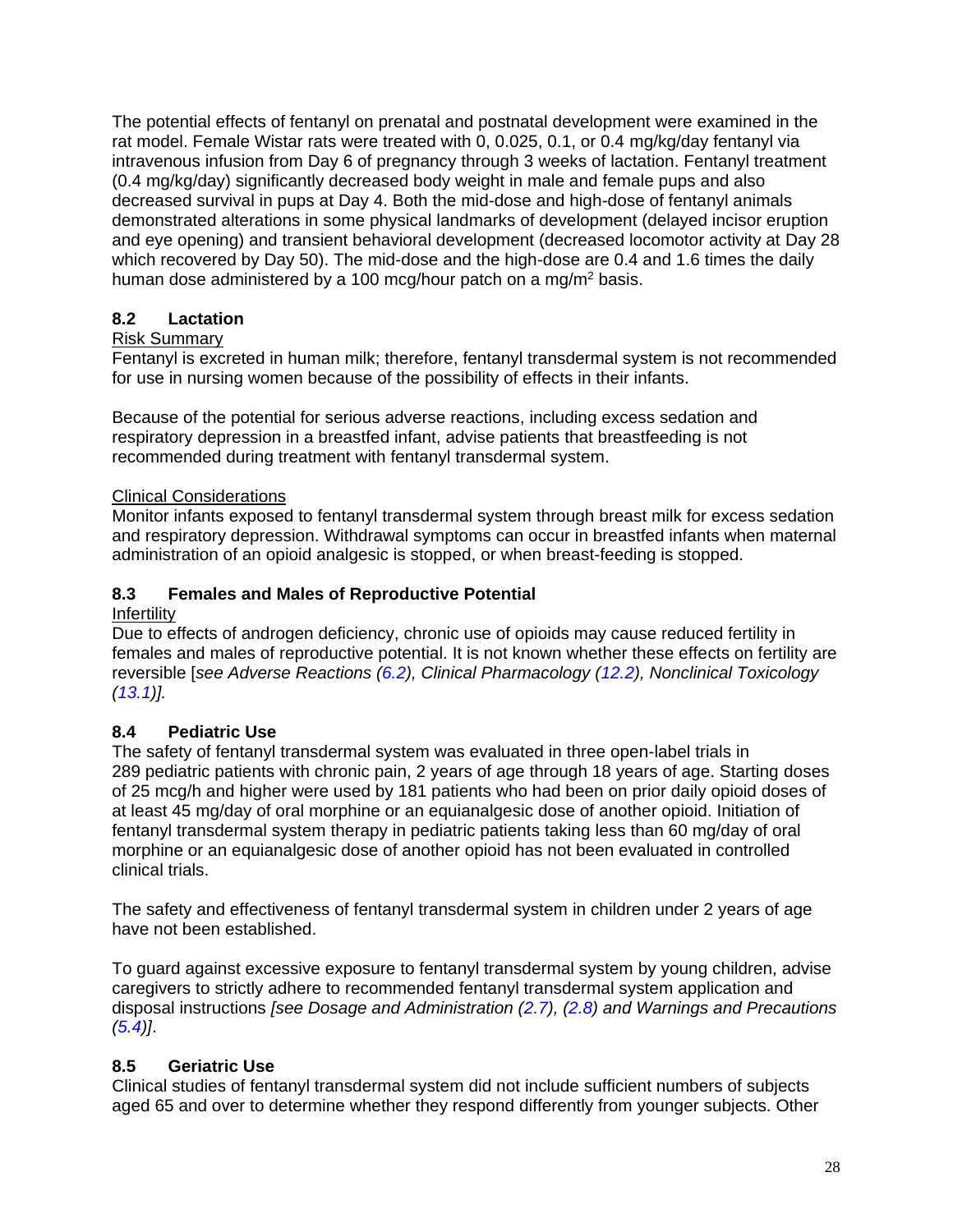reported clinical experience has not identified differences in responses between the elderly and younger patients. In general, use caution when selecting a dosage for an elderly patient, usually starting at the low end of the dosing range, reflecting the greater frequency of decreased hepatic, renal, or cardiac function, and of concomitant disease or other drug therapy.

Data from intravenous studies with fentanyl suggest that the elderly patients may have reduced clearance and a prolonged half-life. Moreover, elderly patients may be more sensitive to the active substance than younger patients. A study conducted with the fentanyl transdermal system patch in elderly patients demonstrated that fentanyl pharmacokinetics did not differ significantly from young adult subjects, although peak serum concentrations tended to be lower and mean half-life values were prolonged to approximately 34 hours *[see Clinical Pharmacology [\(12.3\)](#page-34-0)]*.

Respiratory depression is the chief risk for elderly patients treated with opioids, and has occurred after large initial doses were administered to patients who were not opioid-tolerant or when opioids were co-administered with other agents that depress respiration. Titrate the dosage of fentanyl transdermal system slowly in geriatric patients and monitor closely for signs of central nervous system and respiratory depression *[see Warnings and Precautions [\(5.10\)](#page-16-0)]*.

Fentanyl is known to be substantially excreted by the kidney, and the risk of adverse reactions to this drug may be greater in patients with impaired renal function. Because elderly patients are more likely to have decreased renal function, care should be taken in dose selection, and it may be useful to monitor renal function.

# <span id="page-28-0"></span>**8.6 Hepatic Impairment**

The effect of hepatic impairment on the pharmacokinetics of fentanyl transdermal system has not been fully evaluated. A clinical pharmacology study with fentanyl transdermal system in patients with cirrhosis has shown that systemic fentanyl exposure increased in these patients. Because there is *in-vitro* and *in-vivo* evidence of extensive hepatic contribution to the elimination of fentanyl transdermal system, hepatic impairment would be expected to have significant effects on the pharmacokinetics of fentanyl transdermal system. Avoid use of fentanyl transdermal system in patients with severe hepatic impairment *[see Dosage and Administration [\(2.5\)](#page-9-1), Warnings and Precautions [\(5.16\)](#page-18-2) and Clinical Pharmacology [12.3\)](#page-34-0)]*.

# <span id="page-28-5"></span><span id="page-28-1"></span>**8.7 Renal Impairment**

The effect of renal impairment on the pharmacokinetics of fentanyl transdermal system has not been fully evaluated. A clinical pharmacology study with intravenous fentanyl in patients undergoing kidney transplantation has shown that patients with high blood urea nitrogen level had low fentanyl clearance. Because there is *in-vivo* evidence of renal contribution to the elimination of fentanyl transdermal system, renal impairment would be expected to have significant effects on the pharmacokinetics of fentanyl transdermal system. Avoid the use of fentanyl transdermal system in patients with severe renal impairment *[see Dosage and Administration [\(2.6\)](#page-9-0), Warnings and Precautions [\(5.17\)](#page-18-3) and Clinical Pharmacology [\(12.3\)](#page-34-0)].*

# <span id="page-28-2"></span>**9 DRUG ABUSE AND DEPENDENCE**

# <span id="page-28-3"></span>**9.1 Controlled Substance**

Fentanyl transdermal system contains fentanyl, a Schedule II controlled substance.

# <span id="page-28-4"></span>**9.2 Abuse**

Fentanyl transdermal system contains fentanyl, a substance with a high potential for abuse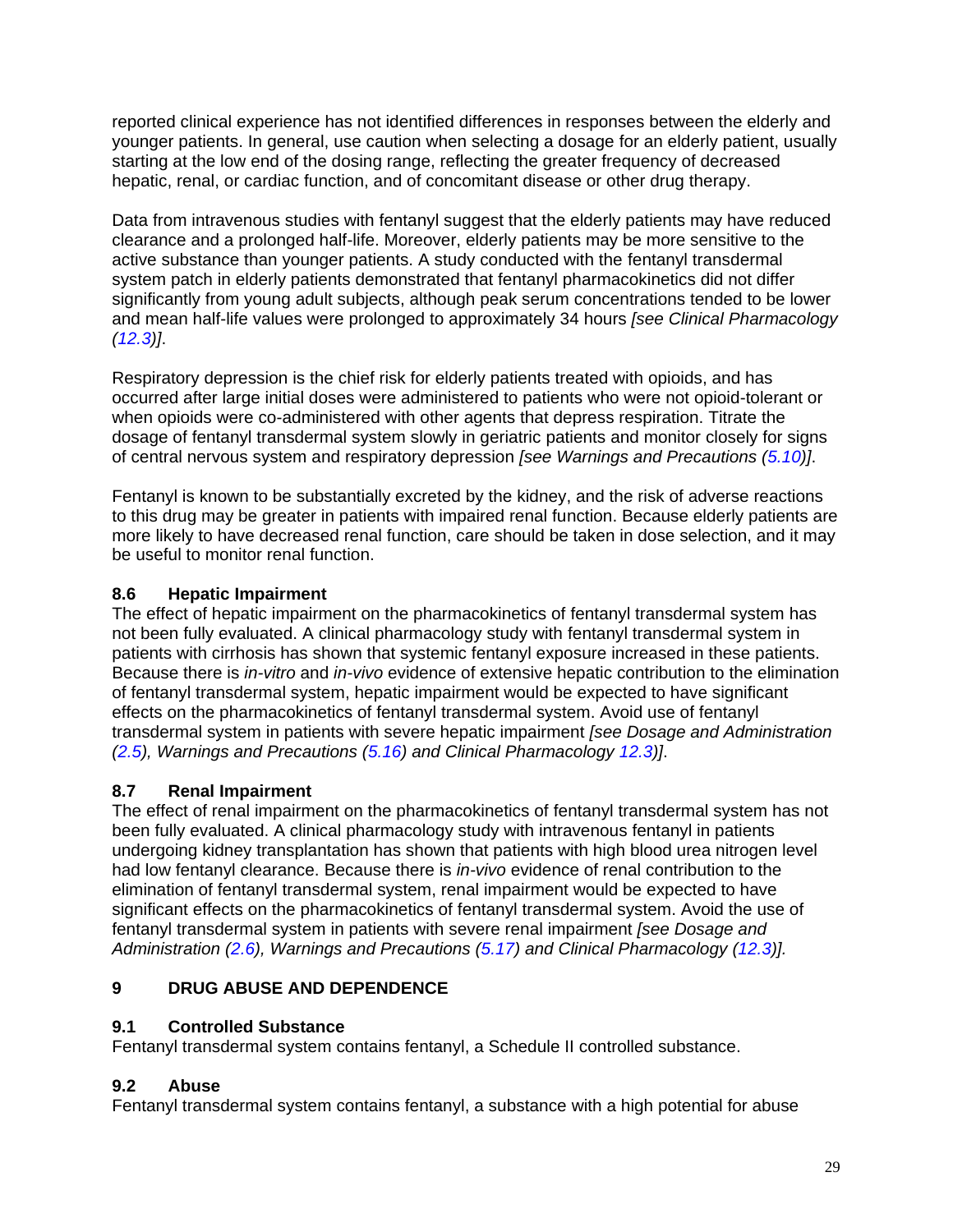similar to other opioids including hydrocodone, hydromorphone, methadone, morphine, oxycodone, oxymorphone, and tapentadol. Fentanyl transdermal system can be abused and is subject to misuse, addiction, and criminal diversion *[see Warnings and Precautions [\(5.1\)](#page-12-0)]*.

The high drug content in long-acting formulations adds to the risk of adverse outcomes from abuse and misuse.

All patients treated with opioids require careful monitoring for signs of abuse and addiction, because use of opioid analgesic products carries the risk of addiction even under appropriate medical use.

Prescription drug abuse is the intentional non-therapeutic use of a prescription drug, even once, for its rewarding psychological or physiological effects.

Drug addiction is a cluster of behavioral, cognitive, and physiological phenomena that develop after repeated substance use and includes: a strong desire to take the drug, difficulties in controlling its use, persisting in its use despite harmful consequences, a higher priority given to drug use than to other activities and obligations, increased tolerance, and sometimes physical withdrawal.

"Drug seeking" behavior is very common in persons with substance use disorders. Drug-seeking tactics include emergency calls or visits near the end of office hours, refusal to undergo appropriate examination, testing or referral, repeated "loss" of prescriptions, tampering with prescriptions, and reluctance to provide prior medical records or contact information for other treating healthcare providers. "Doctor shopping" (visiting multiple prescribers to obtain additional prescriptions) is common among drug abusers and people suffering from untreated addiction. Preoccupation with achieving adequate pain relief can be appropriate behavior in a patient with poor pain control.

Abuse and addiction are separate and distinct from physical dependence and tolerance. Healthcare providers should be aware that addiction may be accompanied by concurrent tolerance and symptoms of physical dependence in all addicts. In addition, abuse of opioids can occur in the absence of true addiction.

Fentanyl transdermal system, like other opioids, can be diverted for non-medical use into illicit channels of distribution. Careful record-keeping of prescribing information, including quantity, frequency, and renewal requests, as required by state and federal law, is strongly advised.

Proper assessment of the patient, proper prescribing practices, periodic re-evaluation of therapy, and proper dispensing and storage are appropriate measures that help to limit abuse of opioid drugs.

#### Risks Specific to the Abuse of Fentanyl transdermal system

Fentanyl transdermal system is intended for transdermal use only. Abuse of fentanyl transdermal system poses a risk of overdose and death. This risk is increased with concurrent abuse of fentanyl transdermal system with alcohol and other central nervous system depressants *[see Warnings and Precautions [\(5.8\)](#page-15-2) and Drug Interactions [\(7\)](#page-23-0)]*. Intentional compromise of the transdermal delivery system may result in the uncontrolled delivery of fentanyl and pose a significant risk to the abuser that could result in overdose and death *[see Warnings and Precautions [\(5.1\)](#page-12-0)].* Abuse may occur by applying the transdermal system in the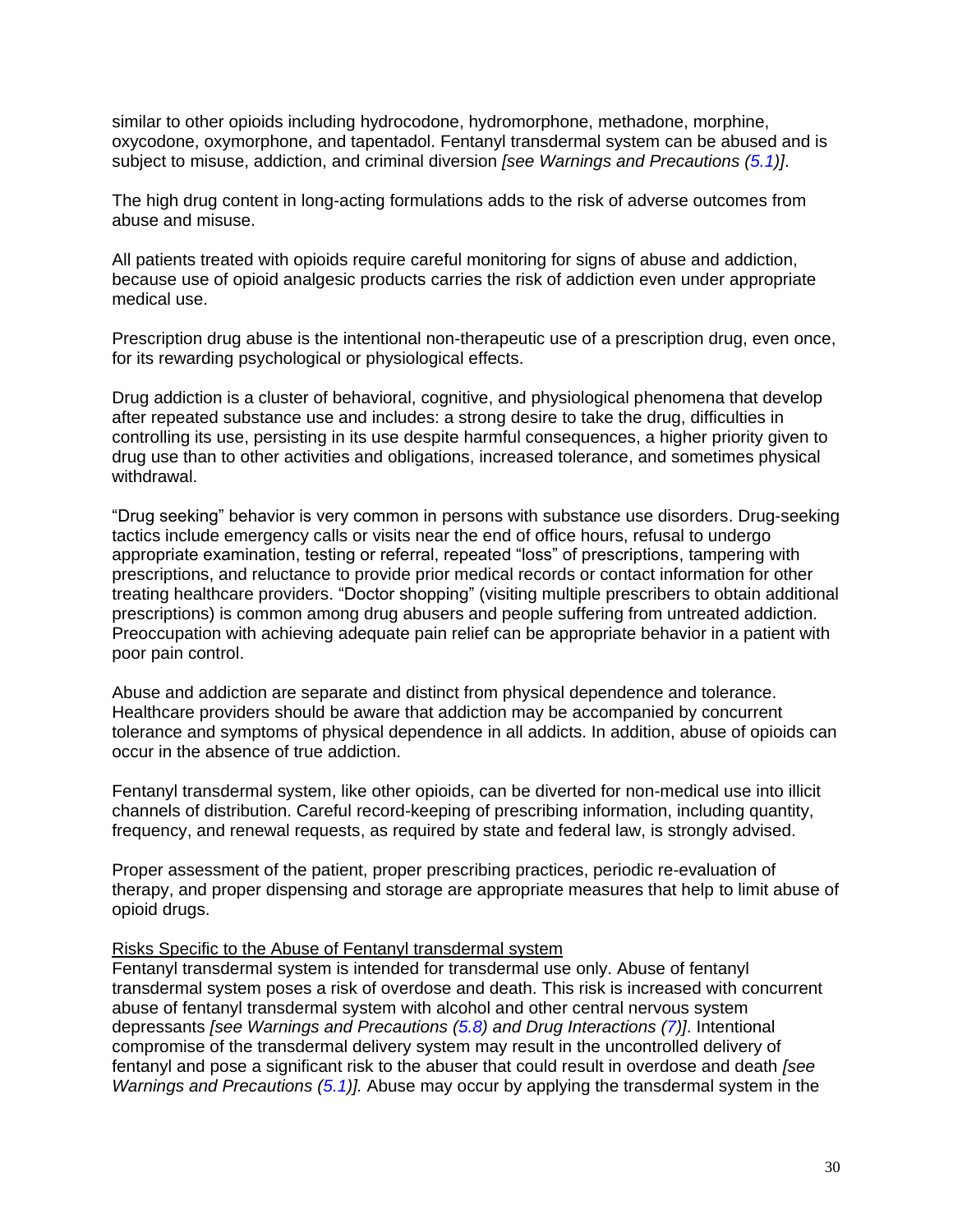absence of legitimate purpose, or by swallowing, snorting or injecting fentanyl extracted from the transdermal system.

# <span id="page-30-0"></span>**9.3 Dependence**

Both tolerance and physical dependence can develop during chronic opioid therapy. Tolerance is the need for increasing doses of opioids to maintain a defined effect such as analgesia (in the absence of disease progression or other external factors). Tolerance may occur to both the desired and undesired effects of drugs, and may develop at different rates for different effects.

Physical dependence is a physiological state in which the body adapts to the drug after a period of regular exposure, resulting in withdrawal symptoms after abrupt discontinuation or a significant dosage reduction of a drug. Withdrawal also may be precipitated through the administration of drugs with opioid antagonist activity (e.g., naloxone, nalmefene), mixed agonist/antagonist analgesics (e.g., pentazocine, butorphanol, nalbuphine), or partial agonists (e.g., buprenorphine). Physical dependence may not occur to a clinically significant degree until after several days to weeks of continued opioid usage.

Do not abruptly discontinue fentanyl transdermal system in a patient physically dependent on opioids. Rapid tapering of fentanyl transdermal system in a patient physically dependent on opioids may lead to serious withdrawal symptoms, uncontrolled pain, and suicide. Rapid discontinuation has also been associated with attempts to find other sources of opioid analgesics, which may be confused with drug-seeking for abuse.

When discontinuing fentanyl transdermal system, gradually taper the dosage using a patientspecific plan that considers the following: the dose of fentanyl the patient has been taking, the duration of treatment, and the physical and psychological attributes of the patient. To improve the likelihood of a successful taper and minimize withdrawal symptoms, it is important that the opioid tapering schedule is agreed upon by the patient. In patients taking opioids for a long duration at high doses, ensure that a multimodal approach to pain management, including mental health support (if needed), is in place prior to initiating an opioid analgesic taper *[see Dosage and Administration [\(2.9\)](#page-10-1), Warnings and Precautions [\(5.20\)](#page-18-0)]*.

Infants born to mothers physically dependent on opioids will also be physically dependent and may exhibit respiratory difficulties and withdrawal symptoms *[see Use in Specific Populations [\(8.1\)](#page-25-0)].*

# <span id="page-30-1"></span>**10 OVERDOSAGE**

# **Clinical Presentation**

Acute overdose with fentanyl can be manifested by respiratory depression, somnolence progressing to stupor or coma, skeletal muscle flaccidity, cold and clammy skin, constricted pupils, and in some cases, pulmonary edema, bradycardia, hypotension, partial or complete airway obstruction, atypical snoring, and death. Marked mydriasis rather than miosis may be seen with hypoxia in overdose situations *[see Clinical Pharmacology [\(12.2\)](#page-32-2)].*

# **Treatment of Overdose**

Give primary attention to the reestablishment of a patent airway and institution of assisted or controlled ventilation, if needed. Employ other supportive measures (including oxygen and vasopressors) in the management of circulatory shock and pulmonary edema as indicated.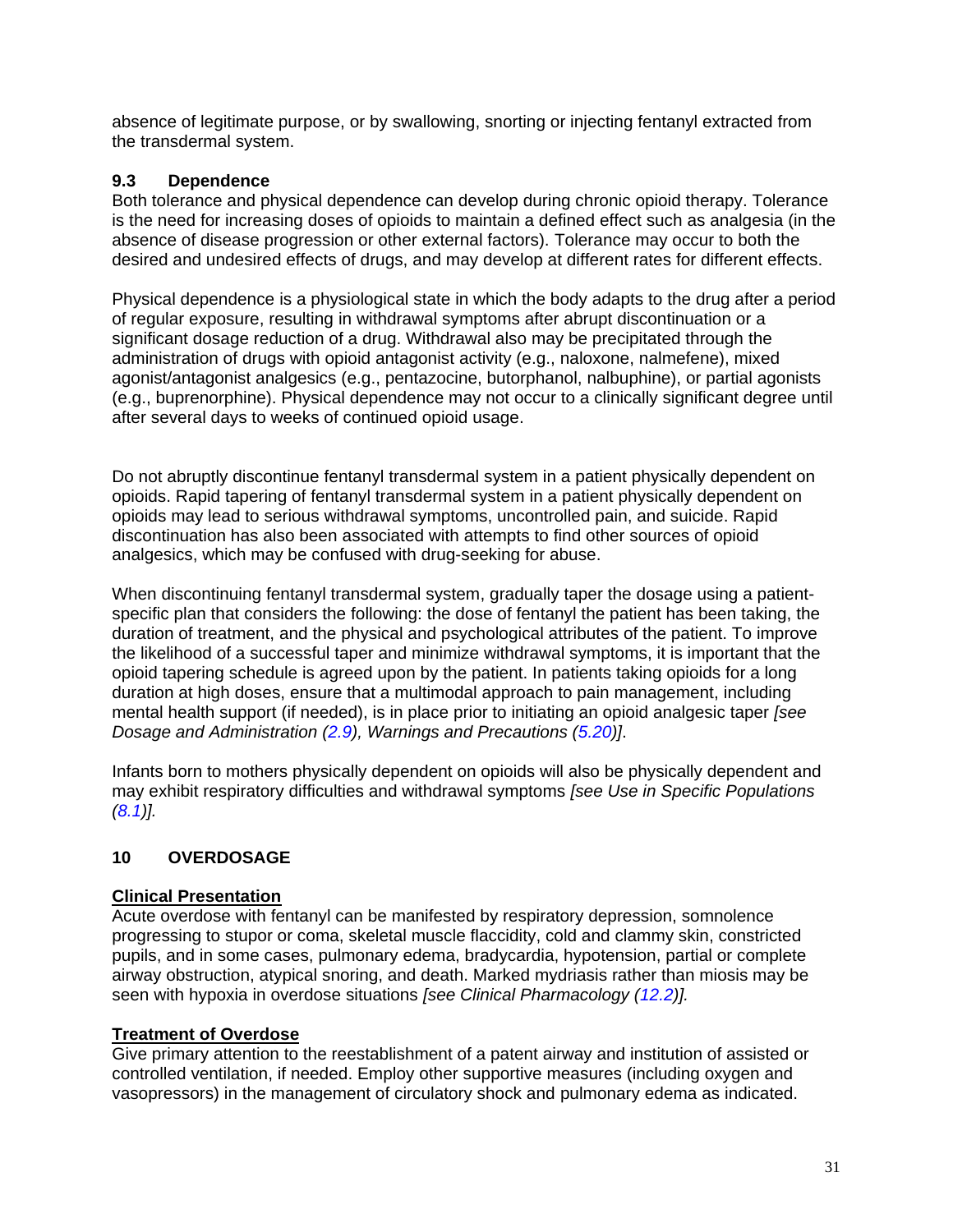Cardiac arrest or arrhythmias will require advanced life support techniques. Once stable, examine the patient and ensure that all fentanyl transdermal systems have been removed.

Opioid antagonists, such as naloxone, are specific antidotes to respiratory depression resulting from opioid overdose. For clinically significant respiratory or circulatory depression secondary to opioid overdose, administer an opioid antagonist.

Because the duration of opioid reversal is expected to be less than the duration of action of fentanyl in fentanyl transdermal system, carefully monitor the patient until spontaneous respiration is reliably reestablished. After fentanyl transdermal system removal, serum fentanyl concentrations decline gradually, falling about 50% in approximately 20 to 27 hours. Therefore, management of an overdose must be monitored accordingly, at least 72 to 96 hours beyond the overdose.

In an individual physically dependent on opioids, administration of the recommended usual dosage of the antagonist will precipitate an acute withdrawal syndrome. The severity of the withdrawal symptoms experienced will depend on the degree of physical dependence and the dose of the antagonist administered. If a decision is made to treat serious respiratory depression in the physically dependent patient, administration of the antagonist should be initiated with care and by titration with smaller than usual doses of the antagonist.

# <span id="page-31-0"></span>**11 DESCRIPTION**

Fentanyl transdermal system contains fentanyl, an opioid agonist, for transdermal administration. The amount of fentanyl released from each system per hour is proportional to the surface area (25 mcg/hour per 10.5 cm<sup>2</sup>). The composition per unit area of all transdermal system sizes is identical.

| Strength*<br>(mcg/hour) | <b>Size</b><br>(cm <sup>2</sup> ) | <b>Fentanyl Content</b><br>(mg) |
|-------------------------|-----------------------------------|---------------------------------|
| $12**$                  | 5.35                              | 1.38                            |
| 25                      | 10.7                              | 2.76                            |
| 37.5                    | 16.05                             | 4.14                            |
| 50                      | 21.4                              | 5.52                            |
| 62.5                    | 26.75                             | 6.90                            |
| 75                      | 32.1                              | 8.28                            |
| 87.5                    | 37.45                             | 9.66                            |
| 100                     | 42.8                              | 11.04                           |

\* Nominal delivery rate per hour

\*\* Nominal delivery rate is 12.5 mcg/hour

The molecular weight of fentanyl base is 336.5 g/mol, and the empirical formula is  $C_{22}H_{28}N_2O$ . The n-octanol: water partition coefficient is 860:1. The pKa is 8.4.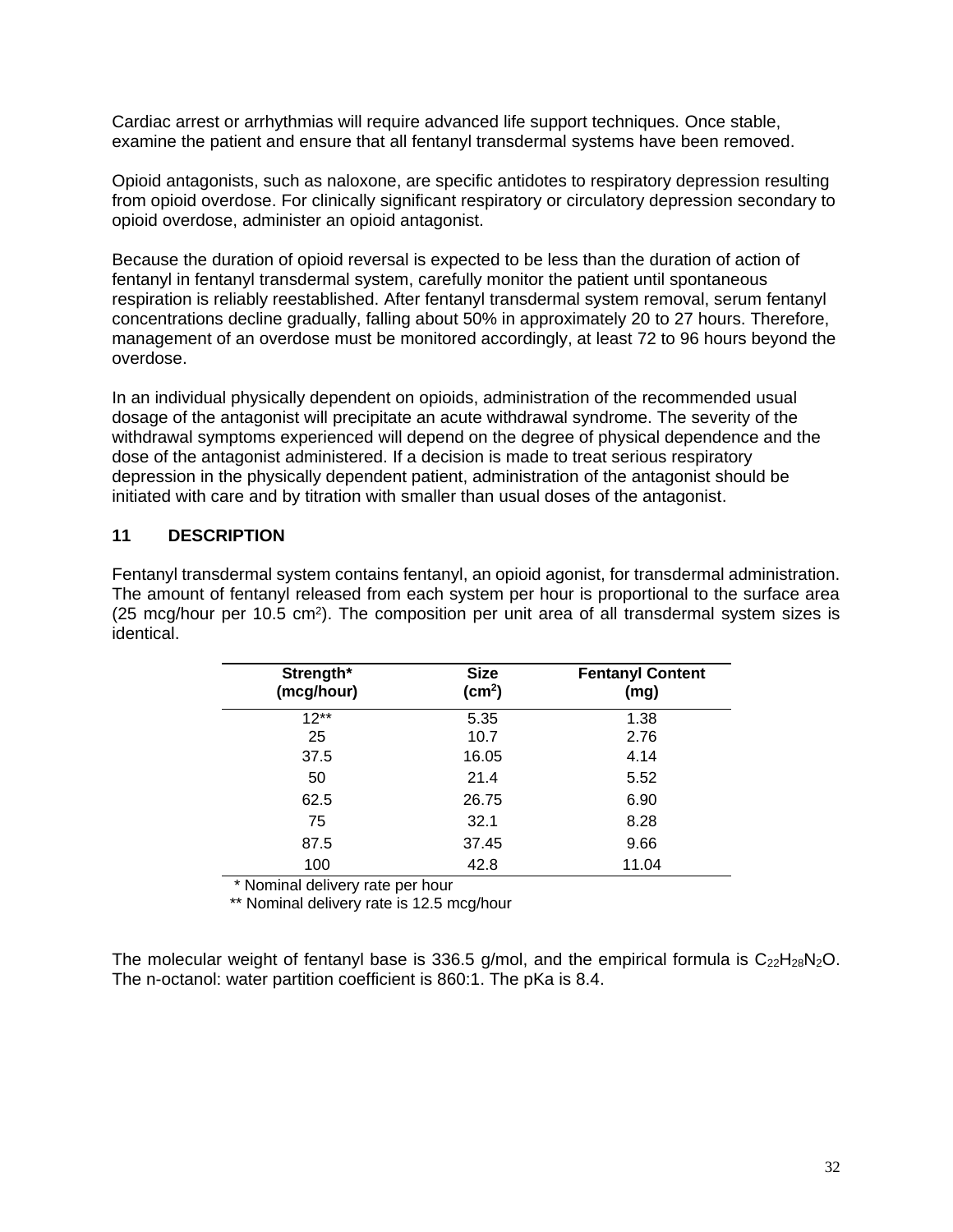The chemical name is N-phenyl-N-(1-(2-phenylethyl)-4-piperidinyl) propanamide. The structural formula is:



Fentanyl transdermal system is a rectangular transparent unit comprising a release liner and two functional layers. Proceeding from the outer surface toward the surface adhering to skin, these layers are:

1) a backing layer of polyethylene terephalate film; 2) a drug-in-adhesive layer. Before use, a release liner covering the drug-in-adhesive layer is removed and discarded.



# <span id="page-32-0"></span>**12 CLINICAL PHARMACOLOGY**

# <span id="page-32-1"></span>**12.1 Mechanism of Action**

Fentanyl is an opioid agonist. Fentanyl interacts predominately with the opioid mu-receptor. These mu-binding sites are distributed in the human brain, spinal cord, and other tissues.

# <span id="page-32-2"></span>**12.2 Pharmacodynamics**

#### Effects on the Central Nervous System

Fentanyl produces respiratory depression by direct action on brain stem respiratory centers. The respiratory depression involves a reduction in the responsiveness of the brain stem respiratory centers to both increases in carbon dioxide tension and electrical stimulation.

Fentanyl causes miosis, even in total darkness. Pinpoint pupils are a sign of opioid overdose but are not pathognomonic (e.g., pontine lesions of hemorrhagic or ischemic origins may produce similar findings). Marked mydriasis rather than miosis may be seen due to hypoxia in overdose situations.

In clinical trials of 357 non-opioid tolerant subjects treated with fentanyl transdermal system, 13 subjects experienced hypoventilation. Hypoventilation was manifested by respiratory rates of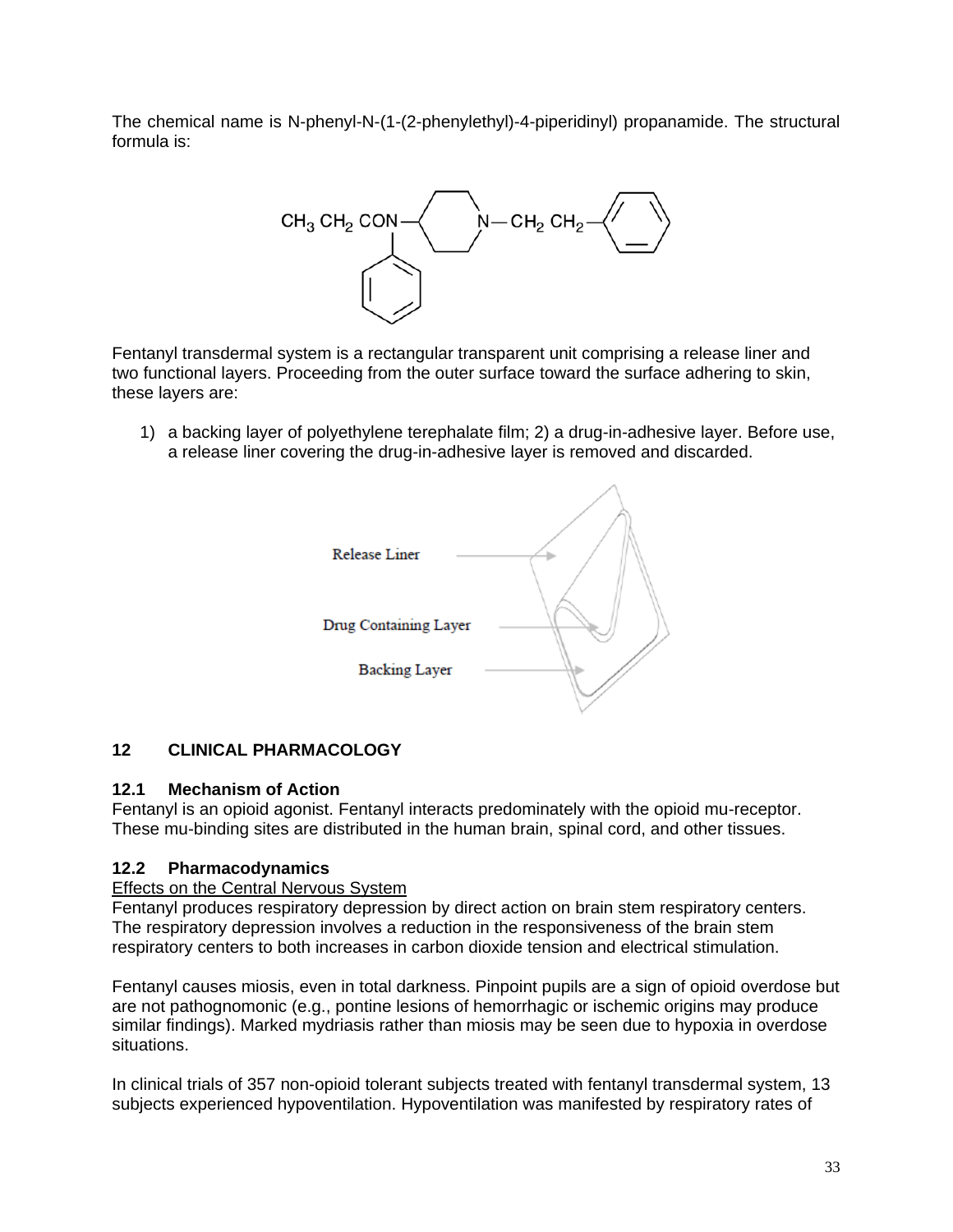less than 8 breaths/minute or a  $pCO<sub>2</sub>$  greater than 55 mm Hg. In these studies, the incidence of hypoventilation was higher in nontolerant women (10) than in men (3) and in subjects weighing less than 63 kg (9 of 13). Although subjects with prior impaired respiration were not common in the trials, they had higher rates of hypoventilation. In addition, post-marketing reports have been received that describe opioid-naive post-operative patients who have experienced clinically significant hypoventilation and death with fentanyl transdermal system.

Hypoventilation can occur throughout the therapeutic range of fentanyl serum concentrations, especially for patients who have an underlying pulmonary condition or who receive concomitant opioids or other CNS drugs associated with hypoventilation. The use of fentanyl transdermal system is contraindicated in patients who are not tolerant to opioid therapy.

#### Effects on the Gastrointestinal Tract and Other Smooth Muscle

Fentanyl causes a reduction in motility associated with an increase in smooth muscle tone in the antrum of the stomach and duodenum. Digestion of food in the small intestine is delayed and propulsive contractions are decreased. Propulsive peristaltic waves in the colon are decreased, while tone is increased to the point of spasm, resulting in constipation. Other opioid-induced effects may include a reduction in biliary and pancreatic secretions, spasm of sphincter of Oddi, and transient elevations in serum amylase.

#### Effects on the Cardiovascular System

Fentanyl produces peripheral vasodilation, which may result in orthostatic hypotension or syncope. Manifestations of histamine release and/or peripheral vasodilation may include pruritus, flushing, red eyes, sweating, and/or orthostatic hypotension.

Histamine assays and skin wheal testing in clinical studies indicate that clinically significant histamine release rarely occurs with fentanyl administration. Clinical assays show no clinically significant histamine release in dosages up to 50 mcg/kg.

# Effects on the Endocrine System

Opioids inhibit the secretion of adrenocorticotropic hormone (ACTH), cortisol, and luteinizing hormone (LH) in humans *[see Adverse Reactions [\(6.2\)](#page-23-1)]*. They also stimulate prolactin, growth hormone (GH) secretion, and pancreatic secretion of insulin and glucagon.

Chronic use of opioids may influence the hypothalamic-pituitary-gonadal axis, leading to androgen deficiency that may manifest as low libido, impotence, erectile dysfunction, amenorrhea, or infertility. The causal role of opioids in the clinical syndrome of hypogonadism is unknown because the various medical, physical, lifestyle, and psychological stressors that may influence gonadal hormone levels have not been adequately controlled for in studies conducted to date *[see Adverse Reactions [\(6.2\)](#page-23-1)]*.

# Effects on the Immune System

Opioids have been shown to have a variety of effects on components of the immune system in *in-vitro* and animal models. The clinical significance of these findings is unknown. Overall, the effects of opioids appear to be modestly immunosuppressive.

# Concentration–Efficacy Relationships

The minimum effective analgesic concentration will vary widely among patients, especially among patients who have been previously treated with potent agonist opioids. The minimum effective analgesic concentration of fentanyl for any individual patient may increase over time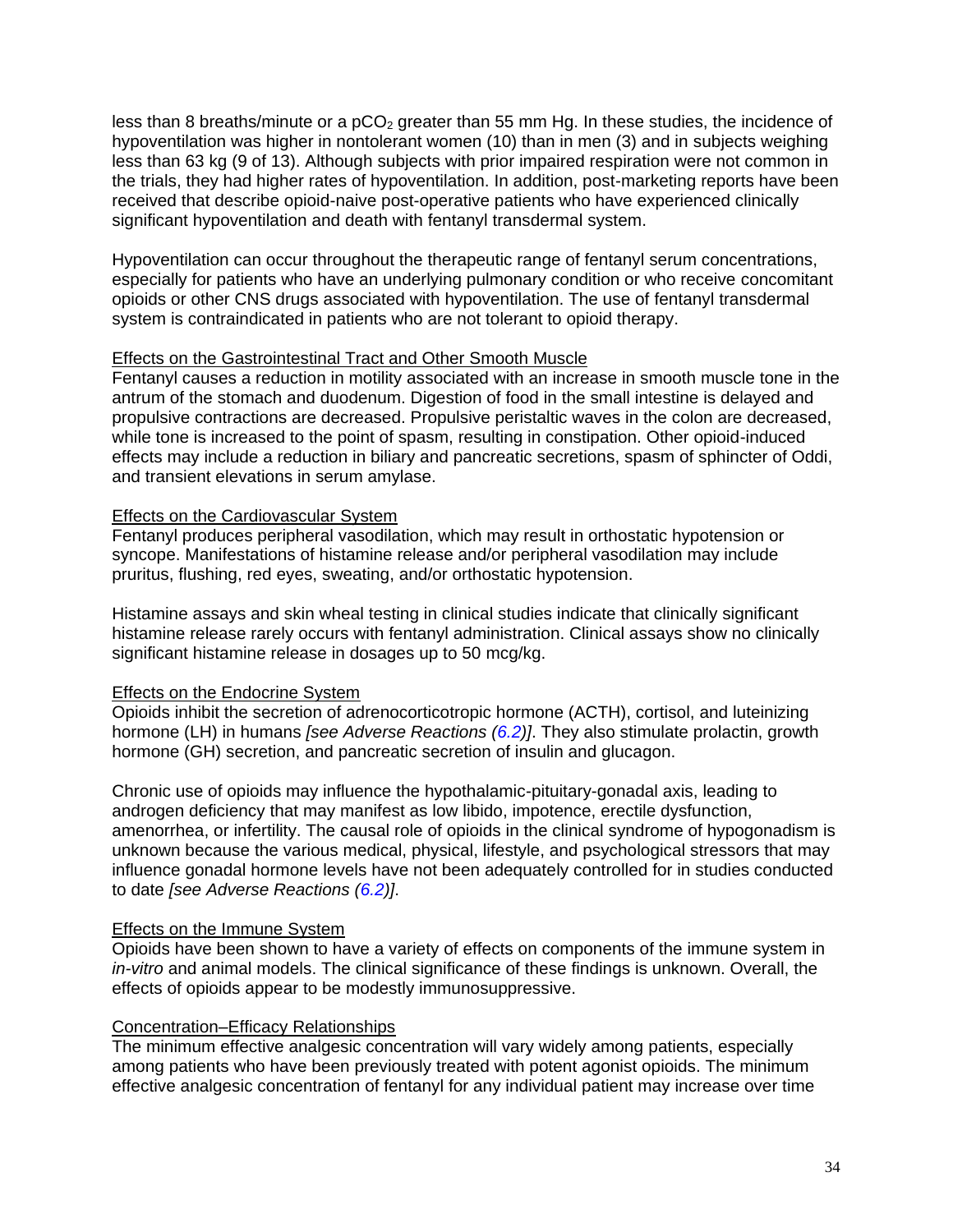due to an increase in pain, the development of a new pain syndrome, and/or the development of analgesic tolerance *[see Dosage and Administration [\(2.1,](#page-5-1) [2.4\)](#page-8-0)]*.

### Concentration–Adverse Reaction Relationships

There is a relationship between increasing fentanyl plasma concentration and increasing frequency of dose-related opioid adverse reactions such as nausea, vomiting, CNS effects, and respiratory depression. In opioid-tolerant patients, the situation may be altered by the development of tolerance to opioid-related adverse reactions *[see Dosage and Administration [\(2.1,](#page-5-1) [2.3,](#page-6-0) [2.4\)](#page-8-0)].*

# <span id="page-34-0"></span>**12.3 Pharmacokinetics**

#### Absorption

Fentanyl transdermal system is a drug-in-adhesive matrix designed formulation. Fentanyl is released from the matrix at a nearly constant amount per unit time. The concentration gradient existing between the matrix and the lower concentration in the skin, drives drug release. Fentanyl moves in the direction of the lower concentration at a rate determined by the matrix and the diffusion of fentanyl through the skin layers. While the actual rate of fentanyl delivery to the skin varies over the 72-hour application period, each system is labeled with a nominal flux which represents the average amount of drug delivered to the systemic circulation per hour across average skin.

While there is variation in dose delivered among patients, the nominal flux of the systems (12.5, 25, 37.5, 50, 75, and 100 mcg of fentanyl per hour) is sufficiently accurate as to allow individual titration of dosage for a given patient.

Following fentanyl transdermal system application, the skin under the system absorbs fentanyl, and a depot of fentanyl concentrates in the upper skin layers. Fentanyl then becomes available to the systemic circulation. Serum fentanyl concentrations increase gradually following initial fentanyl transdermal system application, generally leveling off between 12 and 24 hours and remaining relatively constant, with some fluctuation, for the remainder of the 72-hour application period. Peak serum concentrations of fentanyl generally occurred between 20 and 72 hours after initial application (see Table 6). Serum fentanyl concentrations achieved are proportional to the fentanyl transdermal system delivery rate. With continuous use, serum fentanyl concentrations continue to rise for the first two system applications. By the end of the second 72-hour application, a steady-state serum concentration is reached and is maintained during subsequent applications of a patch of the same size (see Figure 1). Patients reach and maintain a steady-state serum concentration that is determined by individual variation in skin permeability and body clearance of fentanyl.

After system removal, serum fentanyl concentrations decline gradually, falling about 50% in approximately 20 to 27 hours. Continued absorption of fentanyl from the skin accounts for a slower disappearance of the drug from the serum than is seen after an IV infusion, where the apparent half-life is approximately 7 (range 3 to 12) hours.

A clinical pharmacology study conducted in healthy adult subjects has shown that the application of heat over the fentanyl transdermal system increased mean overall fentanyl exposure by 120% and average maximum fentanyl level by 61%.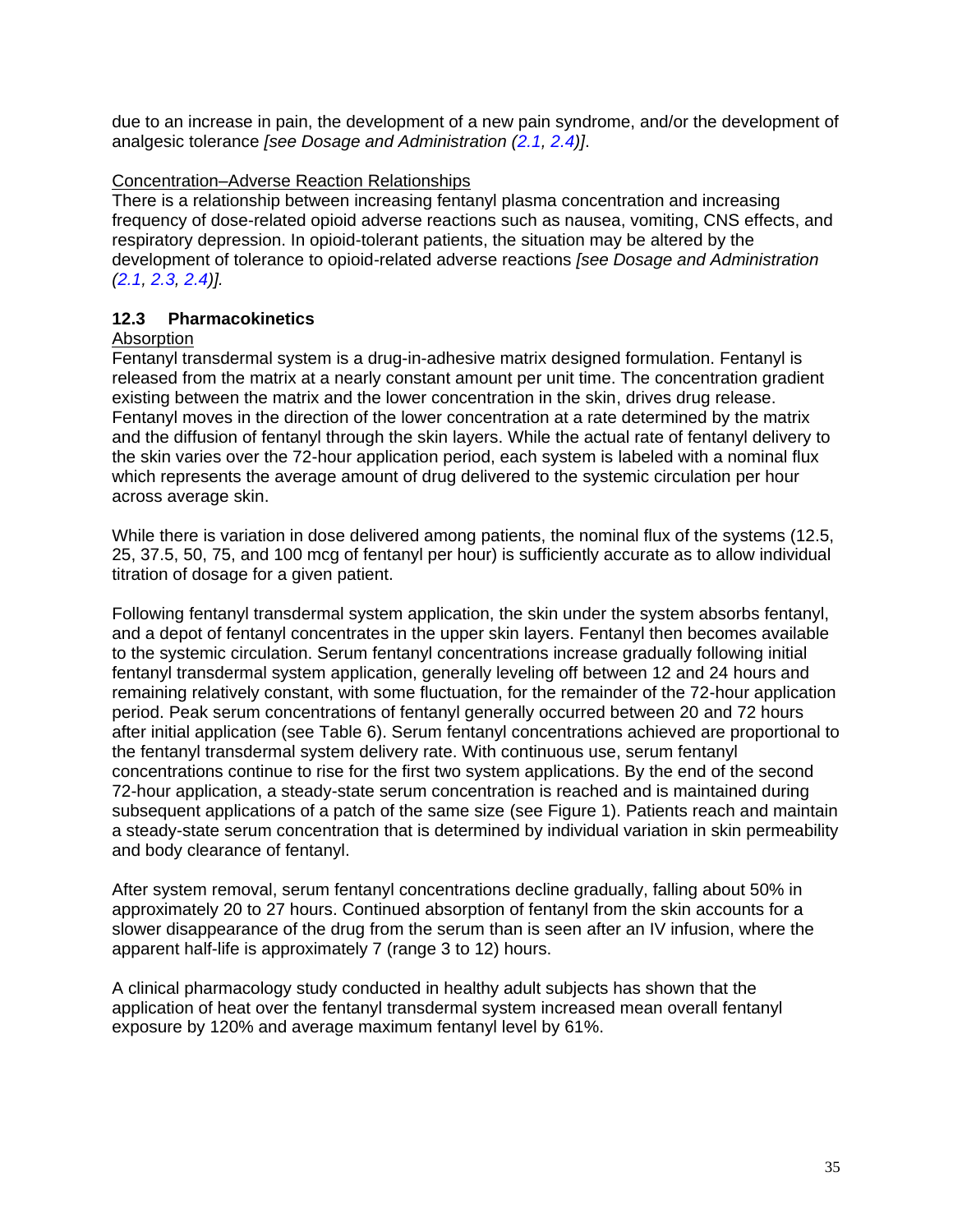|                                             | Mean (SD) Time to            | Mean (SD)                    |
|---------------------------------------------|------------------------------|------------------------------|
|                                             | <b>Maximal Concentration</b> | <b>Maximal Concentration</b> |
|                                             | $T_{\sf max}$                | $C_{\text{max}}$             |
|                                             | (h)                          | (ng/mL)                      |
| Fentanyl Transdermal System 12<br>mcg/hour  | 28.8 (13.7)                  | $0.38(0.13)^{*}$             |
| Fentanyl Transdermal System 25<br>mcg/hour  | 31.7(16.5)                   | $0.85(0.26)$ **              |
| Fentanyl Transdermal System 50<br>mcg/hour  | 32.8(15.6)                   | $1.72(0.53)$ **              |
| Fentanyl Transdermal System 75<br>mcg/hour  | 35.8(14.1)                   | $2.32(0.86)$ **              |
| Fentanyl Transdermal System 100<br>mcg/hour | 29.9 (13.3)                  | $3.36(1.28)$ **              |
|                                             |                              |                              |

#### **Table 7: Fentanyl Pharmacokinetic Parameters Following First 72-Hour Application of Fentanyl Transdermal System**

\* Cmax values dose normalized from 4 x 12.5 mcg/h: Study 2003-038 in healthy volunteers \*\* C<sub>max</sub> values: Study C-2002-048 dose proportionality study in healthy volunteers

**NOTE:** After system removal there is continued systemic absorption from residual fentanyl in the skin so that serum concentrations fall 50%, on average, in approximately 20 to 27 hours.

# **Figure 1 Serum Fentanyl Concentrations Following Single and Multiple Applications of Fentanyl Transdermal System 100 mcg/h**



| Table 8:<br>Range of Pharmacokinetic Parameters of Intravenous Fentanyl In Patients |  |
|-------------------------------------------------------------------------------------|--|
|-------------------------------------------------------------------------------------|--|

|                                      | <b>Clearance</b><br>(L/h) Range<br>[70 kg] | Volume of<br><b>Distribution</b><br><b>Vss</b><br>(L/kg) Range | <b>Half-Life</b><br>$t_{1/2}$<br>(h) Range |
|--------------------------------------|--------------------------------------------|----------------------------------------------------------------|--------------------------------------------|
| <b>Surgical Patients</b>             | $27 - 75$                                  | $3 - 8$                                                        | $3 - 12$                                   |
| <b>Hepatically Impaired Patients</b> | $3 - 80 +$                                 | $0.8 - 8 +$                                                    | $4 - 12 +$                                 |
| <b>Renally Impaired Patients</b>     | $30 - 78$                                  |                                                                |                                            |

#### <sup>+</sup>Estimated

**NOTE:** Information on volume of distribution and half-life not available for renally impaired patients.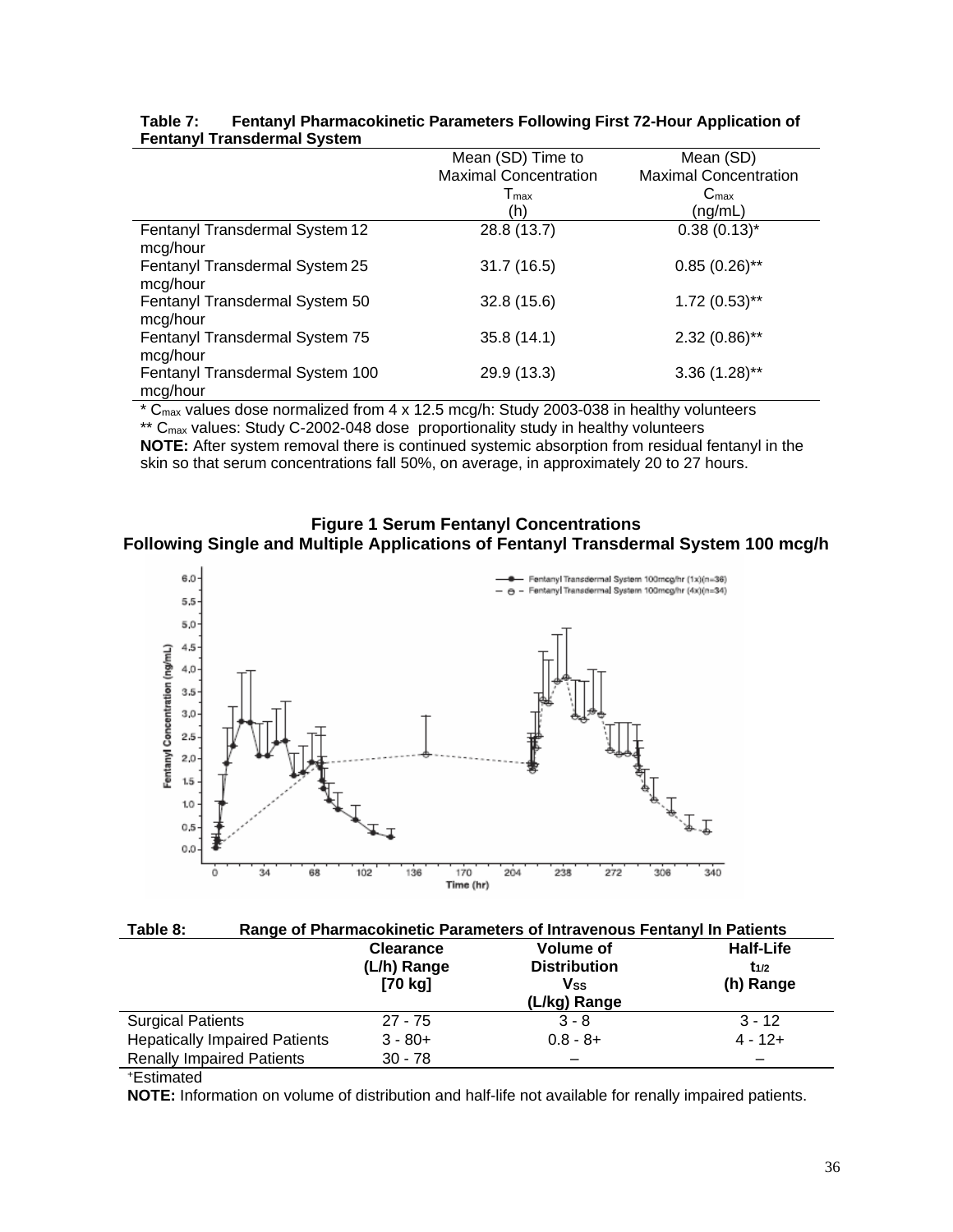### **Distribution**

Fentanyl plasma protein binding capacity decreases with increasing ionization of the drug. Alterations in pH may affect its distribution between plasma and the central nervous system. Fentanyl accumulates in the skeletal muscle and fat and is released slowly into the blood. The average volume of distribution for fentanyl is 6 L/kg (range 3 to 8; N=8).

### **Elimination**

#### *Metabolism*

Fentanyl is metabolized primarily via human cytochrome P450 3A4 isoenzyme system. In humans, the drug appears to be metabolized primarily by oxidative N-dealkylation to norfentanyl and other inactive metabolites that do not contribute materially to the observed activity of the drug.

Skin does not appear to metabolize fentanyl delivered transdermally. This was determined in a human keratinocyte cell assay and in clinical studies in which 92% of the dose delivered from the system was accounted for as unchanged fentanyl that appeared in the systemic circulation.

#### *Excretion*

Within 72 hours of IV fentanyl administration, approximately 75% of the dose is excreted in urine, mostly as metabolites with less than 10% representing unchanged drug. Approximately 9% of the dose is recovered in the feces, primarily as metabolites. Mean values for unbound fractions of fentanyl in plasma are estimated to be between 13 and 21%.

### *Specific Populations*

#### *Age: Geriatric Population*

Data from intravenous studies with fentanyl suggest that the elderly patients may have reduced clearance and a prolonged half-life. Moreover elderly patients may be more sensitive to the active substance than younger patients. A study conducted with the fentanyl transdermal patch in elderly patients demonstrated that fentanyl pharmacokinetics did not differ significantly from young adult subjects, although peak serum concentrations tended to be lower and mean half-life values were prolonged to approximately 34 hours. In this study, a single fentanyl transdermal system 100 mcg/hour patch was applied to a skin site on the upper outer arm in a group of healthy elderly Caucasians ≥65 years old (n=21, mean age 71 years) and worn for 72 hours. The mean  $C_{\text{max}}$  and AUC∞ values were approximately 8% lower and 7% higher, respectively, in the elderly subjects as compared with subjects 18 to 45 years old. Inter-subject variability in AUC<sup>∞</sup> was higher in elderly subjects than in healthy adult subjects 18 to 45 years (58% and 37%, respectively). The mean half-life value was longer in subjects ≥65 years old than in subjects 18 to 45 years old (34.4 hours versus 23.5 hours) [*see Warnings and Precautions [\(5.10\)](#page-16-0) and Use in Specific Populations [\(8.5\)](#page-27-3)*].

#### *Age: Pediatric Population*

In 1.5 to 5 year old, non-opioid-tolerant pediatric patients, the fentanyl plasma concentrations were approximately twice as high as that of adult patients. In older pediatric patients, the pharmacokinetic parameters were similar to that of adults. However, these findings have been taken into consideration in determining the dosing recommendations for opioid-tolerant pediatric patients (2 years of age and older). For pediatric dosing information, refer to [*see Dosage and Administration [\(2.3\)](#page-6-0)*].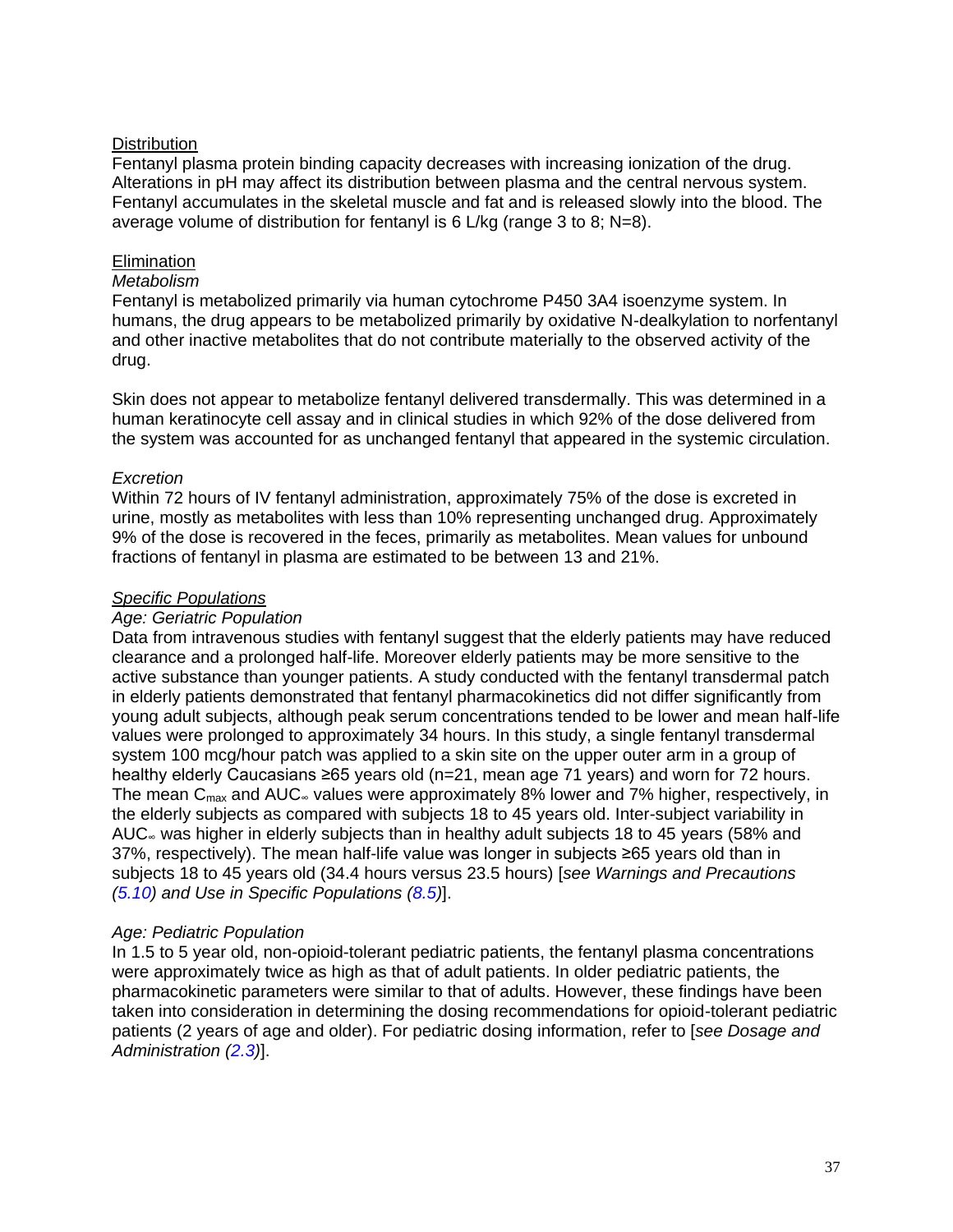#### *Hepatic Impairment*

Information on the effect of hepatic impairment on the pharmacokinetics of fentanyl transdermal system is limited. The pharmacokinetics of fentanyl transdermal system delivering 50 mcg/hour of fentanyl for 72 hours was evaluated in patients hospitalized for surgery. Compared to the controlled patients (n=8),  $C_{\text{max}}$  and AUC in the patients with cirrhosis (n=9) increased 35% and 73%, respectively.

Because there is *in-vitro* and *in-vivo* evidence of extensive hepatic contribution to the elimination of fentanyl transdermal system, hepatic impairment would be expected to have significant effects on the pharmacokinetics of fentanyl transdermal system. Avoid use of fentanyl transdermal system in patients with severe hepatic impairment [*see Dosing and Administration [\(2.5\)](#page-9-1), Warnings and Precautions [\(5.16\)](#page-18-2), and Use in Specific Populations [\(8.6\)](#page-28-0)*].

#### *Renal Impairment*

Information on the effect of renal impairment on the pharmacokinetics of fentanyl transdermal system is limited. The pharmacokinetics of intravenous injection of 25 mcg/kg fentanyl was evaluated in patients (n=8) undergoing kidney transplantation. An inverse relationship between blood urea nitrogen level and fentanyl clearance was found.

Because there is *in-vivo* evidence of renal contribution to the elimination of fentanyl transdermal system, renal impairment would be expected to have significant effects on the pharmacokinetics of fentanyl transdermal system. Avoid the use of fentanyl transdermal system in patients with severe renal impairment [*see Dosing and Administration [\(2.6\)](#page-9-0), Warnings and Precautions [\(5.17\)](#page-18-3) and Use in Specific Populations [\(8.7\)](#page-28-5)*].

#### *Drug Interaction Studies*

# *CYP3A4 Inhibitors*

Fentanyl is metabolized mainly via the human cytochrome P450 3A4 isoenzyme system (CYP3A4). The interaction between ritonavir, a CYP3A4 inhibitor, and fentanyl was investigated in eleven healthy volunteers in a randomized crossover study. Subjects received oral ritonavir or placebo for 3 days. The ritonavir dose was 200 mg three times a day on Day 1 and 300 mg three times a day on Day 2 followed by one morning dose of 300 mg on Day 3. On Day 2, fentanyl was given as a single IV dose at 5 mcg/kg two hours after the afternoon dose of oral ritonavir or placebo. Naloxone was administered to counteract the side effects of fentanyl. The results suggested that ritonavir might decrease the clearance of fentanyl by 67%, resulting in a 174% (range 52% to 420%) increase in fentanyl  $AUC_{0\infty}$ . The concomitant use of transdermal fentanyl with all CYP3A4 inhibitors (such as ritonavir, ketoconazole, itraconazole, troleandomycin, clarithromycin, nelfinavir, nefazodone, amiodarone, amprenavir, aprepitant, diltiazem, erythromycin, fluconazole, fosamprenavir, verapamil, or grapefruit juice) may result in an increase in fentanyl plasma concentrations, which could increase or prolong adverse drug effects and may cause potentially fatal respiratory depression. Carefully monitor patients receiving fentanyl transdermal system and any CYP3A4 inhibitor for signs of respiratory depression for an extended period of time and adjust the dosage if warranted [*see [Boxed](#page-3-0) [Warning](#page-3-0) and Warnings and Precautions [\(5.6\)](#page-15-0), and Drug Interactions [\(7\)](#page-23-0)*].

# *CYP3A4 Inducers*

Co-administration with agents that induce CYP3A4 activity may reduce the efficacy of fentanyl transdermal system.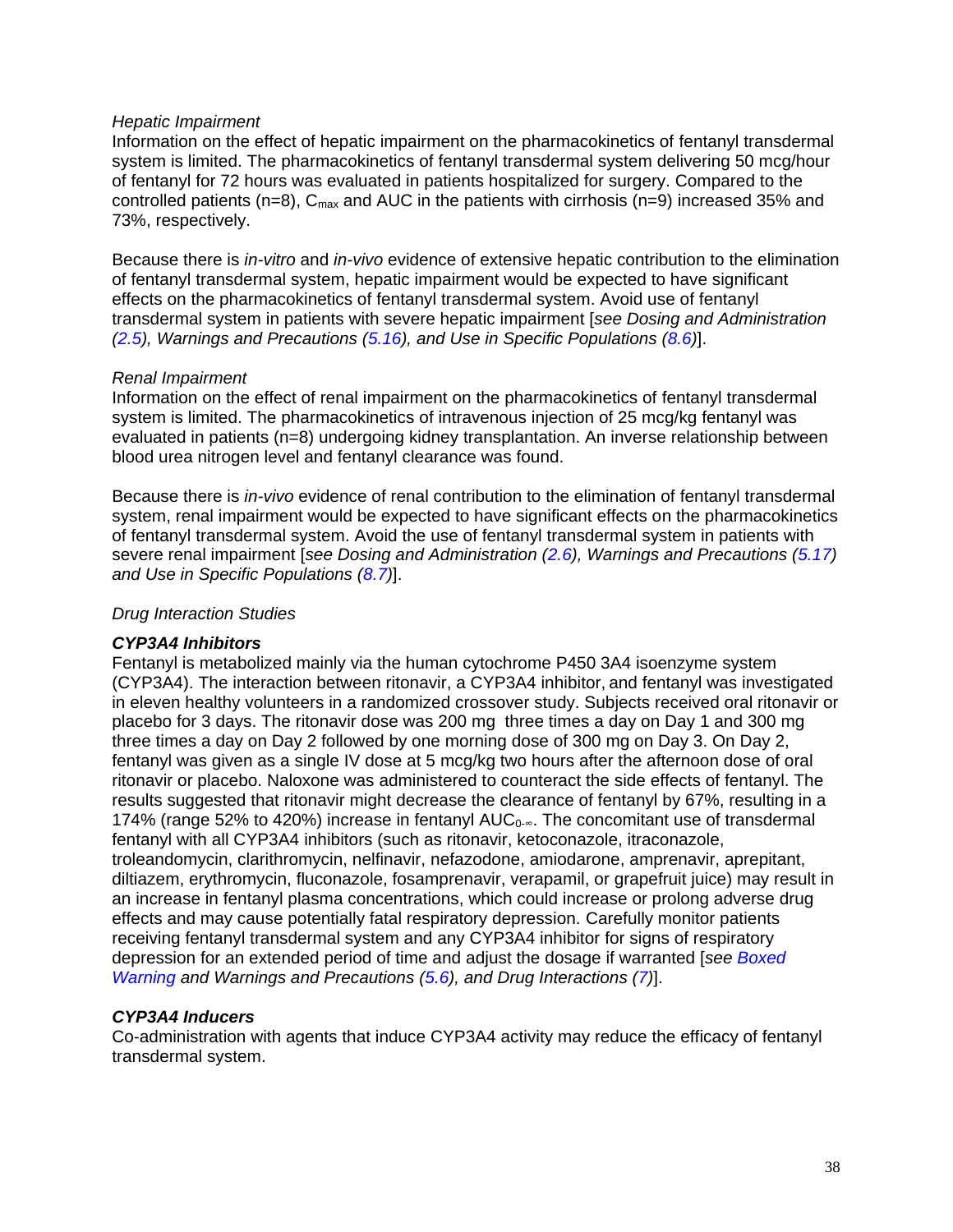# <span id="page-38-0"></span>**13 NON-CLINICAL TOXICOLOGY**

#### <span id="page-38-1"></span>**13.1 Carcinogenesis, Mutagenesis, and Impairment of Fertility Carcinogenesis**

In a two-year carcinogenicity study conducted in rats, fentanyl was not associated with an increased incidence of tumors at subcutaneous doses up to 33 mcg/kg/day in males or 100 mcg/kg/day in females (0.16 and 0.39 times the human daily exposure obtained via the 100 mcg/h patch based on  $AUC_{0-24h}$  comparison).

# Mutagenesis

There was no evidence of mutagenicity in the Ames Salmonella mutagenicity assay, the primary rat hepatocyte unscheduled DNA synthesis assay, the BALB/c 3T3 transformation test, and the human lymphocyte and CHO chromosomal aberration *in vitro* assays.

# Impairment of Fertility

The potential effects of fentanyl on male and female fertility were examined in the rat model via two separate experiments. In the male fertility study, male rats were treated with fentanyl (0, 0.025, 0.1 or 0.4 mg/kg/day) via continuous intravenous infusion for 28 days prior to mating; female rats were not treated. In the female fertility study, female rats were treated with fentanyl (0, 0.025, 0.1 or 0.4 mg/kg/day) via continuous intravenous infusion for 14 days prior to mating until day 16 of pregnancy; male rats were not treated. Analysis of fertility parameters in both studies indicated that an intravenous dose of fentanyl up to 0.4 mg/kg/day to either the male or the female alone produced no effects on fertility (this dose is approximately 1.6 times the daily human dose administered by a 100 mcg/hour patch on a mg/m<sup>2</sup> basis). In a separate study, a single daily bolus dose of fentanyl was shown to impair fertility in rats when given in intravenous doses of 0.3 times the human dose for a period of 12 days.

# <span id="page-38-2"></span>**14 CLINICAL STUDIES**

Fentanyl transdermal system as therapy for pain due to cancer has been studied in 153 patients. In this patient population, fentanyl transdermal system has been administered in doses of 25 mcg/h to 600 mcg/h. Individual patients have used fentanyl transdermal system continuously for up to 866 days. At one month after initiation of fentanyl transdermal system therapy, patients generally reported lower pain intensity scores as compared to a pre-study analgesic regimen of oral morphine.

The duration of fentanyl transdermal system use varied in cancer patients; 56% of patients used fentanyl transdermal system for over 30 days, 28% continued treatment for more than 4 months, and 10% used fentanyl transdermal system for more than 1 year.

In the pediatric population, the safety of fentanyl transdermal system has been evaluated in 289 patients with chronic pain 2 to 18 years of age. The duration of fentanyl transdermal system use varied; 20% of pediatric patients were treated for ≤ 15 days; 46% for 16 to 30 days; 16% for 31 to 60 days; and 17% for at least 61 days. Twenty-five patients were treated with fentanyl transdermal system for at least 4 months and 9 patients for more than 9 months.

# <span id="page-38-3"></span>**16 HOW SUPPLIED/STORAGE AND HANDLING**

Fentanyl transdermal system is supplied in cartons containing 5 individual child-resistant packaged systems. See chart for information regarding individual systems.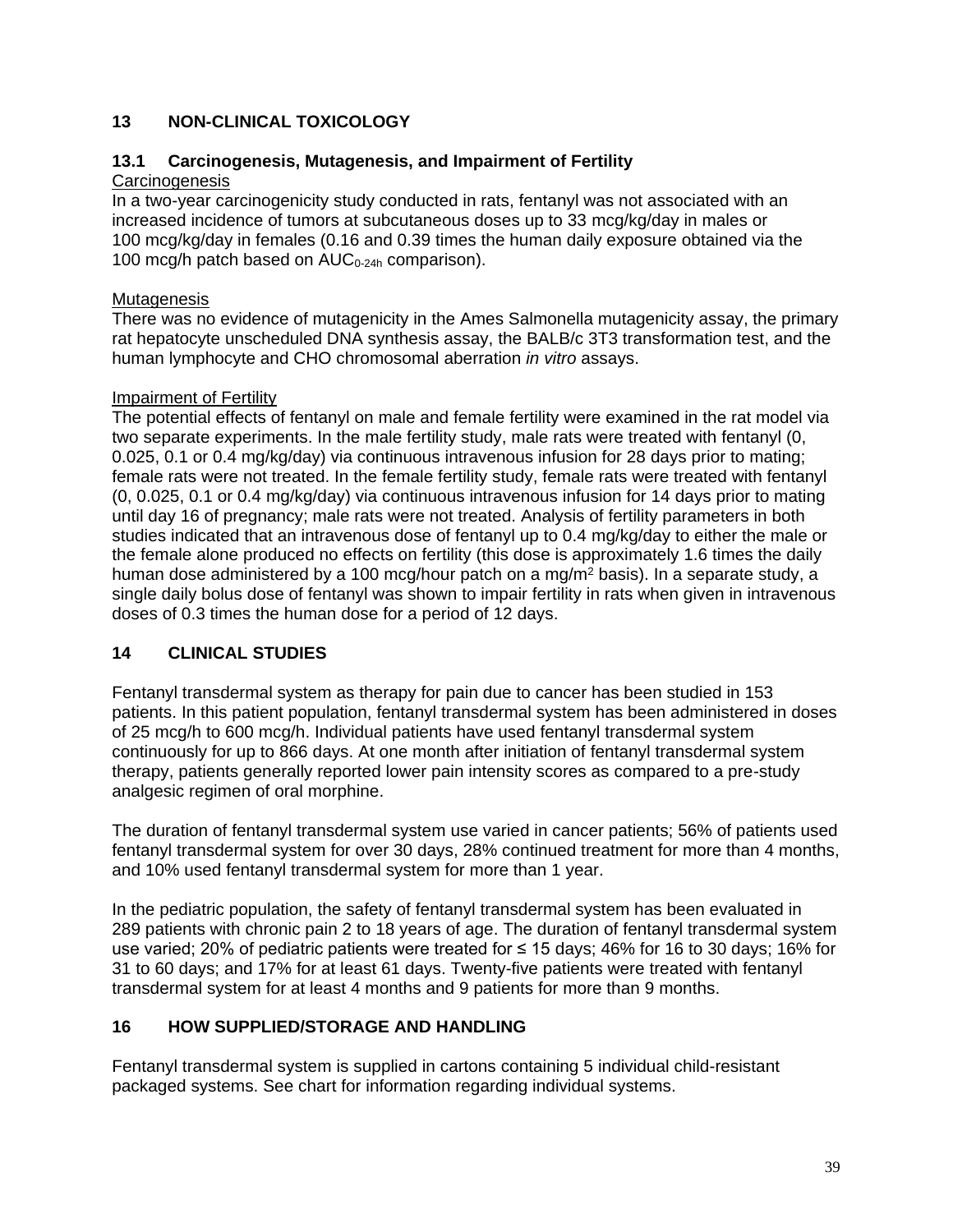| Fentanyl             | System             | Fentanyl | NDC.              | <b>NDC</b>        |
|----------------------|--------------------|----------|-------------------|-------------------|
|                      |                    |          |                   |                   |
| Transdermal          | Size               | Content  | Number            | Number for Carton |
| System               | (cm <sup>2</sup> ) | (mg)     | for Blister       | Containing 5      |
| Dose                 |                    |          | Containing        | <b>Systems</b>    |
| (mcg/hour)           |                    |          | Individual System |                   |
| Fentanyl Transdermal | 5.35               | 1.38     | 60505-7080-0      | 60505-7080-2      |
| System-12*           |                    |          |                   |                   |
| Fentanyl Transdermal | 10.7               | 2.76     | 60505-7081-0      | 60505-7081-2      |
| System-25            |                    |          |                   |                   |
| Fentanyl Transdermal | 16.05              | 4.14     | 60505-7085-0      | 60505-7085-2      |
| System-37.5          |                    |          |                   |                   |
| Fentanyl Transdermal | 21.4               | 5.52     | 60505-7082-0      | 60505-7082-2      |
| System-50            |                    |          |                   |                   |
| Fentanyl Transdermal | 26.75              | 6.90     | 60505-7086-0      | 60505-7086-2      |
| System-62.5          |                    |          |                   |                   |
| Fentanyl Transdermal | 32.1               | 8.28     | 60505-7083-0      | 60505-7083-2      |
| System-75            |                    |          |                   |                   |
| Fentanyl Transdermal | 37.45              | 9.66     | 60505-7087-0      | 60505-7087-2      |
| System-87.5          |                    |          |                   |                   |
| Fentanyl Transdermal | 42.8               | 11.04    | 60505-7084-0      | 60505-7084-2      |
| System-100           |                    |          |                   |                   |

\* This lowest strength is designated as 12 mcg/hour (however, the actual strength is 12.5 mcg/hour) to distinguish it from 125 mcg/hour strength that could be prescribed by using multiple transdermal systems.

Store in original unopened blister. Store up to 25°C (77°F); excursions permitted from 15°C to 30°C (59°F to 86°F).

Store fentanyl transdermal system securely and dispose of properly *[see Patient Counseling Information [\(17\)](#page-39-0)*]

# <span id="page-39-0"></span>**17 PATIENT COUNSELING INFORMATION**

Advise the patient to read the FDA-approved patient labeling (Medication Guide and Instructions for Use).

#### Storage and Disposal

Because of the risks associated with accidental ingestion, misuse, and abuse, advise patients to store fentanyl transdermal system securely, out of sight and reach of children, and in a location not accessible by others, including visitors to the home *[see Warnings and Precautions (5.1, 5.4), Drug Abuse and Dependence (9.2)]*. Inform patients that leaving fentanyl transdermal system unsecured can pose a deadly risk to others in the home.

Advise patients and caregivers that when medicines are no longer needed, they should be disposed of promptly. Expired, unwanted, or unused fentanyl transdermal system should be disposed of by folding the patch so that the adhesive side of the patch adheres to itself, and immediately flushing down the toilet (if a drug take-back option is not readily available) *[see Instructions for Use]*. Inform patients that they can visit www.fda.gov/drugdisposal for a complete list of medicines recommended for disposal by flushing, as well as additional information on disposal of unused medicines.

#### Addiction, Abuse, and Misuse

Inform patients that the use of fentanyl transdermal system, even when taken as recommended, can result in addiction, abuse, and misuse, which can lead to overdose and death *[see*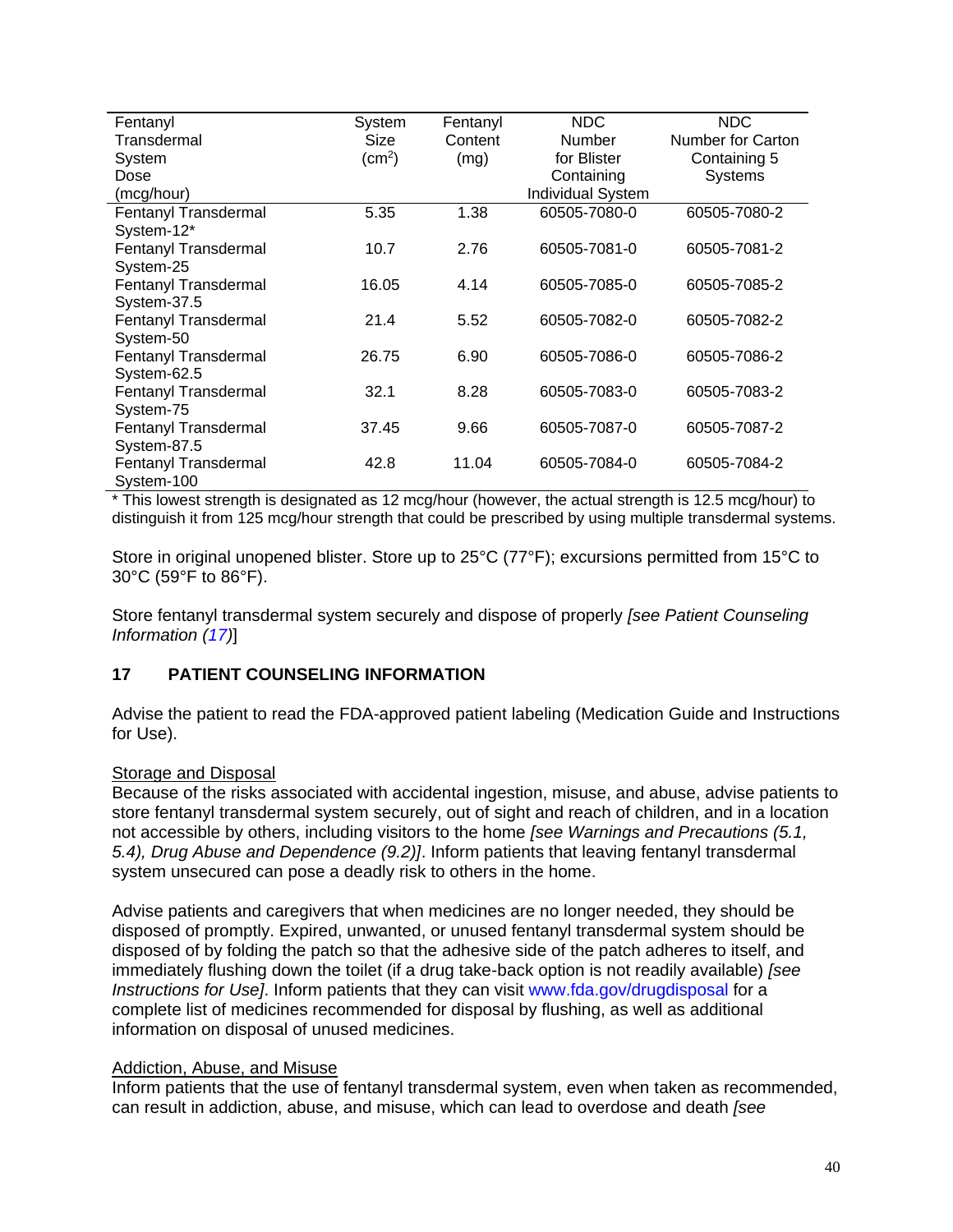*Warnings and Precautions [\(5.1\)](#page-12-0)].* Instruct patients not to share fentanyl transdermal system with others and to take steps to protect fentanyl transdermal system from theft or misuse.

# Life-Threatening Respiratory Depression

Inform patients of the risk of life-threatening respiratory depression, including information that the risk is greatest when starting fentanyl transdermal system or when the dosage is increased, and that it can occur even at recommended dosages.

Educate patients and caregivers on how to recognize respiratory depression and emphasize the importance of calling 911 or getting emergency medical help right away in the event of a known or suspected overdose *[see Warnings and Precautions [\(5.3\)](#page-13-1)].*

# **Patient Access to Naloxone for the Emergency Treatment of Opioid Overdose**

Discuss with the patient and caregiver the availability of naloxone for the emergency treatment of opioid overdose, both when initiating and renewing treatment with fentanyl transdermal system. Inform patients and caregivers about the various ways to obtain naloxone as permitted by individual state naloxone dispensing and prescribing requirements or guidelines (e.g., by prescription, directly from a pharmacist, or as part of a community-based program) *[see Dosage and Administration [\(2.2\)](#page-5-2), Warnings and Precautions [\(5.3\)](#page-13-1)].* 

Educate patients and caregivers on how to recognize the signs and symptoms of an overdose.

Explain to patients and caregivers that naloxone's effects are temporary, and that they must call 911 or get emergency medical help right away in all cases of known or suspected opioid overdose, even if naloxone is administered *[see Overdosage [\(10\)](#page-30-1)].*

If naloxone is prescribed, also advise patients and caregivers:

- How to treat with naloxone, in the event of an opioid overdose
- To tell family and friends about their naloxone and to keep it in a place where family and friends can access it in an emergency
- To read the Patient Information (or other educational material) that will come with their naloxone. Emphasize the importance of doing this before an opioid emergency happens, so the patient and caregiver will know what to do.

# Accidental Exposure

Inform patients that accidental exposure, especially in children, may result in respiratory depression or death *[see Warnings and Precautions [\(5.4\)](#page-14-0)].* 

Fentanyl transdermal system can be accidentally transferred to children. Instruct patients to take special precautions to avoid accidental contact when holding or caring for children.

Instruct patients that, if the patch dislodges and accidentally sticks to the skin of another person, to immediately take the patch off, wash the exposed area with water and seek medical attention for the accidentally exposed individual as accidental exposure may lead to death or other serious medical problems.

# Interactions with Benzodiazepines and Other CNS Depressants

Inform patients and caregivers that potentially fatal additive effects may occur if fentanyl transdermal system is used with benzodiazepines or other CNS depressants, including alcohol,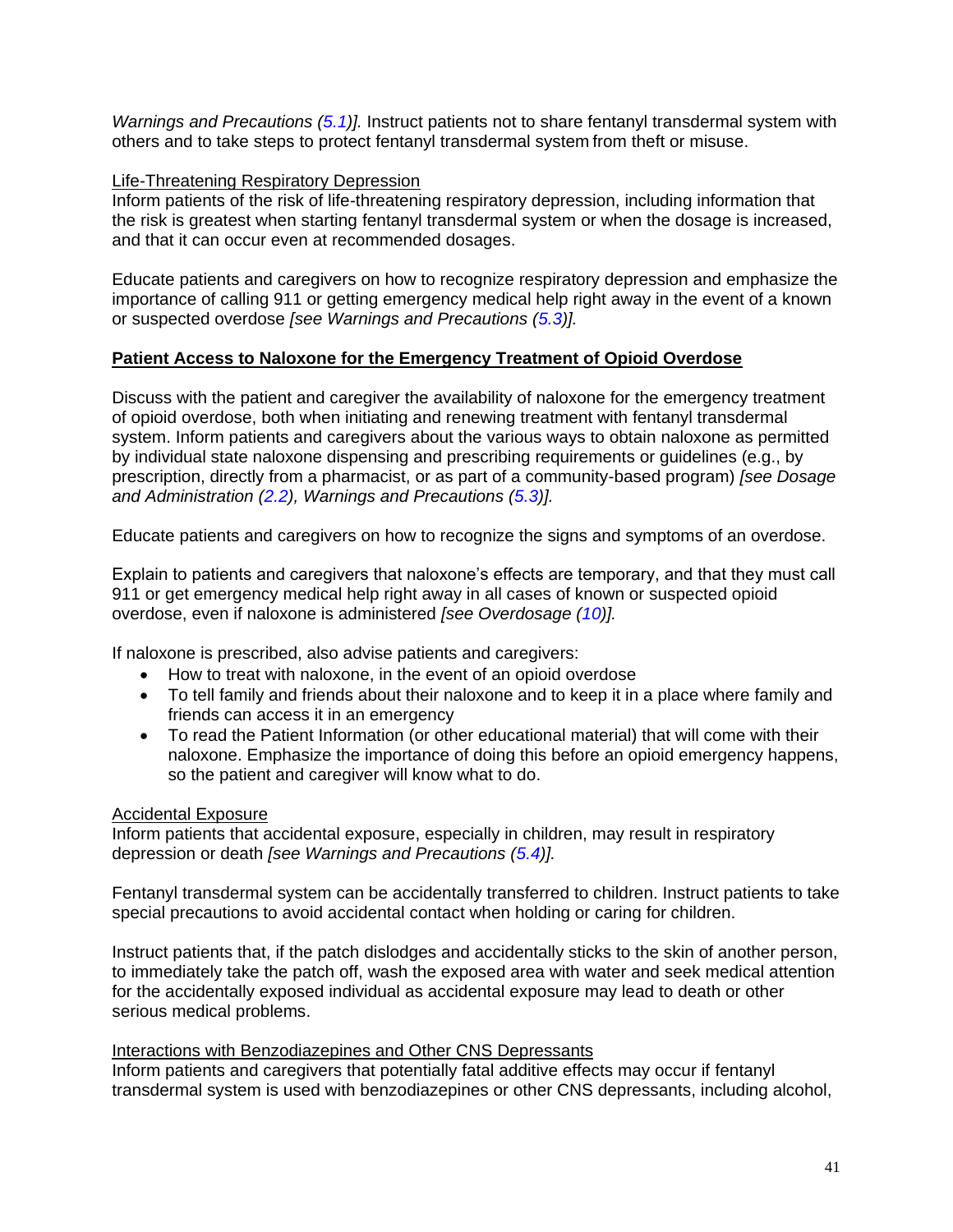and not to use these concomitantly unless supervised by a healthcare provider *[see Warnings and Precautions [\(5.8\)](#page-15-2), Drug Interactions [\(7\)](#page-23-0)].*

# Serotonin Syndrome

Inform patients that opioids could cause a rare but potentially life-threatening condition resulting from concomitant administration of serotonergic drugs. Warn patients of the symptoms and signs of serotonin syndrome, and to seek medical attention right away if symptoms develop. Instruct patients to inform their healthcare providers if they are taking, or plan to take serotonergic medications *[see Warnings and Precautions [\(5.11\)](#page-17-0)* and *Drug Interactions [\(7\)](#page-23-0)]*.

#### MAOI Interaction

Inform patients to avoid taking fentanyl transdermal system while using any drugs that inhibit monoamine oxidase. Patients should not start MAOIs while taking fentanyl transdermal system *[see Drug Interactions [\(7\)](#page-23-0)]*.

### **Adrenal Insufficiency**

Inform patients that opioids could cause adrenal insufficiency, a potentially life-threatening condition. Adrenal insufficiency may present with non-specific symptoms and signs such as nausea, vomiting, anorexia, fatigue, weakness, dizziness, and low blood pressure. Advise patients to seek medical attention if they experience a constellation of these symptoms *[see Warnings and Precautions [\(5.12\)](#page-17-1)]*.

#### Important Administration Instructions

Advise patients never to change the dose of fentanyl transdermal system or the number of patches applied to the skin unless instructed to do so by the prescribing healthcare professional.

#### Important Discontinuation Instructions

In order to avoid developing withdrawal symptoms, instruct patients not to discontinue fentanyl transdermal system without first discussing a tapering plan with the prescriber [*see Dosage and Administration [\(2.9\)](#page-10-1)]*.

#### Warnings About Heat

Warn patients of the potential for temperature-dependent increases in fentanyl release from the patch that could result in an overdose of fentanyl. Instruct patients to contact their healthcare provider if they develop a high fever. Instruct patients to:

- avoid strenuous exertion that can increase body temperature while wearing the patch
- avoid exposing the fentanyl transdermal system application site and surrounding area to direct external heat sources including heating pads, electric blankets, sunbathing, heat or tanning lamps, saunas, hot tubs or hot baths, and heated water beds.

#### Hypotension

Inform patients that fentanyl transdermal system may cause orthostatic hypotension and syncope. Instruct patients how to recognize symptoms of low blood pressure and how to reduce the risk of serious consequences should hypotension occur (e.g., sit or lie down, carefully rise from a sitting or lying position) *[see Warnings and Precautions [\(5.13\)](#page-17-2)].*

# Anaphylaxis

Inform patients that anaphylaxis, including anaphylactic shock, has been reported with ingredients contained in fentanyl transdermal system. Advise patients how to recognize such a reaction and when to seek medical attention *[see Contraindications [\(4\)](#page-11-1), Adverse Reactions [\(6\)](#page-19-0)]*.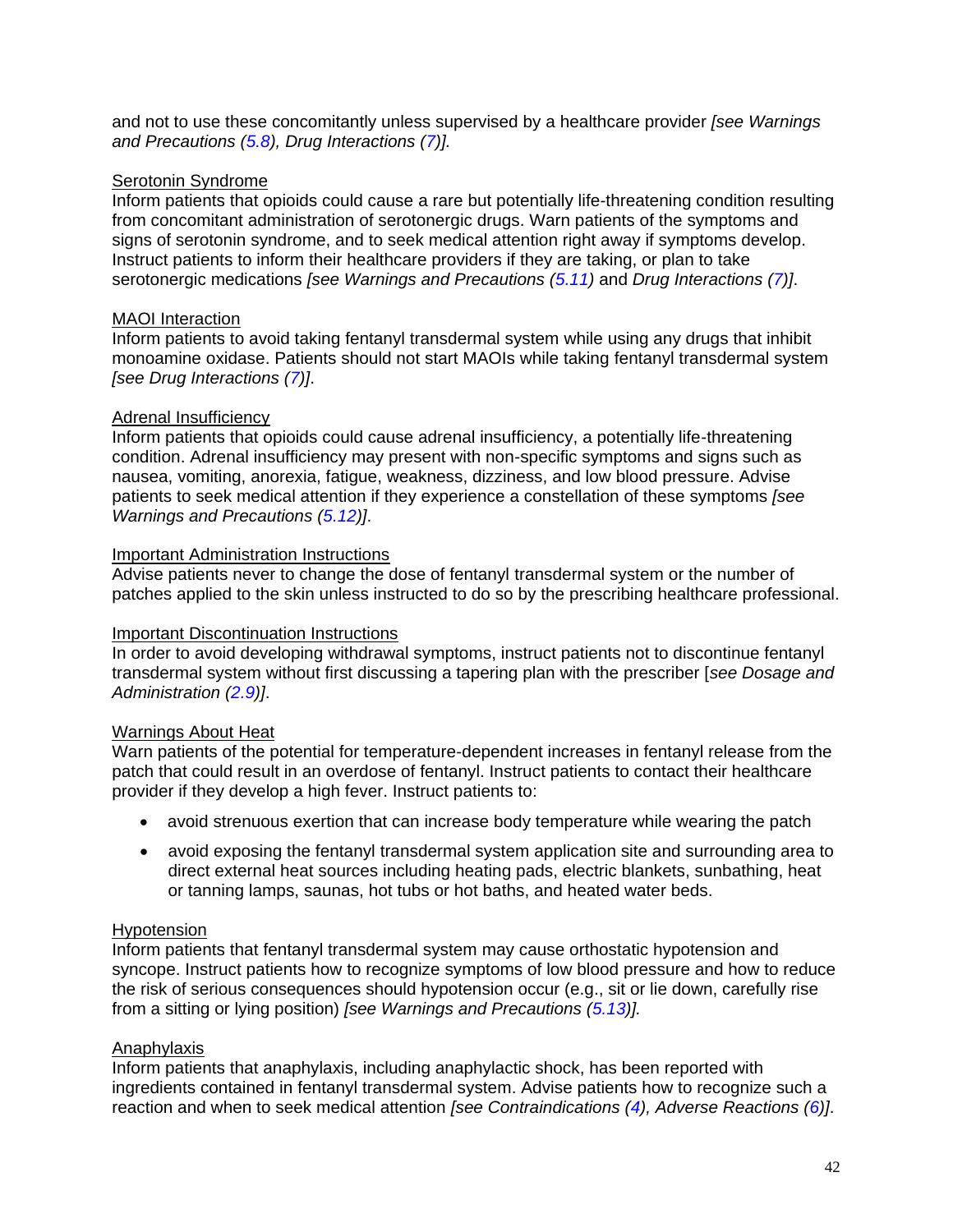### **Pregnancy**

#### *Neonatal Opioid Withdrawal Syndrome*

Inform female patients of reproductive potential that prolonged use of fentanyl transdermal system during pregnancy can result in neonatal opioid withdrawal syndrome, which may be lifethreatening if not recognized and treated *[see Warnings and Precautions (5.5), Use in Specific Populations [\(8.1\)](#page-25-0)].*

#### *Embryo-Fetal Toxicity*

Inform female patients of reproductive potential that fentanyl transdermal system can cause fetal harm and to inform their healthcare provider of known or suspected pregnancy *[see Use in Specific Populations [\(8.1\)](#page-25-0)].*

#### **Lactation**

Advise patients that breastfeeding is not recommended during treatment with fentanyl transdermal system *[see Use in Specific Populations [\(8.2\)](#page-27-0)].*

#### Infertility

Inform patients that chronic use of opioids may cause reduced fertility. It is not known whether these effects on fertility are reversible *[see Use in Specific Populations [\(8.3\)](#page-27-1)].*

#### Driving or Operating Heavy Machinery

Inform patients that fentanyl transdermal system may impair the ability to perform potentially hazardous activities such as driving a car or operating heavy machinery. Advise patients not to perform such tasks until they know how they will react to the medication *[see Warnings and Precautions [\(5.21\)](#page-19-1)]*.

#### **Constipation**

Advise patients of the potential for severe constipation, including management instructions and when to seek medical attention *[see Adverse Reactions [\(6\)](#page-19-0), Clinical Pharmacology [\(12.2\)](#page-32-2)]*.

**Manufactured by Manufactured for** Aveva Drug Delivery Systems, Inc. **And Audiomedia Apotex Corp.** Miramar, FL 33025 Weston, Florida

33326

Revised: April 2021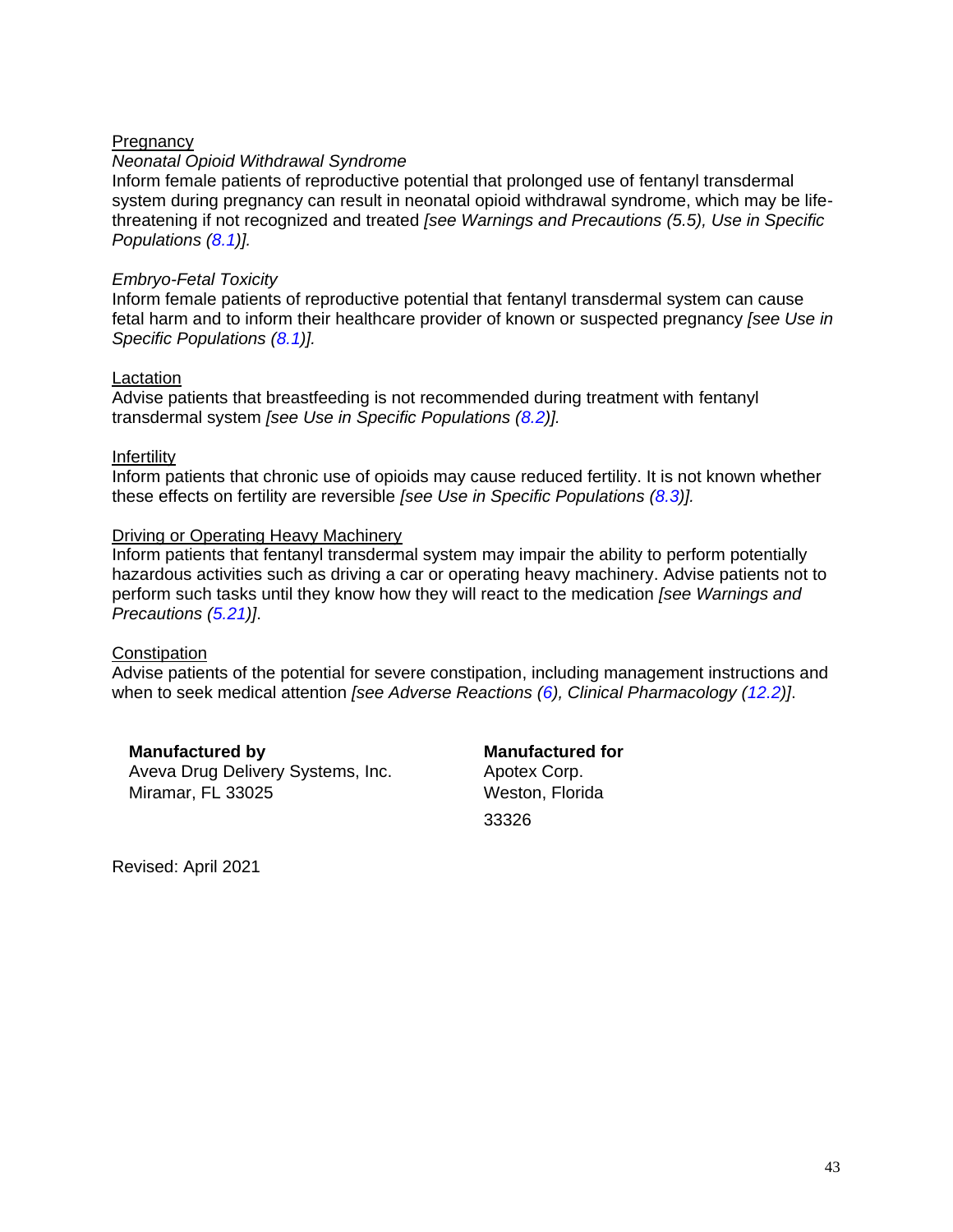#### **Medication Guide Fentanyl Transdermal System, CII (fen' ta nil)**

# **Fentanyl transdermal system is:**

- A strong prescription pain medicine that contains an opioid (narcotic) that is used to manage pain severe enough to require daily around-the-clock, long-term treatment with an opioid, in people who are already regularly using opioid pain medicine, when other pain treatments such as non-opioid pain medicines or immediate-release opioid medicines do not treat your pain well enough or you cannot tolerate them.
- A long-acting (extended-release) opioid pain medicine that can put you at risk for overdose and death. Even if you take your dose correctly as prescribed you are at risk for opioid addiction, abuse, and misuse that can lead to death.
- Not for use to treat pain that is not around-the-clock.

# **Important information about fentanyl transdermal system:**

- **Get emergency help or call 911 right away if you use too much fentanyl transdermal system (overdose)**. When you first start taking fentanyl transdermal system, when your dose is changed, or if you take too much (overdose), serious or life-threatening breathing problems that can lead to death may occur. Talk to your healthcare provider about naloxone, a medicine for the emergency treatment of an opioid overdose.
- Taking fentanyl transdermal system with other opioid medicines, benzodiazepines, alcohol, or other central nervous system depressants (including street drugs) may cause severe drowsiness, decreased awareness, breathing difficulties, with slow or shallow breathing, coma, and death.
- Never give anyone else your fentanyl transdermal system. They could die from taking it. Selling or giving away fentanyl transdermal system is against the law.
- Store fentanyl transdermal system, securely, out of sight and reach of children, and in a location not accessible by others, including visitors to the home.
- If the patch accidentally sticks to a family member while in close contact, take the patch off, wash the area with water, and get emergency help right away because an accidental exposure to fentanyl transdermal system can lead to death or other serious medical problems.
- Dispose of expired, unwanted, or unused fentanyl transdermal system, by folding the patch so that the adhesive side of the patch adheres to itself, and immediately flushing down the toilet (if a drug take-back option is not readily available) *[see Instructions for Use]*. Visit [www.fda.gov/drugdisposal](http://www.fda.gov/drugdisposal) for additional information on disposal of unused medicines.

# **Do not use fentanyl transdermal system if you have:**

- severe asthma, trouble breathing, or other lung problems.
- a bowel blockage or have narrowing of the stomach or intestines.

# **Before applying fentanyl transdermal system, tell your healthcare provider if you have a history of:**

- head injury, seizures
- problems urinating
- liver, kidney, thyroid problems
- pancreas or gallbladder problems
- abuse of street or prescription drugs, alcohol addiction, opioid overdose, or mental health problems.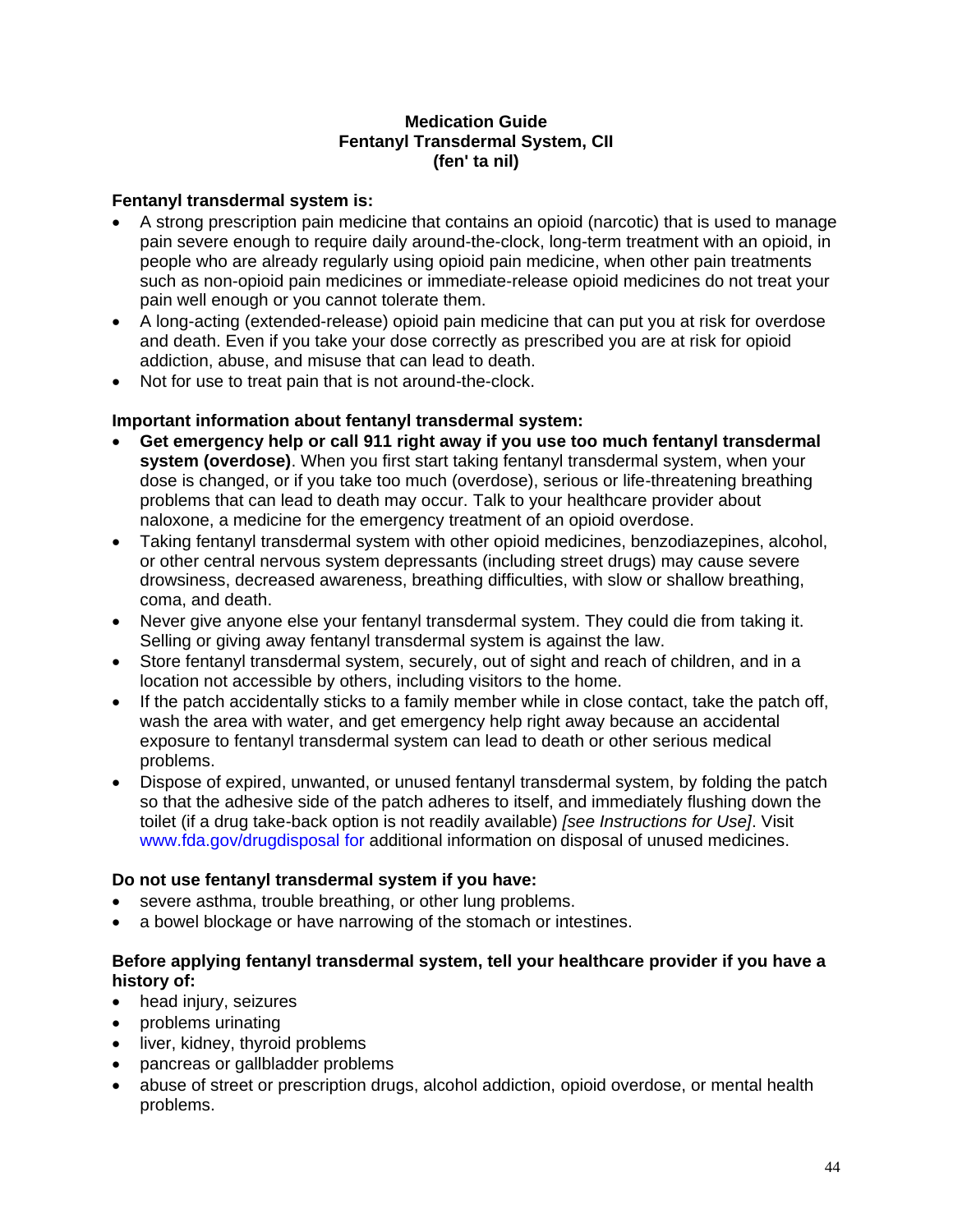# **Tell your healthcare provider if you:**

- have a fever
- **are pregnant or planning to become pregnant.** Prolonged use of fentanyl transdermal system during pregnancy can cause withdrawal symptoms in your newborn baby that could be life-threatening if not recognized and treated.
- **are breastfeeding.** Not recommended during treatment with fentanyl transdermal system. It may harm your baby.
- are living in a household where there are small children or someone who has abused street or prescription drugs.
- are taking prescription or over-the-counter medicines, vitamins, or herbal supplements. Taking fentanyl with certain other medicines can cause serious side effects that could lead to death.

# **When using fentanyl transdermal system:**

- Do not change your dose. Apply fentanyl transdermal system exactly as prescribed by your healthcare provider. Use the lowest dose possible for the shortest time needed.
- See the detailed Instructions for Use for information about how to apply and dispose of the fentanyl transdermal system patch.
- Do not apply more than 1 patch at the same time unless your healthcare provider tells you to.
- You should wear the fentanyl transdermal patch continuously for 3 days, unless advised otherwise by your healthcare provider.
- Do not cut, break, chew, crush, dissolve, snort, or inject fentanyl transdermal system because this may cause you to overdose and die.
- **Call your healthcare provider if the dose you are using does not control your pain.**
- **Do not stop using fentanyl transdermal system without talking to your healthcare provider.**

# **While using fentanyl transdermal system DO NOT:**

- Take hot baths or sunbathe, use hot tubs, saunas, heating pads, electric blankets, heated waterbeds, or tanning lamps, or engage in exercise that increases your body temperature. These can cause an overdose that can lead to death.
- Drive or operate heavy machinery, until you know how fentanyl transdermal system affects you. Fentanyl transdermal system can make you sleepy, dizzy, or lightheaded.
- Drink alcohol or use prescription or over-the-counter medicines that contain alcohol. Using products containing alcohol during treatment with fentanyl transdermal system may cause you to overdose and die.

# **The possible side effects of fentanyl transdermal system are:**

• constipation, nausea, sleepiness, vomiting, tiredness, headache, dizziness, abdominal pain, itching, redness, or rash where the patch is applied. Call your healthcare provider if you have any of these symptoms and they are severe.

# **Get emergency medical help or call 911 right away if you have:**

• trouble breathing, shortness of breath, fast heartbeat, chest pain, swelling of your face, tongue or throat, extreme drowsiness, light-headedness when changing positions, feeling faint, agitation, high body temperature, trouble walking, stiff muscles, or mental changes such as confusion.